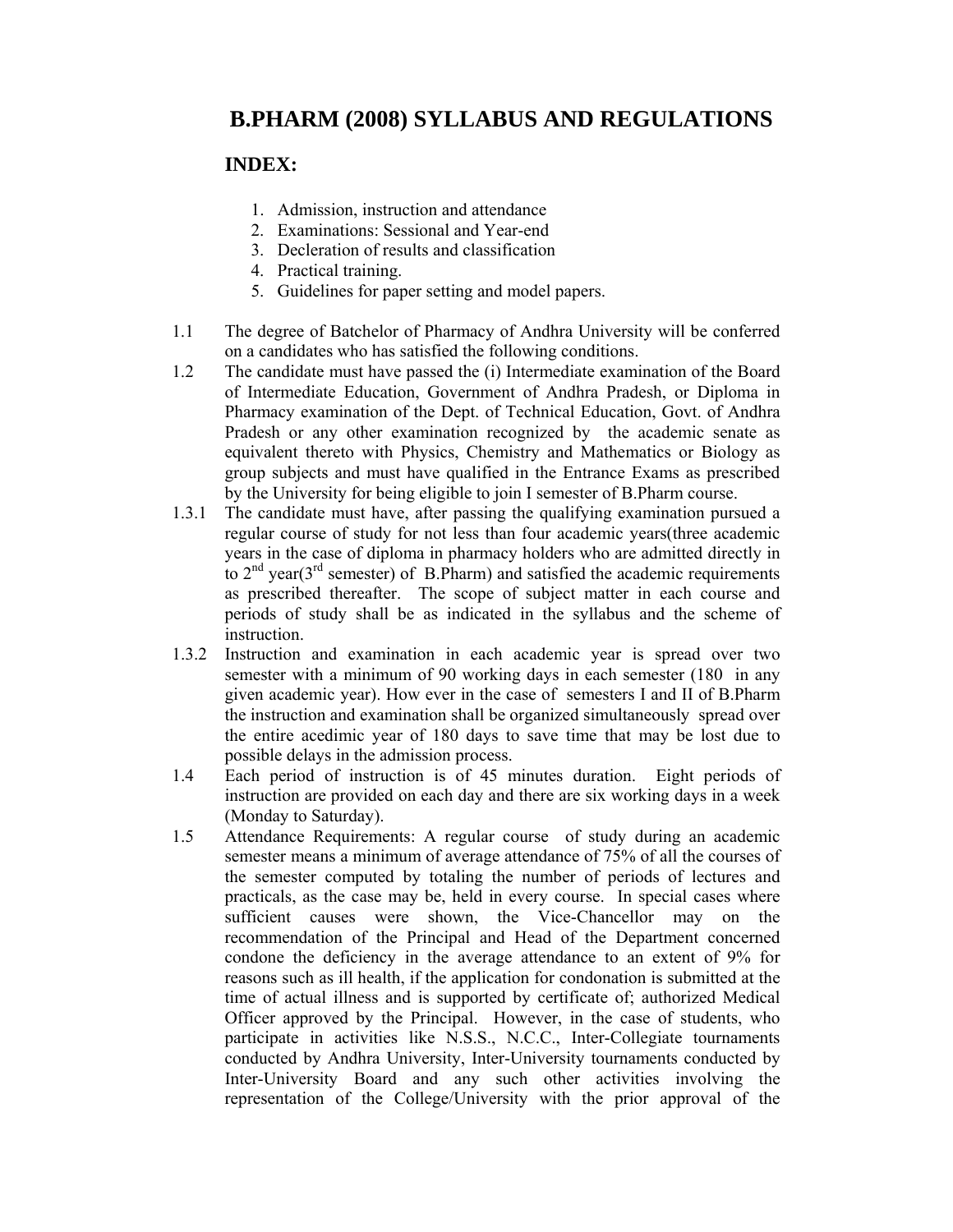principal, the candidate may be deemed to have attended the college during the period solely for the purpose of the examination.

- 1.6 A candidate who cannot satisfy the attendance requirements in clause 1.5 because of late admission under special circumstances reasonable and acceptable to the University on the basis of document, shall fulfill the following conditions; Average attendance: A candidate shall have attended at least a total of 90% of the periods-lectures/practicals as the case may be held from the date of admission and also shall attend at least 50% of the total working days during that academic semester (Late admission means, admissions made after 45 days from date of commencement of the academic semester for the course).
- 1.7 If any candidate fails to satisfy the regulation under 1.5 or 1.6 she/he shall not be allowed for the University Examinations at the end of the semester, and he/she shall not be allowed for promotion to the next higher class of study. He/she shall be required to repeat the regular course of study of that academic semester along with the next regular batch.
- 2.0 Assessment for the award of degree shall consists of (a) Internal evaluation for 20 marks in each of the theory and practical courses separately except in course 101 A and B Biology theory and practical (bridge course). For course 101A and B the sessional marks shall be 10 and 10 respectively as detailed in the scheme of examination. (b) Semester-end examination as detailed in the scheme of examination for 80 marks in each of the theory and practical, except for 101 A and B Biology theory and practical (bridge course) for which the semester-end examination marks shall be 40 and 40 respectively.
- 2.1 Regulations concerning sessional examination: (a) Three shall be two sessional examinations in each theory course and the best of the two shall be taken; (b) the marks for the internal evaluation for the practical are awarded based on the continuous assessment of the performance of the candidate at the practical classes and the records. The marks certificate issued to the candidate by the University shall show separately the sessional marks, the semester-end examination marks and the aggregate of both; (c) The teacher who teaches the subject shall ordinarily to be internal examiner, (d) There shall be no provision for the improvement of the sessional marks.
- 2.2 Regulations concerning semester-end examination: (a) There shall be one semester-end examination in each theory course based on the question paper set by an external paper setter and it shall be evaluated by an internal examiner. There shall be one semester-end examination in each practical course and the setting and evaluation shall be done jointly by two examiners, one internal and one external. The duration of the practical examination may be of 4 to 6 hours as prescribed. There shall be no supplementary examination except for the final semester-end examinations. A candidate shall not be allowed to appear for the sixth semester end examination unless he passes in all the courses of the first and second semester end examinations and the eighth semester-end examinations unless he passes in all the courses of the third and fourth semester-end examinations.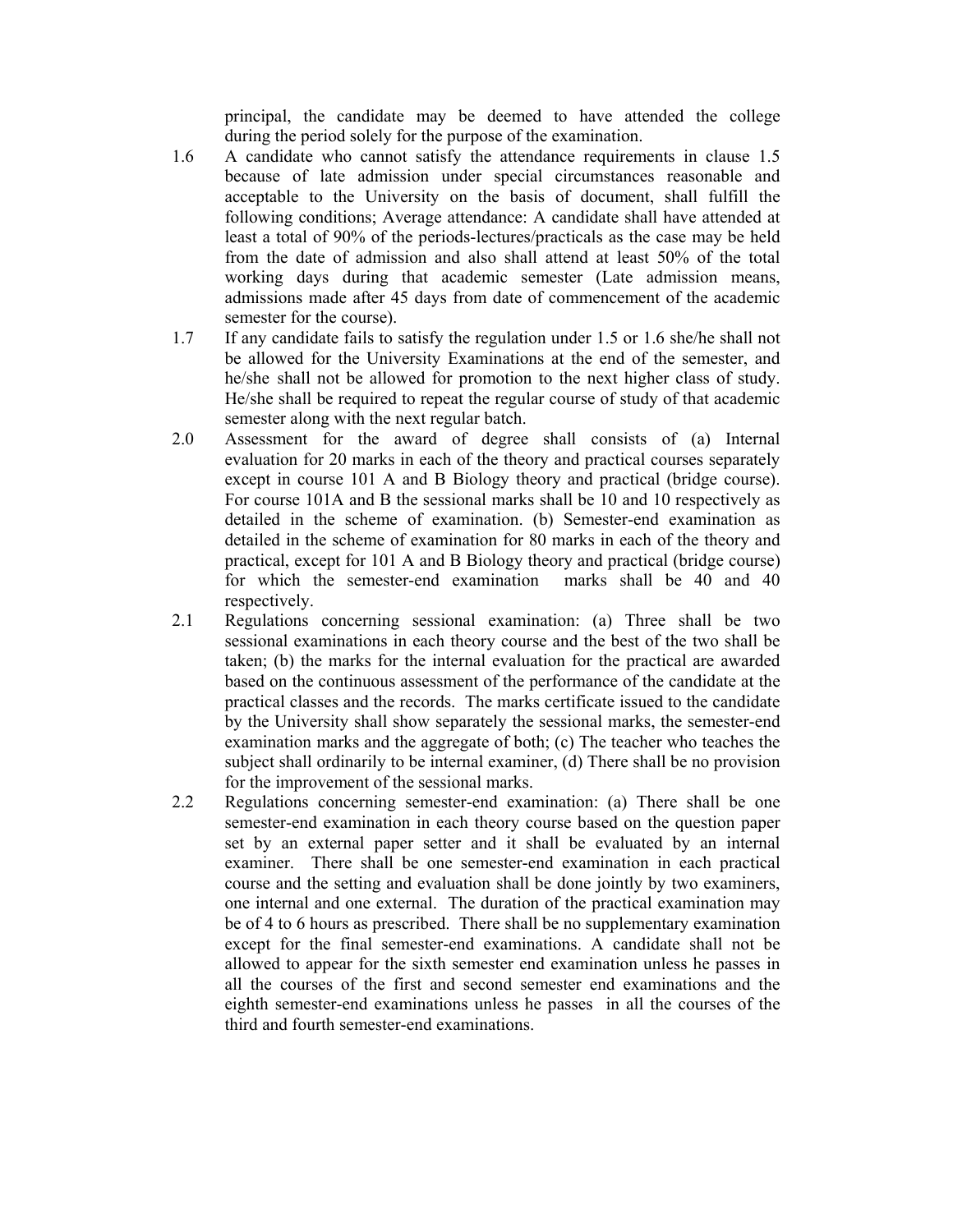- 3.1 A candidate shall be declared to have passed the examination in each semester if he obtains (i) not less than 40% marks in each theory and 40% in each practical of the semester-end examinations.
- 3.1a. A candidate may be permitted to improve his performance in semester-end examination of any semester only after completing the entire eight semester course of study by appearing again for the whole examinations of that semister only during four subsequent years after completion of the study of the entire course.Such an improvement can be availed only once for each one of the semester examinations of the entire course of study. When considered in its totality the better of the two performances as whole at the I, II, III, IV, V, VI, VII or VIII semesters as the case may be shall be taken into consideration for the purpose of awarding the grade.
- 3.1b. The courses 101 Mathematics, 101 (A) Biology theory and 101 (B) Biology practical are bridge courses for candidates with only biology and with only mathematics background respectively at the intermediate level. Candidates with Diploma in Pharmacy have to take course 101 Mathematics. The respective candidates shall have to pass in these courses. The marks awarded in these courses shall not be considered for calculation of SGPA and CGPA.
- 3.2 Any candidate who carried a backlog at any stage will not be eligible for rank, medal or prizes to be awarded by the University. First attempt means appearance at the first examinations conducted for the particular batch.
- 4.0 Every candidate shall undergo practical training for at least one month in pharmaceutical factory at the end of the final semester of the course.

## **Grading system:**

Appropriate letter grades are awarded in each theory and practical subject to only such candidates who have passed in the university examinations. Internal assessment marks and university examination marks put together will be taken into account for the letter grading system in each subject separately.

A candidate registered for the university examination but fails to appear or fails to score the minimum required 40% marks in the university examination will get a grade 'F', indicating failure or grade of incompletion.

A subject successfully completed cannot be repeated.

Final evaluation of each subject (theory and practical separately) will be carried out on a 10- point grading system corresponding to the marks obtained in that subject. Each subject letter grade is converted into a specific grade value associated with the letter grade as given below (Table).

| S.No. | $= 0.000$ go well go by by $= 0.000$<br><b>Range of marks</b> | Grade   | Grade<br>points |
|-------|---------------------------------------------------------------|---------|-----------------|
|       | $\geq 75\%$                                                   |         | 10.0            |
| 2.    | $65\% - 74\%$                                                 | A       | 9.0             |
| 3.    | $60\% - 64\%$                                                 | В       | 8.0             |
| 4.    | $55\% - 59\%$                                                 | C       | 7.0             |
| 5.    | $50\% - 54\%$                                                 | D       | 6.0             |
| 6.    | $40\% - 49\%$                                                 | E       | 5.0             |
| 7.    | $< 40\%$                                                      | F(Fail) | 0.0             |
| 8.    | The grade W represents failure due to                         | W       | 0.0             |
|       | insufficient attendance in the semester or                    |         |                 |

| Table: 10-Point grading system: |  |
|---------------------------------|--|
|                                 |  |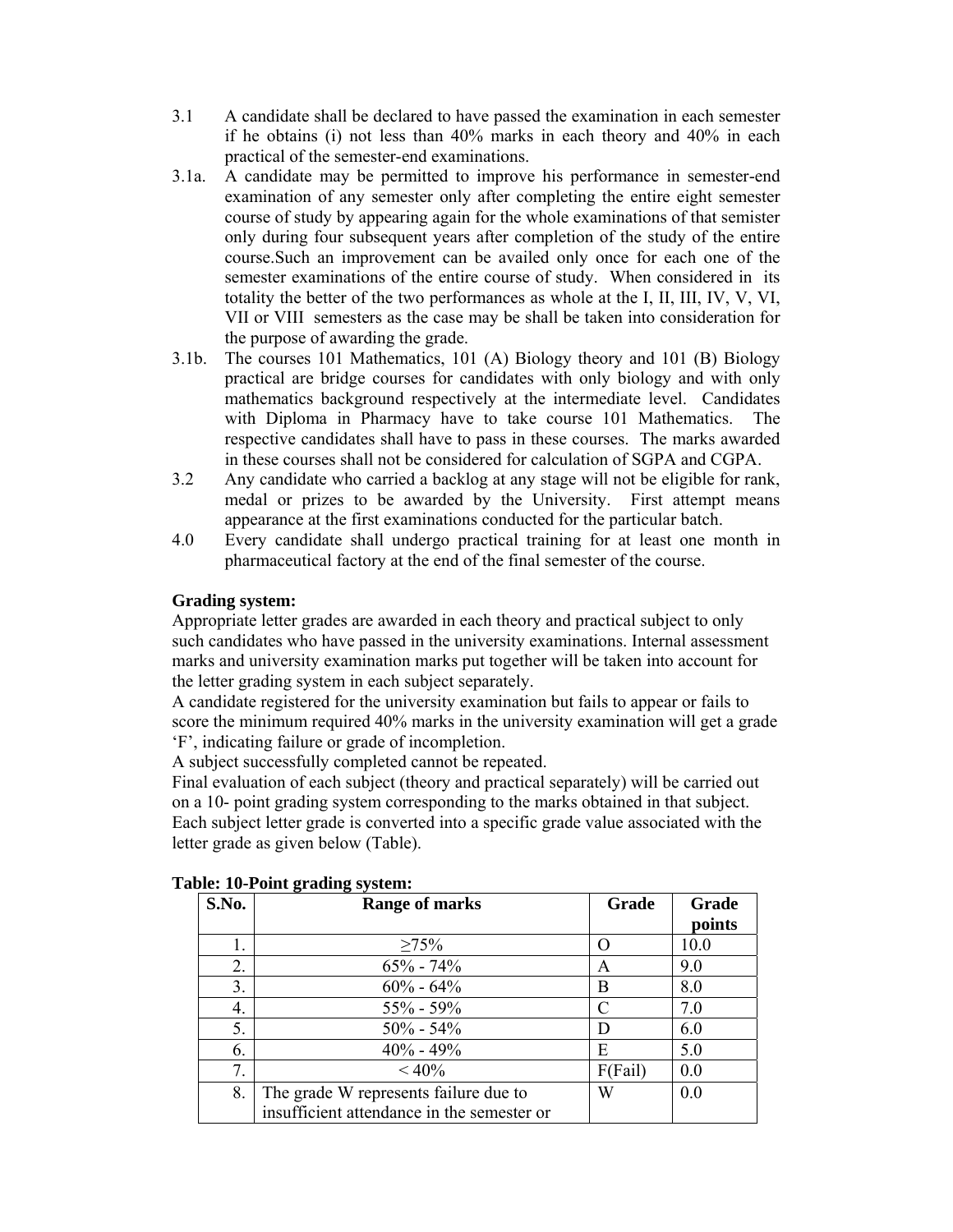|  | vear                                                                                              |  |
|--|---------------------------------------------------------------------------------------------------|--|
|  | Incomplete (subsequently to be changed into<br>pass or E or O or F grade in the same<br>semester) |  |

#### **Semester Grade point average (SGPA):**

The grade points are weighted in accordance with the number of credits assigned to a theory or practical subject and it is a product of credit and grade value. The semester grade point average (SGPA) is the weighed average of grade points awarded to a candidate.

 $\text{SGPA} = \frac{\text{Total grade points of a particular semester}}{\text{Total number of credits of the semester}}$ 

Performance in the non credit courses in which a pass (i.e., 35% or more) is sufficient will not be considered for calculation of SGPA.

SGPA(semester grade point average) for each semester will be calculated for those candidates who have passed all the subjects of that particular semester of the course. D.Pharm holders, who take direct admission to third semester B.Pharm, are exempted from First and second semester B.Pharm credits.

### **Cumulative Grade Point Average (CGPA):**

The weighed average of SGPA's of all Semesters that the student has completed at any point of time is the cumulative grade point average (CGAP) at that point of time. CGAP up to a semester willl be calculated only for those students who have passed all the subjects up to that semester . Generally, CGPA is calculated after the successful completion of the entire B.Pharm course.

 $CGPA = \frac{\sum (SGAP of each semester * corresponding number of credits)}{Sum of the entire course credits}$ 

After the results are declared,grade cards will be issued to each student, which will contain the list of subjects for that semester and grades obtained by the student. For Diploma holders, who take direct admission to third semester of B.Pharm, only six semester course credits i.e.,3rd to 8th semesters of B.Pharm will be considered for CGPA calculation.

# **5. Guidelines for paper setting and model papers.**

#### **5.1 Guidelines for paper setting:**

- 1. The semester end question paper in each theory course is to be set for a total of 80 marks by an external paper setter as per the general model given below.
- 2.1 The question paper in each theory course is to be divided into parts A and B.
- 2.2 Part A consists of 10 short answer questions each carrying 4 marks out of which 8 questions are to be answered by the candidate. Thus the total of part A is 32 marks.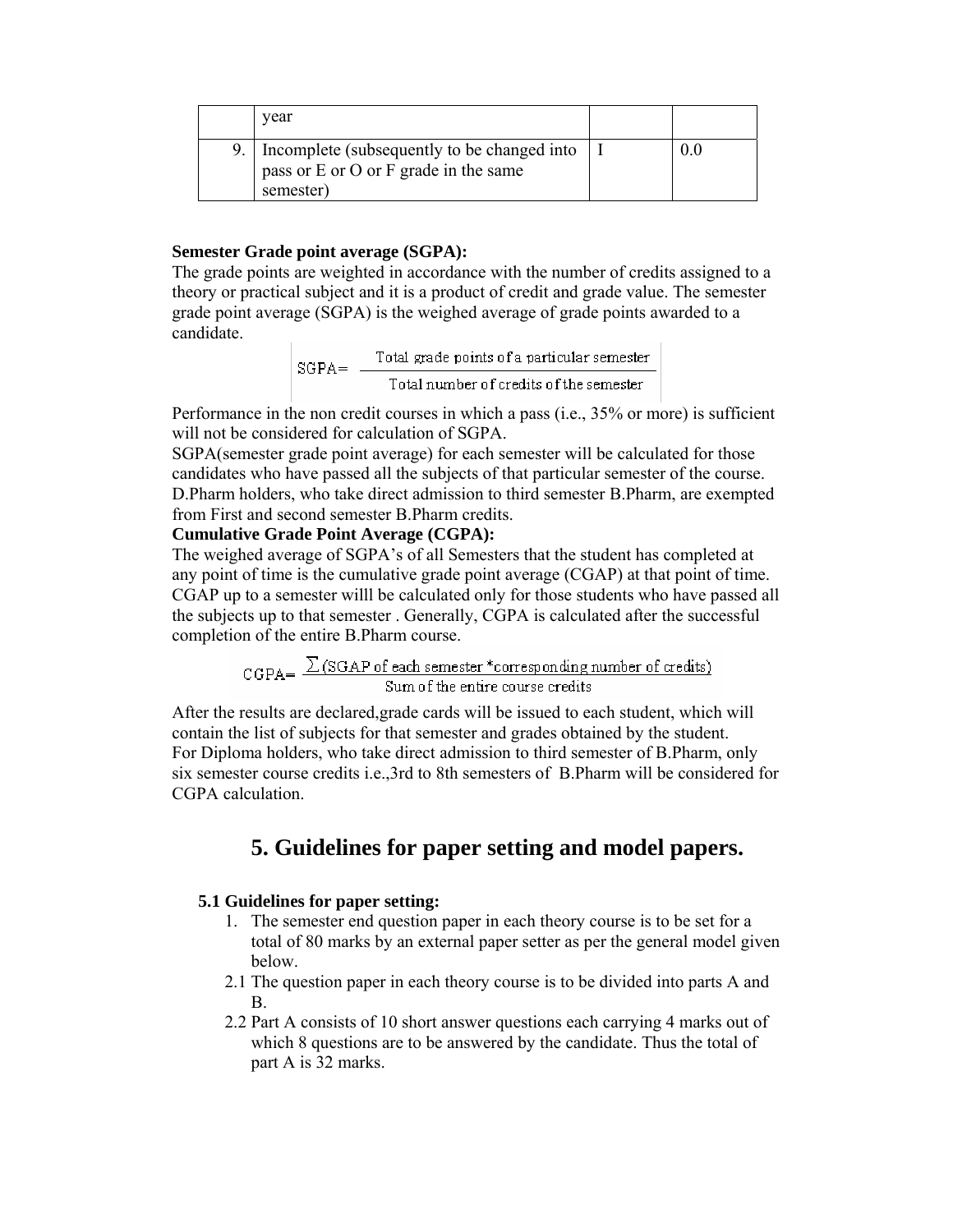- 2.3 Part B consists of six long answer questions each carrying 12 marks out of which 4 questions are to be answered by the candidate. Thus the total of part B is 48 marks.
- 2.4 The question given in parts A and B should be spread over the entire syllabus in an even manner.
- 2.5 The question paper in each semester and practical examination is to be set jointly by two examiners, one external and one internal as per the general model provided below.

### **5.2** M**ODEL PAPERS**

 Model question paper for practical course Course No. Title of the course

Date of examination:

| 1. Synopsis         | 10 marks        |
|---------------------|-----------------|
| 2. Major experiment | 35 marks        |
| 3. Minor experiment | 20 marks        |
| 4. Viva voce        | 15 marks        |
|                     | Total: 80 marks |

## Model question paper for theory course Course No. Title of the course

| Time: 3Hrs                                                       |        | Max.Marks:80  |
|------------------------------------------------------------------|--------|---------------|
| Answer any eight questions                                       | Part A | $8 X 4 = 32$  |
| 1.<br>2.<br>3.<br>$\overline{4}$ .<br>5.<br>6.<br>7.<br>8.<br>9. |        |               |
| 10.<br>Answer any four questions                                 | Part B | $4 X 12 = 48$ |
| 11.<br>12.<br>13.<br>14.<br>15.<br>16.                           |        |               |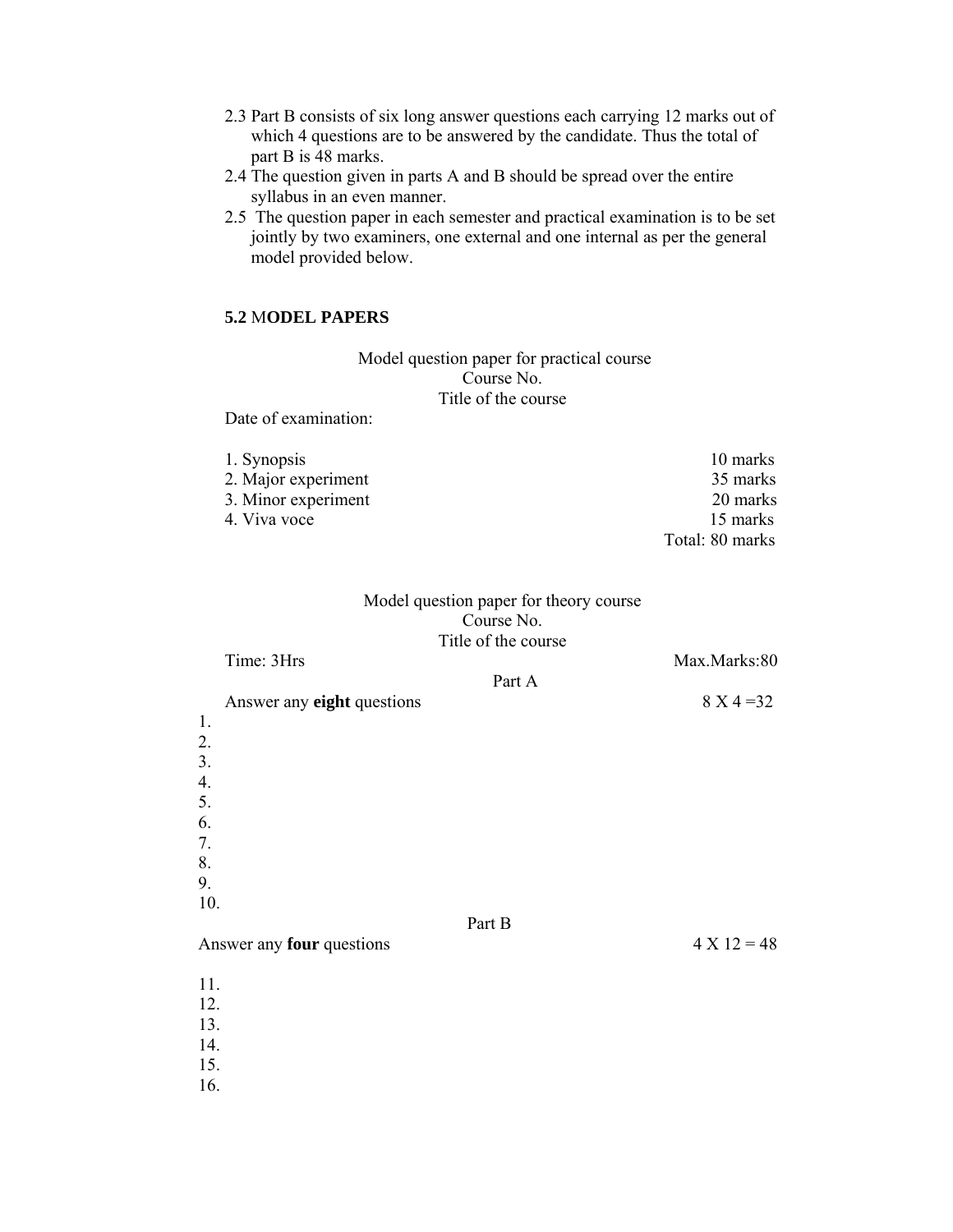# **SCHEME OF INSTRUCTION AND EXAMINATION**

|        |                                                                                       | Periods per week |                              | Exam.          | Marks    |                |       |                |  |
|--------|---------------------------------------------------------------------------------------|------------------|------------------------------|----------------|----------|----------------|-------|----------------|--|
|        |                                                                                       |                  |                              | duratio        |          |                |       |                |  |
| Course | Subject                                                                               |                  |                              | $\mathbf n$    |          |                | Total | credits        |  |
| No.    |                                                                                       | theory           | practical                    | (Hrs)          | sessiona | <b>Semeste</b> |       |                |  |
|        |                                                                                       |                  |                              |                |          | r end          |       |                |  |
|        | <b>B.PHARM Ist SEMESTER</b>                                                           |                  |                              |                |          |                |       |                |  |
| 101 A  | Mathematics<br>(bridge course)                                                        | $\overline{4}$   | $\ldots$                     | $\overline{3}$ | 20       | 80             | 100   | N.C.           |  |
| 101 B  | Biology(bridge<br>course)                                                             | $\overline{2}$   | $\cdots$                     | $\overline{3}$ | 10       | 40             | 50    | N.C.           |  |
| 101B   | Biology(bridge<br>course) Pract                                                       | $\ldots$         | $\overline{2}$               | $\overline{2}$ | 10       | 40             | 50    | N.C.           |  |
| 102    | English                                                                               | $\overline{2}$   | $\cdots$                     | 3              | 20       | 80             | 100   | N.C.           |  |
| 103    | soft skills                                                                           | $\overline{2}$   | $\cdots$                     | $\overline{3}$ | 20       | 80             | 100   | N.C.           |  |
| 104    | Pharmaceutical.Che<br>mistry-I (Inorganic)                                            | $\overline{2}$   | $\ldots$                     | $\overline{3}$ | 20       | 80             | 100   | $\overline{4}$ |  |
| 105    | Pharm.Chemistry-II<br>(Organic-1)                                                     | $\overline{2}$   | $\ldots$                     | $\overline{3}$ | 20       | 80             | 100   | $\overline{4}$ |  |
| 106    | Pharma Chemistry<br>II (Organic-I)<br>practical                                       | $\ldots$         | 3                            | $\overline{4}$ | 20       | 80             | 100   | $\overline{2}$ |  |
|        | <b>Total</b>                                                                          | 14               | 5                            |                | 140      | 560            | 700   |                |  |
|        | Note; Biology and Mathematics are considered as one subject and hence the total is 36 |                  |                              |                |          |                |       |                |  |
|        | N.C means non credit course. Pass is sufficient in these subjects. These will not be  |                  |                              |                |          |                |       |                |  |
|        | considered in calculation of SGPA and CGPA.                                           |                  |                              |                |          |                |       |                |  |
|        |                                                                                       |                  | <b>B.PHARM IInd SEMESTER</b> |                |          |                |       |                |  |
| 201    | General &<br>Dispensing.<br>Pharmacy                                                  | $\overline{3}$   | $\cdots$                     | $\overline{3}$ | 20       | 80             | 100   | $\overline{4}$ |  |
| 202    | General &<br>Dispensing.<br>Pharmacy practical.                                       | $\cdots$         | 3                            | $\overline{4}$ | 20       | 80             | 100   | $\overline{2}$ |  |
| 203    | Physical pharmacy-<br>$\bf{l}$                                                        | $\overline{2}$   | $\cdots$                     | $\overline{3}$ | 20       | 80             | 100   | $\overline{4}$ |  |
| 204    | Physical pharmacy-<br>I Practical.                                                    | $\ldots$         | 3                            | $\overline{4}$ | 20       | 80             | 100   | $\overline{2}$ |  |
| 205    | Human physiology.<br>& Health<br>Education.-I                                         | $\overline{2}$   | $\ldots$                     | $\overline{3}$ | 20       | 80             | 100   | $\overline{4}$ |  |
| 206    | Human physiology.<br>& Health<br>Education.-I<br>practical.                           | $\cdots$         | $\overline{3}$               | $\overline{4}$ | 20       | 80             | 100   | $\overline{2}$ |  |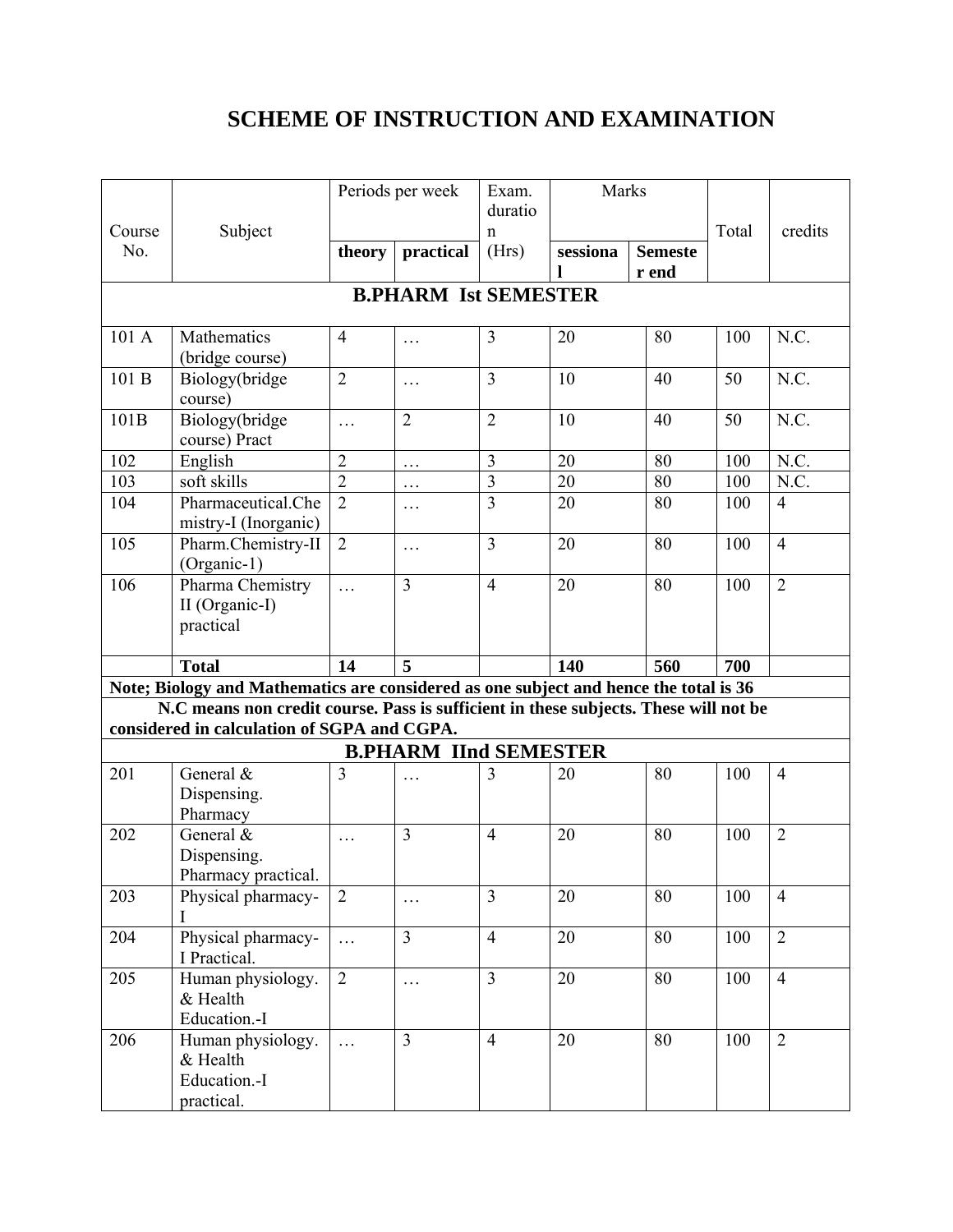| 207                                                                                                                                                    | Computer                                          | $\overline{2}$ | .                           | 3              | 20                           | 80     | 100 | $\overline{2}$ |  |  |
|--------------------------------------------------------------------------------------------------------------------------------------------------------|---------------------------------------------------|----------------|-----------------------------|----------------|------------------------------|--------|-----|----------------|--|--|
|                                                                                                                                                        | applications                                      |                |                             |                |                              |        |     |                |  |  |
| 208                                                                                                                                                    | Computer                                          | .              | 3                           | $\overline{4}$ | 20                           | 80     | 100 | $\overline{2}$ |  |  |
|                                                                                                                                                        | applications                                      |                |                             |                |                              |        |     |                |  |  |
|                                                                                                                                                        | Practicals                                        |                |                             |                |                              |        |     |                |  |  |
|                                                                                                                                                        | <b>Total</b>                                      | 9              | 12                          |                | 160                          | 640    | 800 |                |  |  |
| <b>B.PHARM IIIrd SEMISTER</b>                                                                                                                          |                                                   |                |                             |                |                              |        |     |                |  |  |
| 301                                                                                                                                                    | Applied statistics                                | $\overline{4}$ | .                           | 3              | 20                           | 80     | 100 | $\sqrt{2}$     |  |  |
| 302                                                                                                                                                    | Pharmaceutical.<br>Chemistry-III<br>(Organic-II)  | $\overline{4}$ | .                           | $\overline{3}$ | 20                           | 80     | 100 | $\overline{4}$ |  |  |
| 303                                                                                                                                                    | Human physiology.<br>& Health<br>Education.-II    | $\overline{4}$ | .                           | 3              | 20                           | 80     | 100 | $\overline{4}$ |  |  |
| 304                                                                                                                                                    | Pharmaceutical.<br>Engineering I                  | $\overline{4}$ | .                           | 3              | 20                           | 80     | 100 | $\overline{4}$ |  |  |
| 305                                                                                                                                                    | Physical pharmacy-<br>$\mathbf{I}$                | $\overline{4}$ | .                           | $\overline{3}$ | 20                           | 80     | 100 | $\overline{4}$ |  |  |
| 306                                                                                                                                                    | Physical pharmacy-<br>II Pract.                   | .              | 6                           | $\overline{4}$ | 20                           | 80     | 100 | $\overline{2}$ |  |  |
| 307                                                                                                                                                    | Pharmaceutical.<br>Analysis I                     | $\overline{4}$ | $\cdots$                    | $\overline{3}$ | 20                           | 80     | 100 | $\overline{4}$ |  |  |
| 308                                                                                                                                                    | Pharmaceutical.<br>Analysis I Pract.              | .              | 6                           | $\overline{4}$ | 20                           | 80     | 100 | $\overline{2}$ |  |  |
|                                                                                                                                                        | <b>Total</b>                                      | 24             | 12                          |                | 160                          | 640    | 800 |                |  |  |
|                                                                                                                                                        |                                                   |                |                             |                | <b>B.PHARM IVth SEMISTER</b> |        |     |                |  |  |
| 401                                                                                                                                                    | Pharmacognosy<br>&Phytochemistry. I               | $\overline{4}$ | .                           | 3              | 20                           | 80     | 100 | $\overline{4}$ |  |  |
| 402                                                                                                                                                    | Pharmacognosy<br>&Phytochemistry. I<br>practical. | $\cdots$       | 6                           | $\overline{4}$ | 20                           | 80     | 100 | $\overline{2}$ |  |  |
| 403                                                                                                                                                    | Pharmaceutical.<br>Microbiology                   | $\overline{4}$ | $\cdots$                    | $\overline{3}$ | 20                           | 80     | 100 | $\overline{4}$ |  |  |
| 404                                                                                                                                                    | Pharmaceutical.<br>Microbiology<br>practical.     | $\cdots$       | 6                           | $\overline{4}$ | $20\,$                       | $80\,$ | 100 | $\sqrt{2}$     |  |  |
| 405                                                                                                                                                    | Applied<br>biochemistry                           | $\overline{4}$ | $\ldots$                    | $\overline{3}$ | 20                           | 80     | 100 | $\overline{4}$ |  |  |
| 406                                                                                                                                                    | Applied<br>biochemistry<br>practical.             | .              | 6                           | $\overline{4}$ | 20                           | 80     | 100 | $\overline{2}$ |  |  |
| 407                                                                                                                                                    | Environmental<br>sciences                         | $\overline{4}$ | .                           | $\overline{3}$ | 20                           | 80     | 100 | $\overline{2}$ |  |  |
|                                                                                                                                                        | <b>Total</b>                                      | 16             | 18                          |                | 160                          | 640    | 800 |                |  |  |
| Note; The 4 hours of practical examination in 224 is to be divided on two consecutive days with 3<br>hours on the first day and 1 hour on the next day |                                                   |                |                             |                |                              |        |     |                |  |  |
|                                                                                                                                                        |                                                   |                | <b>B.PHARM Vth SEMISTER</b> |                |                              |        |     |                |  |  |
| 501                                                                                                                                                    | Drug store $\&$<br>Industrial.                    | $\overline{4}$ | .                           | 3              | 20                           | 80     | 100 | $\overline{2}$ |  |  |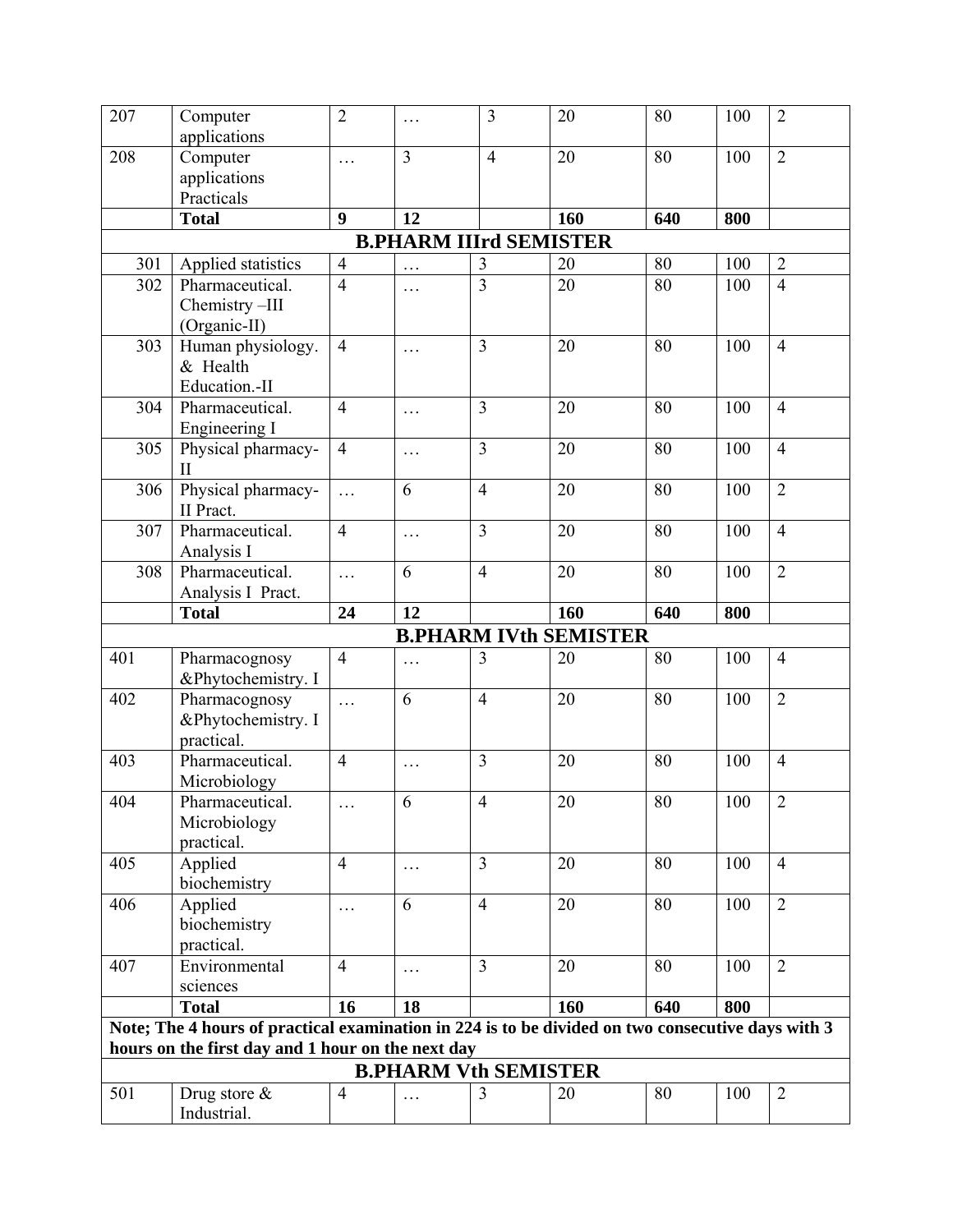|     | Managment.&<br>Marketing |                |          |                               |     |     |     |                |
|-----|--------------------------|----------------|----------|-------------------------------|-----|-----|-----|----------------|
| 502 | Pharmaceutical.          | $\overline{4}$ |          | 3                             | 20  | 80  | 100 | $\overline{4}$ |
|     | Biotechnology            |                | .        |                               |     |     |     |                |
| 503 | Pharmaceutical.          | $\cdots$       | 6        | 6                             | 20  | 80  | 100 | $\overline{2}$ |
|     | Biotechnology            |                |          |                               |     |     |     |                |
|     | practical.               |                |          |                               |     |     |     |                |
| 504 | Pharmaceutical.Che       | $\overline{4}$ | .        | $\overline{3}$                | 20  | 80  | 100 | $\overline{4}$ |
|     | mistry                   |                |          |                               |     |     |     |                |
|     | IV(Medicinal-I)          |                |          |                               |     |     |     |                |
| 505 | Pharmaceutical.          | $\cdots$       | 6        | 6                             | 20  | 80  | 100 | $\overline{2}$ |
|     | Chemistry-IV             |                |          |                               |     |     |     |                |
|     | (Medicinal-I)            |                |          |                               |     |     |     |                |
|     | practical.               |                |          |                               |     |     |     |                |
| 506 | Pharmaceutical.          | $\overline{4}$ | $\cdots$ | 3                             | 20  | 80  | 100 | $\overline{4}$ |
|     | Engineering II           |                |          |                               |     |     |     |                |
| 507 | Pharmaceutical.          | $\cdots$       | 6        | 6                             | 20  | 80  | 100 | $\overline{2}$ |
|     | Engineering II           |                |          |                               |     |     |     |                |
|     | pract.                   |                |          |                               |     |     |     |                |
|     | <b>Total</b>             | 16             | 18       |                               | 140 | 560 | 700 |                |
|     |                          |                |          | <b>B.PHARM VIth SEMISTER</b>  |     |     |     |                |
| 601 | Forensic Pharmacy        | $\overline{4}$ | .        | $\mathfrak{Z}$                | 20  | 80  | 100 | $\overline{4}$ |
| 602 | Pharmacology I           | $\overline{4}$ | .        | $\overline{3}$                | 20  | 80  | 100 | $\overline{4}$ |
| 603 | Pharmacology I           | .              | 6        | $\overline{6}$                | 20  | 80  | 100 | $\overline{2}$ |
|     | practical.               |                |          |                               |     |     |     |                |
| 604 | Industrial.Pharmacy      | $\overline{4}$ | .        | 3                             | 20  | 80  | 100 | $\overline{4}$ |
|     | & cosmetic               |                |          |                               |     |     |     |                |
|     | Technology               |                |          |                               |     |     |     |                |
| 605 | Industrial.Pharmacy      | .              | 6        | 6                             | 20  | 80  | 100 | $\overline{2}$ |
|     | & cosmetic               |                |          |                               |     |     |     |                |
|     | Technology               |                |          |                               |     |     |     |                |
|     | practical.               |                |          |                               |     |     |     |                |
| 606 | Pharmaceutical.          | $\overline{4}$ | $\cdots$ | 3                             | 20  | 80  | 100 | $\overline{4}$ |
|     | Analysis II              |                |          |                               |     |     |     |                |
| 607 | Pharmaceutical.          | .              | 6        | 6                             | 20  | 80  | 100 | $\overline{2}$ |
|     | Analysis II              |                |          |                               |     |     |     |                |
|     | practical.               |                |          |                               |     |     |     |                |
|     | <b>Total</b>             | 16             | 18       |                               | 140 | 560 | 700 |                |
|     |                          |                |          | <b>B.PHARM VIIth SEMESTER</b> |     |     |     |                |
| 701 | Pharmaceutical.Che       | $\overline{4}$ | .        | 3                             | 20  | 80  | 100 | $\overline{4}$ |
|     | mistry -V                |                |          |                               |     |     |     |                |
|     | (Natural products)       |                |          |                               |     |     |     |                |
| 702 | Pharmaceutical.Che       | $\ldots$       | 6        | 6                             | 20  | 80  | 100 | $\overline{2}$ |
|     | (Natural p roducts)      |                |          |                               |     |     |     |                |
|     |                          |                |          |                               |     |     |     |                |
| 703 | Pharmacology II          | $\overline{4}$ | .        | $\overline{3}$                | 20  | 80  | 100 | $\overline{4}$ |
| 704 | Pharmacology II          | .              | 6        | 6                             | 20  | 80  | 100 | $\overline{2}$ |
|     | pract.                   |                |          |                               |     |     |     |                |
| 705 | Pharmacognosy            | $\overline{4}$ | .        | $\overline{3}$                | 20  | 80  | 100 | $\overline{4}$ |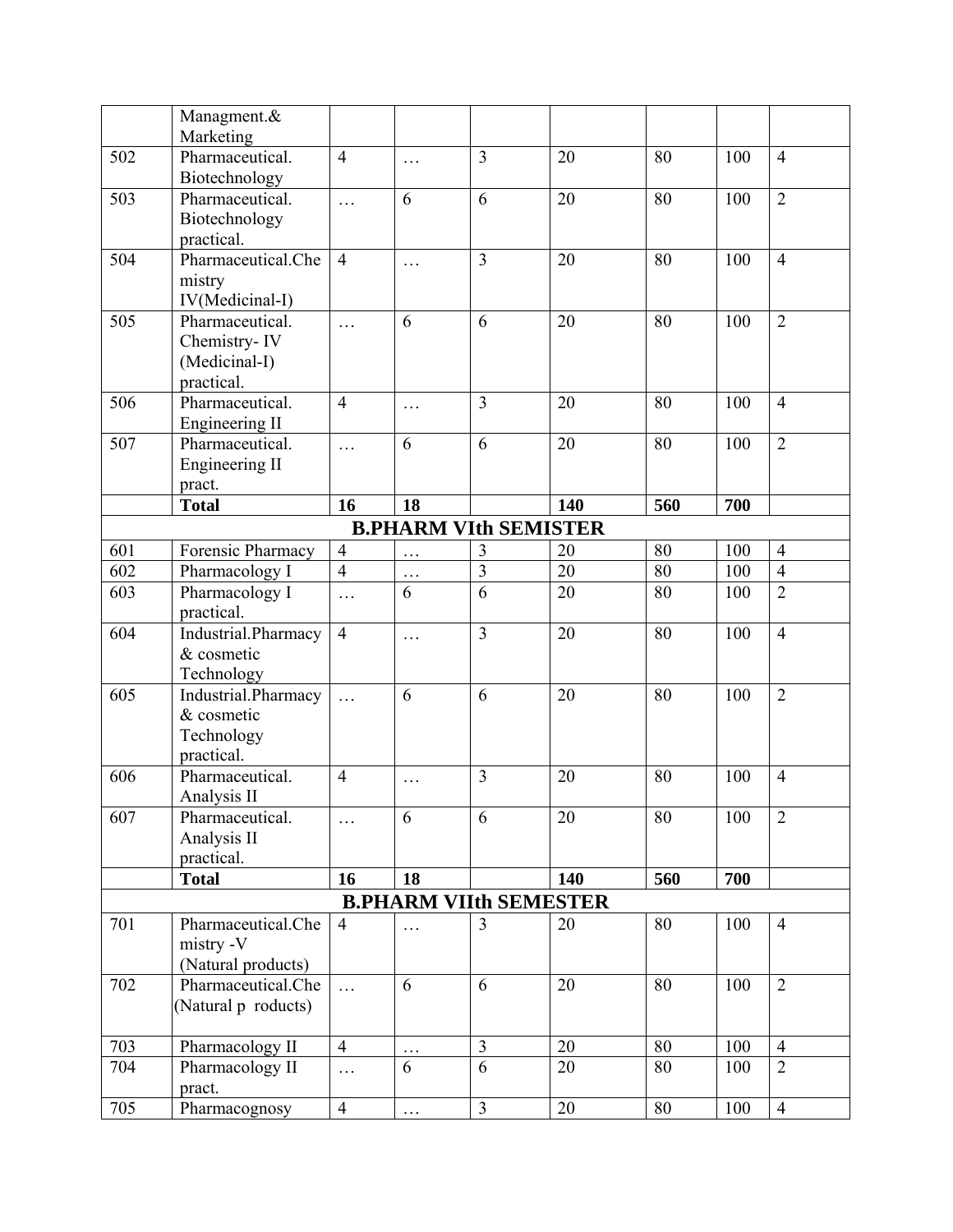|     | &Phytochemistry.   |                |                |                |                                |                  |     |                |
|-----|--------------------|----------------|----------------|----------------|--------------------------------|------------------|-----|----------------|
|     | $\mathbf{I}$       |                |                |                |                                |                  |     |                |
| 706 | Pharmacognosy      | .              | 6              | 6              | 20                             | 80               | 100 | $\overline{2}$ |
|     | &Phytochemistry.   |                |                |                |                                |                  |     |                |
|     | II pract.          |                |                |                |                                |                  |     |                |
| 707 | GMP and            | $\overline{4}$ | .              | $\overline{3}$ | 20                             | 80               | 100 | $\overline{4}$ |
|     | Validation         |                |                |                |                                |                  |     |                |
| 708 | Project            | .              | $\overline{2}$ | $\cdots$       |                                | .                | .   | .              |
|     | <b>Total</b>       | 16             | 20             |                | 140                            | 560              | 700 |                |
|     |                    |                |                |                | <b>B.PHARM VIIIth SEMESTER</b> |                  |     |                |
|     | Project (contd,)   |                | $\overline{2}$ |                | $\cdot$ $\cdot$ $\cdot$        | .                | 100 | $\overline{4}$ |
| 801 | Pharmaceutical.    | $\overline{4}$ | .              | $\overline{3}$ | 20                             | 80               | 100 | $\overline{4}$ |
|     | Chemistry-VI       |                |                |                |                                |                  |     |                |
|     | (Medicinal-II)     |                |                |                |                                |                  |     |                |
| 802 | Pharmaceutical.    | .              | 6              | 6              | 20                             | 80               | 100 | $\overline{2}$ |
|     | Chemistry-VI       |                |                |                |                                |                  |     |                |
|     | (Medicinal-II)     |                |                |                |                                |                  |     |                |
|     | pract.             |                |                |                |                                |                  |     |                |
| 803 | Biopharmaceutics.  | $\overline{4}$ | $\cdots$       | $\overline{3}$ | 20                             | 80               | 100 | $\overline{4}$ |
|     | $\&$<br>Novel      |                |                |                |                                |                  |     |                |
|     | drug delivery      |                |                |                |                                |                  |     |                |
|     | Systems            |                |                |                |                                |                  |     |                |
| 804 | Biopharmaceutics.  | $\cdots$       | 6              | 6              | 20                             | 80               | 100 | $\overline{2}$ |
|     | $\&$<br>Novel      |                |                |                |                                |                  |     |                |
|     | drug delivery      |                |                |                |                                |                  |     |                |
|     | Systems pract.     |                |                |                |                                |                  |     |                |
| 805 | Clinical. Pharmacy | $\overline{4}$ | $\cdots$       | $\overline{3}$ | 20                             | 80               | 100 | $\overline{4}$ |
|     | & Therapeutics     |                |                |                |                                |                  |     |                |
| 806 | Clinical. Pharmacy | $\cdots$       | 6              | 6              | 20                             | 80               | 100 | $\overline{2}$ |
|     | & Therapeutics     |                |                |                |                                |                  |     |                |
|     | pract.             |                |                |                |                                |                  |     |                |
| 807 | Hospital           | $\overline{2}$ | .              | 3              | 20                             | 80               | 100 | $\overline{4}$ |
|     | &Community         |                |                |                |                                |                  |     |                |
|     | pharmacy           |                |                |                |                                |                  |     |                |
|     | <b>Total</b>       | 14             | 20             |                | 140                            | $\overline{560}$ | 700 |                |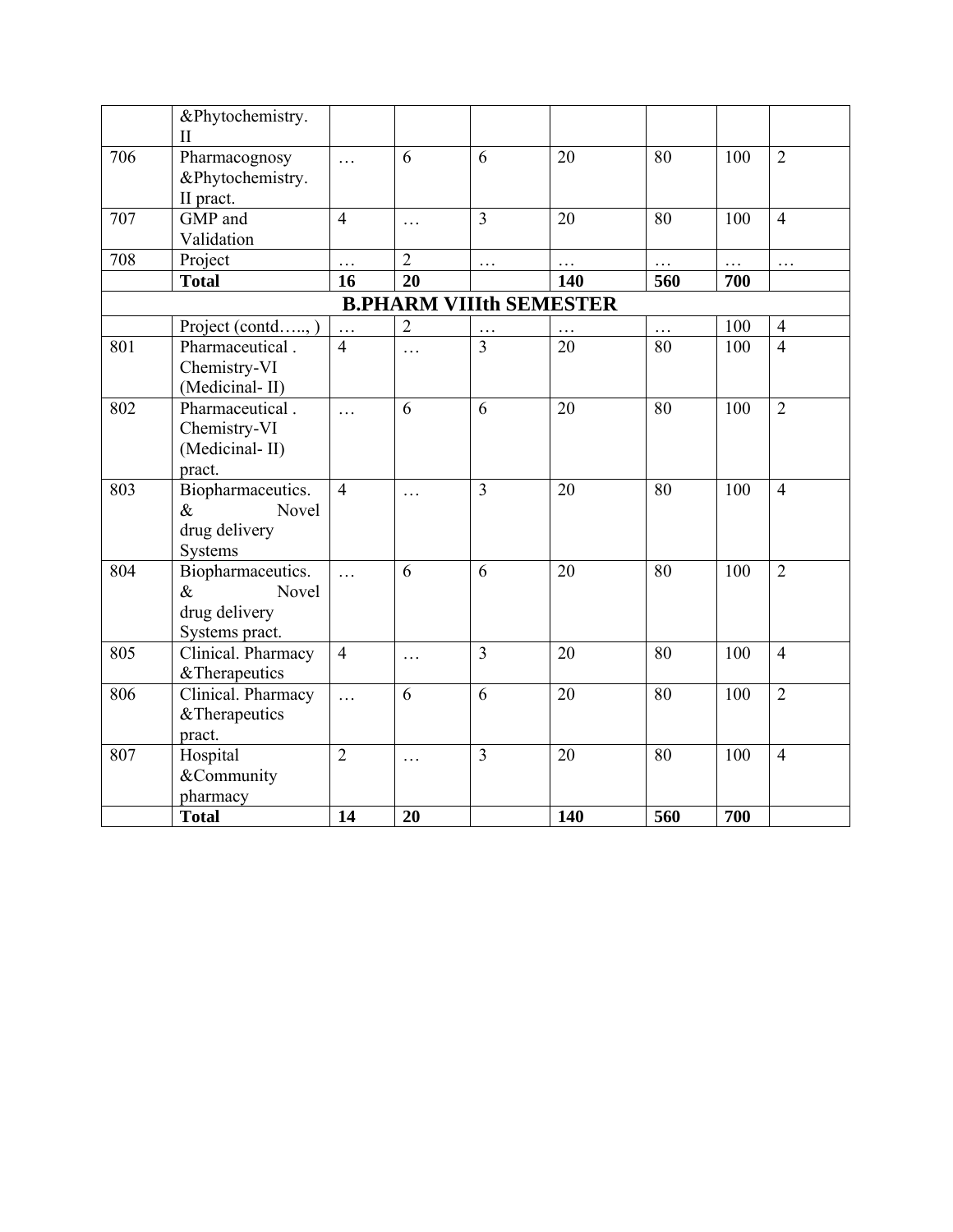# **B.PHARM Ist SEMESTER**

# **COURSE NO 101A: MATHEMATICS**  (BRIDGE COURSE FOR BIOLOGY STUDENTS)

**Algebra:** functions, mapping, one-one function or injection, onto function or Surjection, bijection, identify function, constant function, inverse function, composite function, real valued functions, addition and multiplication of real valued functions. Quadratic expressions in one variable, extreme values, change in sign and magnitude, quadratic expressions in two variables, summation series involving A.P., G.P., H.P. Expression of npr and ncr and their definitions, fundamentals of matrices.

**Trigonometry :** Fundamentals of trigonometry, general definition of trigonometric ratios, sign of the trigonometric ratios as the angle varies from 0 to 2x. trigonometric ratios of the angles of 0, 90°-0,190°,270°,0°in terms of those of 0.Graphs and periodicity of trigonometric ratios .Inverse trigonometric functions. Hyperbolic functions. Expressions for sin2x, cos2x, tan2x in terms of those of x and y. Inverse hyperbolic functions.

**Co-ordinate geometry:** Translation and rotation of axis, locus and its equation , straight line point-slope form, slope-intercept form, perpendicular form, two point form, intercept form, symmetric form, the equation to a straight line. The straight line and the equation a +bx=0.Families of lines (one parameter),point of intersection of two straight lines, angle of intersection of two straight lines, condition of parallelism and perpendicularity of lines. Pair of straight lines, homogenous equation of the second degree in X and Y. Angle between the lines and the combined equation of the bisectors of the angles between the lines respectively by the above equation. General equation second degree in X and Y, point of intersection and the angle between the lines.

**Calculus:** notation of limit and continuity of a function, derivatives of composite, implicit, parametric, inverse circular, hyperbolic functions, logarithemic differentiation, derivative of a function with reference to another function, application of differentiation, partial differentiation, computation of the first and second order partial derivatives.

**Integration:** Integration as the inverse processes of differentiation, indefinite and definite integral, standard integral covering algebraic, trigonometric exponential and hyperbolic functions. Measures of integration, substitution methods, integration by parts, properties of definite integral and its equations, trapezoidal and Simpson's rules for approximate integration area under the curves, formation of differential equations.

### **COURSE NO 101 B: PHARMACEUTICAL BIOLOGY**  (BRIDGE COURSE FOR MATEEMATICS STUDENTS)

 Structure of the plant and animal cells. The functions of cell components. Cell division-mitosis and miosis. The animal kingdom outline, classification with salient features and examples of each phylum. Principles of the histology of animal tissues.

 Amphibian(frog) Physiology with reference to cardiovascular system, nervous system and muscle contraction.

 Parasitology- Introduction to the important protozoa and helminths in man.Outline of the life history of plasmodium,Trypanasoma.Liver fluke,tapeworm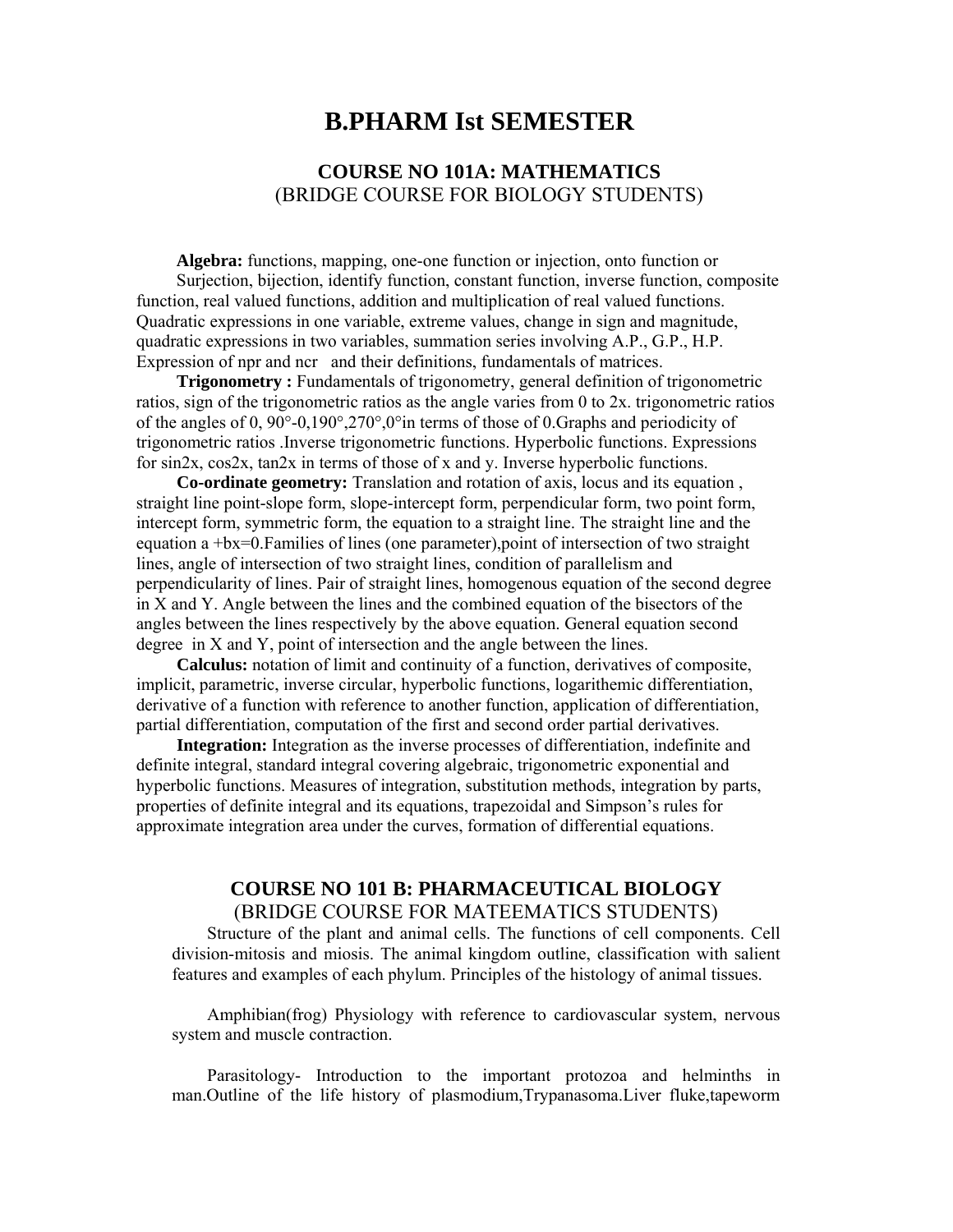and round worm.The structure and life history and physiology of amoeba and mosquito(Anopheles and Culex).

 An introduction to the classification of plants with specific examples,Characterisation of the following medicinally important plant families with specific examples. Leguminosae, Rutaceae, Apocyanaceae, Solanaceae, Liliaceae, Rubiaceae, Scrophularaceae,Compositae,Umbelliferae and Papaveraceae.

Study of general morphological and histological characters of stem, flower, root, seed and fruit. Fertilization and methods of propagation of plants.

## **COURSE NO 101 B: PHARMACEUTICAL BIOLOGY PRACTICALS**

Description and study of floral characters of the plants representing the families in theory; Histological studies of the leaf, flower, stem and root with description of their sections; Demonstration of muscle contraction experiment.; Frog gastrointestinal tract demonstration; Preparation of tissue slides; Observation of permanent slides.

#### **Books suggested:**

1.Text book of Botany –Vignan series 2. Text book of Zoology –Vignan series

### **Article I. COURSE NO 102: ENGLISH**

#### *Section 1.01 Unit;1*

Role and importance of communication, verbal and non verbal communication, group communication, effective communication, barriers to communication, communication media, participating in discussions, conduct of seminars, conferences etc., making presentations through collection, evaluation, organizing the information, interacting with learners and teachers, role of wit and humor in communication.

#### *Section 1.02 Unit;2*

Spoken English Vs written English, reading method, formal/informal English(one way/two way) British /American/Indian English, how two introduce one self and others, how to tender apology, how to thank in different ways, greetings, some polite expressions.

#### *Section 1.03 Unit;3*

Agreements and disagreements, how to use a dictionary, how to use a thesaurus , vocabulary development, synonyms and antonyms, one word substitutes, comprehension.

#### *Section 1.04 Unit;4*

Communication through letters, official and personal letters, letters of complaint, letters of enquiries and responses, writing memos, circulars and notices, what to avoid while writing, paragraph writing.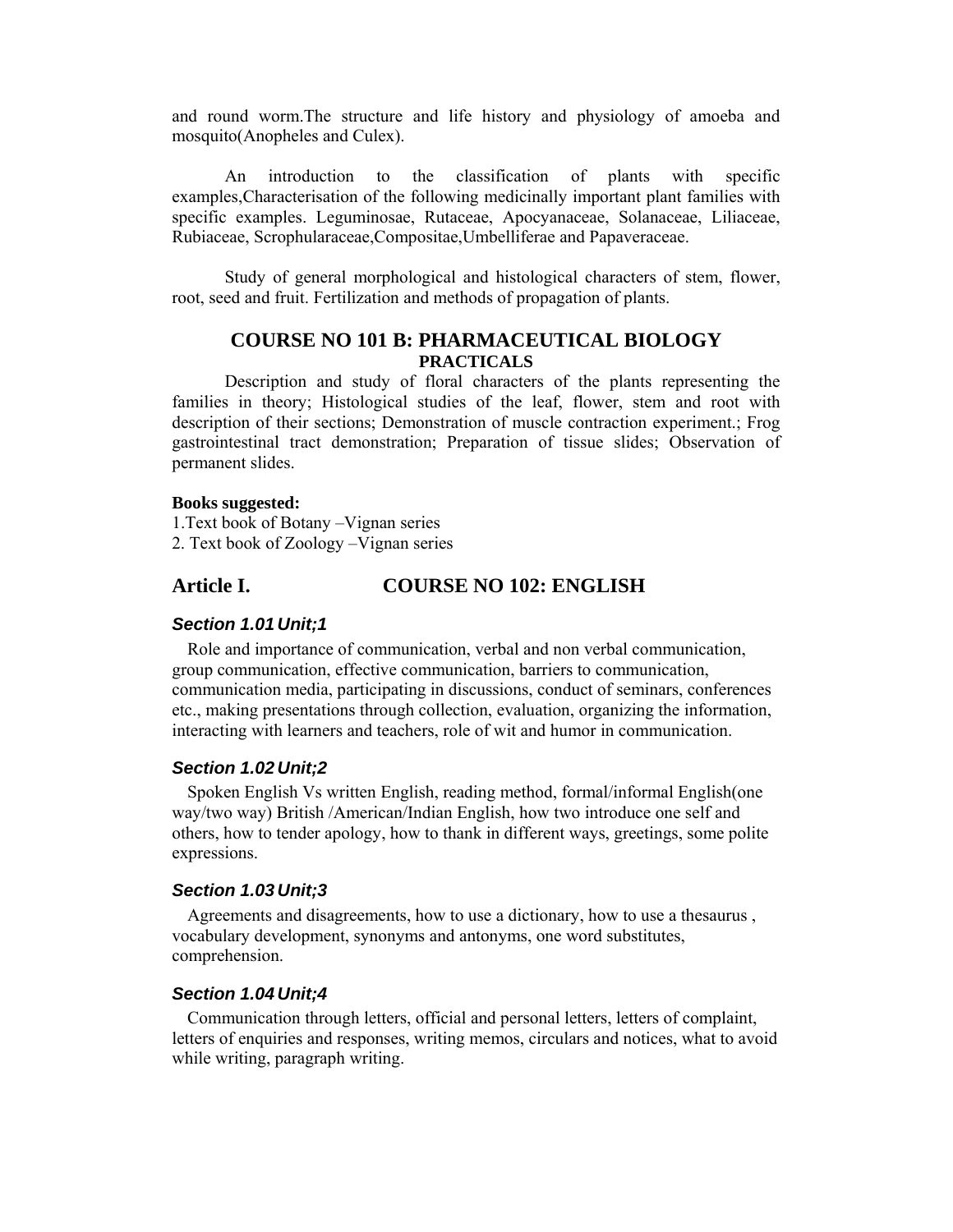#### *Section 1.05 Unit;5*

Scientific/technical report writing, drafting and delivering a speech, resume writing and interview techniques

#### *Section 1.06 Unit;6*

Grammar: sequence of tenses , voice, articles, direct and indirect speech, degrees of comparison , common errors in English made by Indian learners of English.

#### *Section 1.07 Unit:7*

Concepts of learning and listening, types and methods of learning and listening, learning and listening of knowledge, attitudes, skills and practices.

#### *Section 1.08 Unit:8*

The following four essays from "selections from modern English"prose edited by Haladhar panda are prescribed.

- 1. our own civilization-C.E.M.joad
- 2. Andrew Carnegie-E.H.carter
- 3. the secret of work-swami Vivekananda
- 4. the generation gap-Benjamin spock

#### **Textbooks:**

- 1. **"**bussiness correspondence and report writing"R.C.sharma and Krishna mohan ,Tata Mc grawhill publishers,New Delhi
- 2. Communicative English,E.Suresh Kumar,RajKamal Publications,Hyd.
- 3. "Selections of Modern English Prose"Ed by Hladhar Panda,Published by Universities Press(India)Pvt Ltd,Hyd.
- 4. A hand book of English for professionals,  $2<sup>nd</sup>$  edition by P. Eliah Published by Pharma book syndicate

### **COURSE NO 103: SOFT SKILLS**

**Effective Communication**: Elements of Communication,7Cs of Communication, Types of Communication, Speaking and Listening, Non Verbal Communication, Writing Skills, Body Language, Improvement of Communication Skills.

**Effective Public Speaking:** Audience Analysis, Choosing the Subject, Preparation of Speech, Presentation, Use of various Aids, Launching Pad, Evaluation, How to overcome Stage fear.

**Memory Techniques:** Memory Testing, Process of Learning, How to train your observation, retention of information, link method of memory, importance of memory, absent-mindedness, memory demonstration.

**Human relations:** Understanding people and human nature, communication barriers, skillful talk, listening to people, influencing and convincing people, making good impression, final thoughts.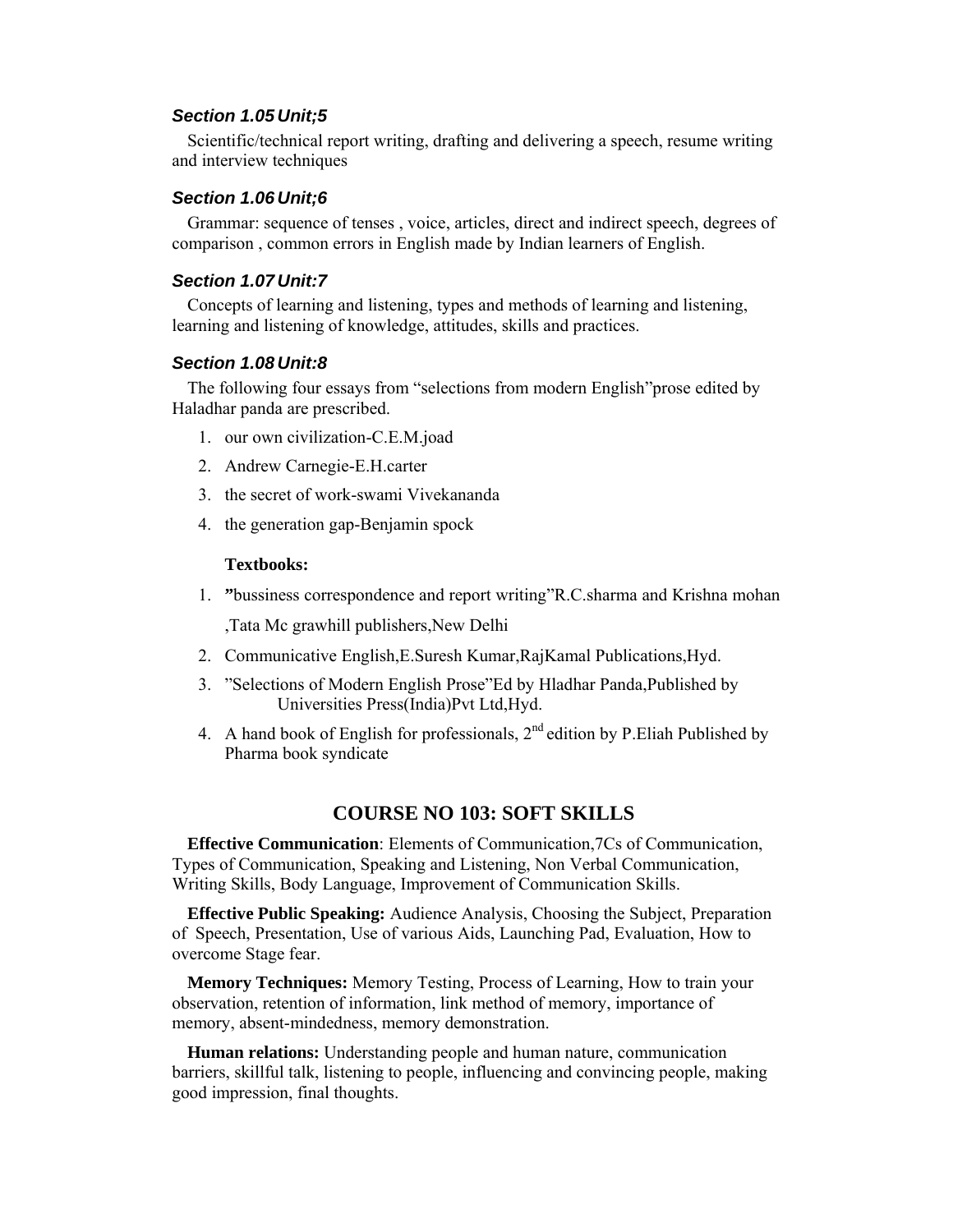**Decision making:** crisis, identification and understanding the problem, writing possible solutions and selecting the best one, implementation.

**Stress management:** causes of stress, understanding human nature, mood, temperament, needs, behavior, reactions, stress at home, work place, relaxation techniques.

**Time management:** importance of time, identifying time wasters, four chambers of time management, steps for proper management of time.

**Goal setting:** introduction, identifying goals, SWORT analysis, SMART goals, short term and long term goals, writing of mission statement, evaluation.

**Team management:** identifying goals, setting targets, delegating tasks, monitoring and coordination.

**Interview facing:** preparation of the bio-data, preparation for the interview, attire, postures and gestures, right way of answering questions.

#### **Recommended books**

- 1. "Quick and easy way to effective speaking" by Dale Carneige.
- 2. "How to develop a super power memory"by Harry Lorayne, Gaurav publishing house, New Delhi.
- 3. "Improve your memory" by Ran Fry.
- 4. "Skill with people" by Les Gibilin,Print media,New Delhi.
- 5. "How to develop self confidence and influence people by public speaking" by Dale Carneige.
- 6. "Coping with stress at work" by J.M.Atkinson.
- 7. "How to make successful decisions" by A.hardingham.
- 8. Communicative competence by Varanasi Bhaskara rao Published by Pharma book syndicate.
- 9. Personal and emotional competence by Varanasi Bhaskara rao Published by Pharma book syndicate.

# **COURSE 104: PHARMACEUTICAL CHEMISTRY- I (INORGANIC) THEORY**

Brief introduction to I.P. and its contents, sources of impurities in pharmaceutical substances. Principles and procedure for the limit test of chlorides, sulphates, iron, lead and arsenic; test for purity (excluding assays) for the following compounds; aluminium hydroxide gel, barium sulphate, bismuth subcarbonate, calcium gluconate, ferrous sulphate, hydrogen peroxide, iodine, magnesium carbonate, potassium bromide, potassium permanganate and zinc oxide.

 Major intra and extracellular electrolytes, requirements and functions of the following inorganic ions in the human body, sodium, potassium, calcium, chloride, iron, copper, magnesium and iodine. Physiological acid base balance, electrolytes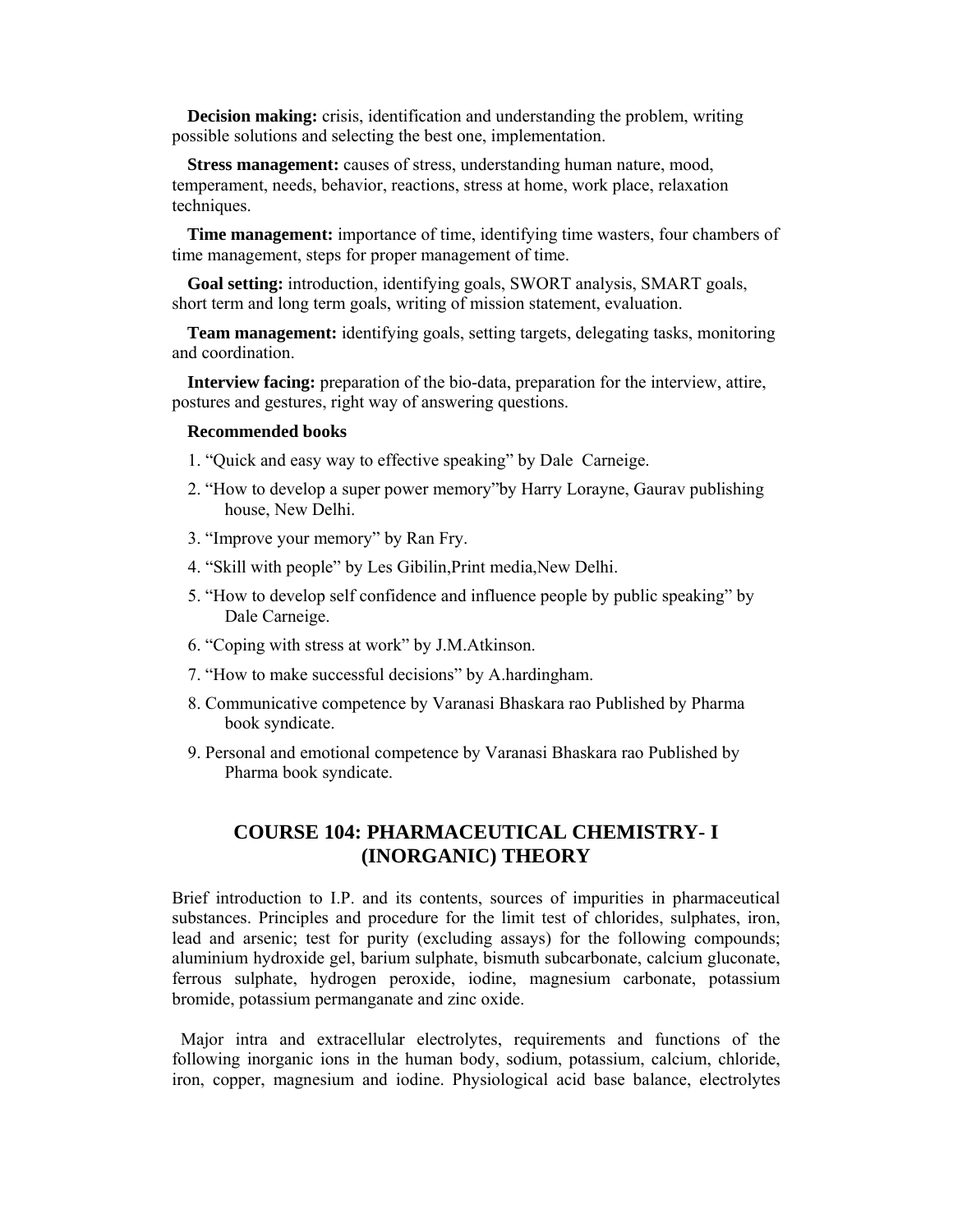used in acid-base therapy, acids and bases buffers and their pharmaceutical applications.

 Gastrointestinal agents: Acidifying agents, antacids, protective and adsorbents and saline cathartics. Methods of preparation and uses of the following a) Acidifying agents; hydrochloric acid, sodium acid phosphate. b) Antacids: aluminium hydroxide, sodium carbonate, magnesium carbonate (light and heavy), milk of magnesia, mnagnesium trisilcate and magnesium oxide c) Protective and adsorbents: boric acid, zinc oxide, calamine, kaolin, charcoal d) Saline cathartics: sodium potassium tartarate, magnesium sulphate, sodium phosphate.

 Topical agents: Protectives, astringents, antifungal, anti protozoal and antiseptics. Ammoniated mercury, borax, hydrogen peroxide, iodine, yellow mercuric oxide, potassium permanganate, silver nitrate, silver protein, sulphar, sodium perborate, alum, bismuth subcarbonate, bismuth subgallate, zinc oxide, zinc sulphate.

 Gases and respiratory stimulants: oxygen , carbon dioxide, helium , nitrogen, nitrous oxide; non essential and essential trace ions; dental products, anticarries agents, dentifrices; inorganic radiopharmaceuticals and their pharmaceutical applications. Inorganic radioopaque substances. Preparation and uses of the following reagents a) lithium aluminium hydride b)anhydrous aluminium chloride c) perchloric acid d)borontrifluoride e)ceric ammonium sulphate. Miscllaneouc inorganic pharmaceutical agents: a) expectorants and emetics b) haematinics c)poisons and antidotes d) sedatives e) complexing and chelating agents. Principles and procedures involved in identification of simple salts.

Text books;

- 1. Practical pharmaceutical chemistry by A.H. Beckett and J.B. Stenlake
- 2. Indian pharmacopoeia
- 3. Text book of pharmaceutical chemistry by Bently and Driver
- 4. Inorganic pharmaceutical chemistry by Rogers
- 5. Inorganic pharmaceutical and medicinal chemistry by Block, Roche, Soine and Wilson.

## **COURSE 105: PHARMACEUTICAL CHEMISTRY-II (ORGANIC-I)THEORY**

 The subject of organic chemistry will be treated in its modern perspective, keeping for the sake of convenience the usual classification covering the following topics.

 Structure and properties of organic molecules: Atomic and molecular orbitals. Bond formation in organic compounds, hybridization, polarity of bonds and molecules, intra and inter molecular forces, influence of structure on physical properties, modern theories of acids and bases, homolysis and heterolysis, types of reagents and reactions, inductive and mesomeric effects; Nomenclature, concepts of isomerism.

 Alkanes: Nomenclature, general methods of preparation, energy of activation, transition state, reactions of alkanes with special reference to substitution, free radicals chain reactions, stability of free radicals, bond dissociation energy, free rotation about carbon-carbon single bonds and conformational isomerism, study of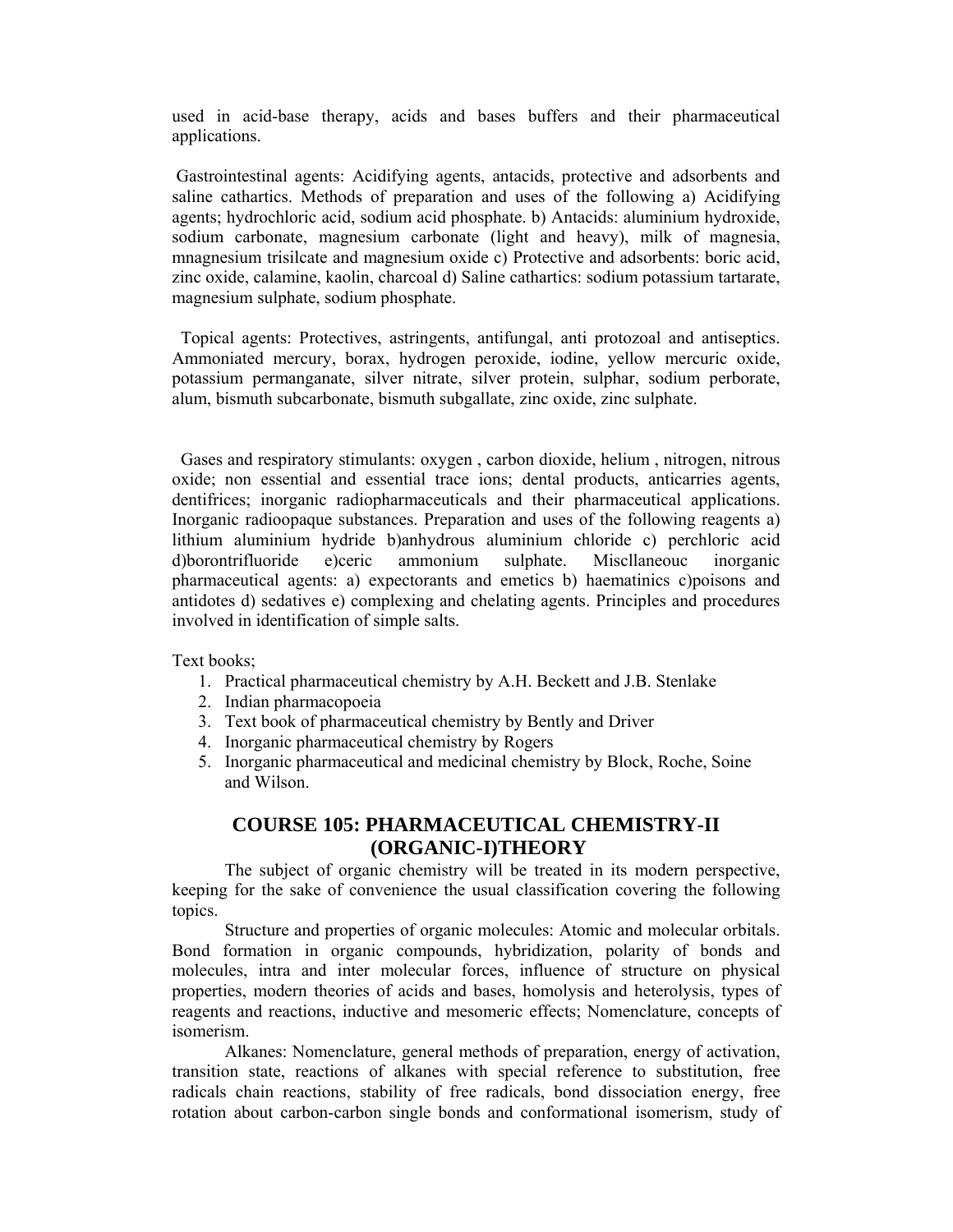composition and uses of liquid paraffin, soft paraffin, white soft paraffin, hard paraffin and ichtammol.

 Stereo chemistry: Optical isomerism, chirality, configuration, specification of R and S configuration, sequence rules, diastereomers, meso structures, stereoisomerism, Cyclo alkanes: Nomenclature, preparation, Bayer's strain theory, chair and boat conformations of cyclohexane, axial and equatorial bonds.

 Halo alkanes: Nomenclature, general methods of preparation nucleophilic substitution, Sn1 and Sn2 mechanisms, E1 and E2 mechanisms for eliminations, preparation and uses of ethyl chloride, chloroform and iodoform.

 Alkenes: Nomenclature, two important methods of preparation, structure of ethylene, carbonium ion theory electrophilic and free radical addition to carboncarbon double bonds, Markovnikav's rule, peroxide effect, ozonolysis, introduction to alkadienes, stability of conjugated dienes, theory of resonance and hypercongugation.

 Alkynes: Nomenclature, acidity and general methods of preparation, structure of acetylene, reactions of alkynes (Formation of metal acetylides, stereo specific reduction of alkynes, addition reactions of alkynes).

 Organometallic compounds: preparation and synthetic applications of Grignard reagents.

 Alcohols: Nomenclature, industrial sources, general metod of preparation and reactions, study of ethyl alcohol, rectified spirit, industrial spirit, proof spirit, absolute alcohol, benzyl alcohol, cinnamyl alcohol, propylene glycol and glycerol.

 Ethers: Nomenclature, general methods of preparation and reactions (Williamson's-synthesis and action of HI ), preparation and uses of diethyl ether.

# **COURSE NO 106: PHARMACEUTICAL CHEMISTRY-II (ORGANIC- I)PRACTICAL**

1. Experiments to provide practice to the students in the uses of organic chemistry laboratory techniques such as crystallization, distillation (at normal pressure and under reduced pressure), sublimation, determination of physical constants like melting point and boiling point.

2. Identification of mono and multi functional organic compounds by systematic qualitative organic analysis (carboxylic acid, phenols, amines, aldehydes and ketones, alcohols, esters, hydrocarbons, nitro compounds and anilides).

3. Preparation of simple organic compounds such as nitrobenzene, iodoform, acetanilide, aspirin, sulphanilic acid, benzoic acid and benzanilide.

#### **TEXT BOOKS:**

- 1. Organic Chemistry By Morrison and Boyd
- 2. Bently and Driver's Textbook of Pharmaceutical Chemistry
- 3. Organic Chemistry, Vol. I by I.L. Finar.

# **B.PHARM IInd SEMESTER**

# **COURSE NO 201: GENERAL AND DISPENSING PHARMACY**

1. History of Pharmacy, Pharmacy Profession and Evolution of Pharmacy – Pharmacy in India – Pharmacopoeias of India, B.P., U.S.P. and International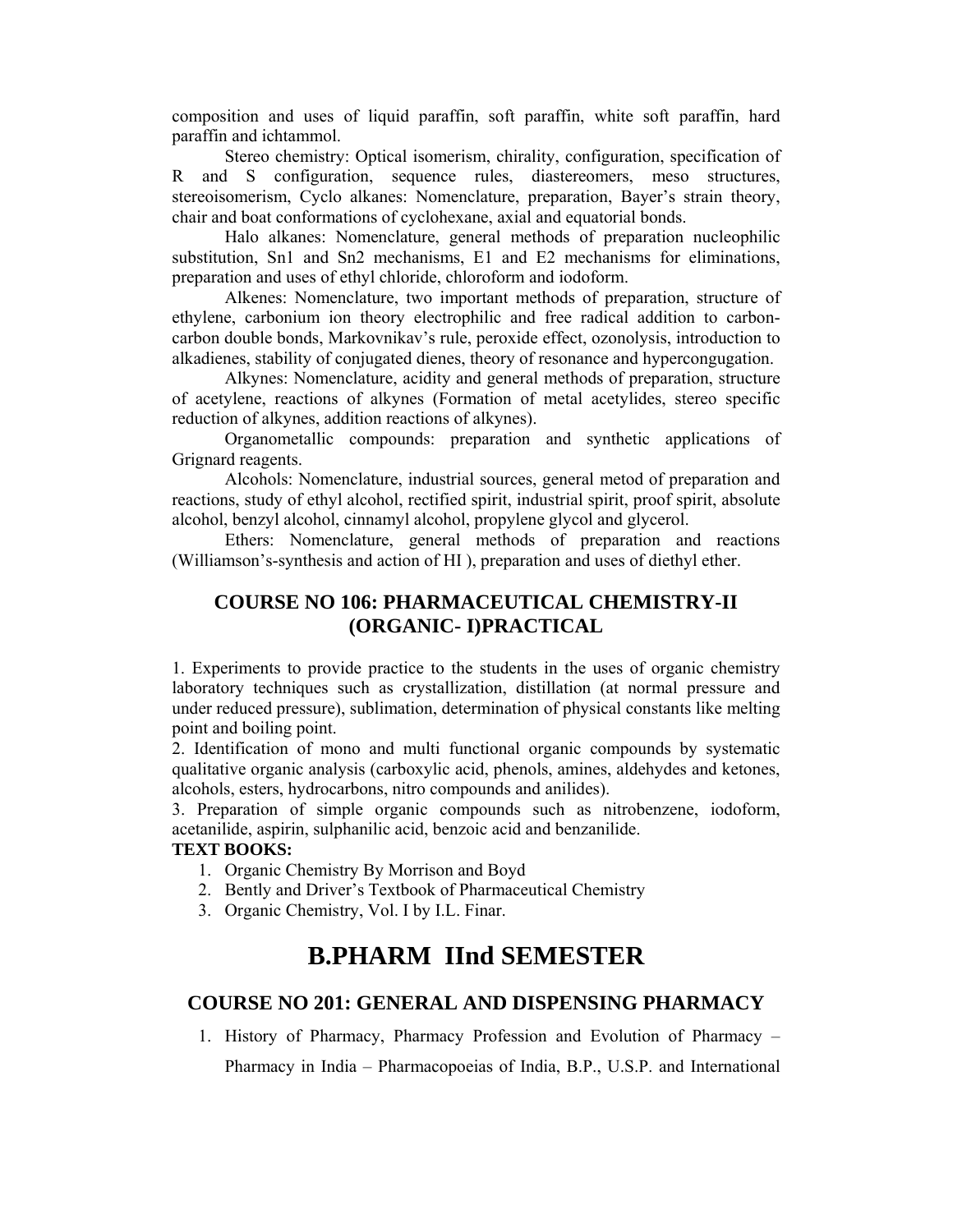Pharmacopoeia – Metrology – Weights and Measures – Balances – Types and Care.

- 2. Dosage Forms Classification Definition and Essential Characteristics Formulation and its purpose – Formulation additives.
- 3. A Study of Principles, Formulation, General Methods of Preparation and Uses of the Following Types of Preparation Including a Study of Official (IP/BP) and other Popular Products under each Category.
	- (i) Liquids for External Use: Lotions, Liniments, Glycerins, Collodions, Paints, Gargles, Mouth Washes, Ear Drops.
	- (ii) Liquids for Internal Use: Waters, Solutions, Spirits, Elixirs, Syrups.
	- (iii) Emulsions and Suspensions.
- 4. A Study of Principles, Formulation, General Methods of Preparation and Uses of the Following Types of Preparation Including a Study of Official (IP/BP) and other Popular Products under each Category.
	- (i) Semisolids: Ointments, Creams, Pastes, Gels, Suppositories.
	- (ii) Galenicals: A Study of Maceration, Percolation and Continuous Hot Extraction. Method of Preparation and Uses of the Following Galenicals: Compound Tincture of Benzoin, Liquid Extract of Belladonna, Dry Extract of Nux Vomica.
- 5. Prescription, Types, Latin Terms in Prescriptions General Principles of Dispensing, Accuracy and Care in Dispensing and Administering Medicines, Labelling and Packing. Pharmaceutical Calculations on Percentage Solutions, Doses, Posology, Alligation, Proof Strength.
- 6. Principles involved and Procedures Adopting in the Dispensing of Prescriptions Covering Solutions, Mixtures, Lotions and Liniments, Emulsions, Suspensions, Powders, Suppositories and Semisolids.
- 7. Incompatibility: Physical, Chemical and Therapeutic Methods of Overcoming and Handling Incompatible Prescription.

#### **Books:**

1. Introduction to Pharmaceutical Dosage Forms by H. C. Ansel; 2. Bently's Textbook of Pharmaceutics by E. A. Rawlins; 3. I.P., B.P. and B.P.C (Current Editions); 4. Textbook of Professional Pharmacy by N.K. Jain and S.N. Sharma; 5. Cooper and Gunn's Dispensing Pharmacy; 6. Tutorial Pharmacy by Cooper and Gunn; 7. The Science and Practice of Pharmacy by Remingtons. 8. Modern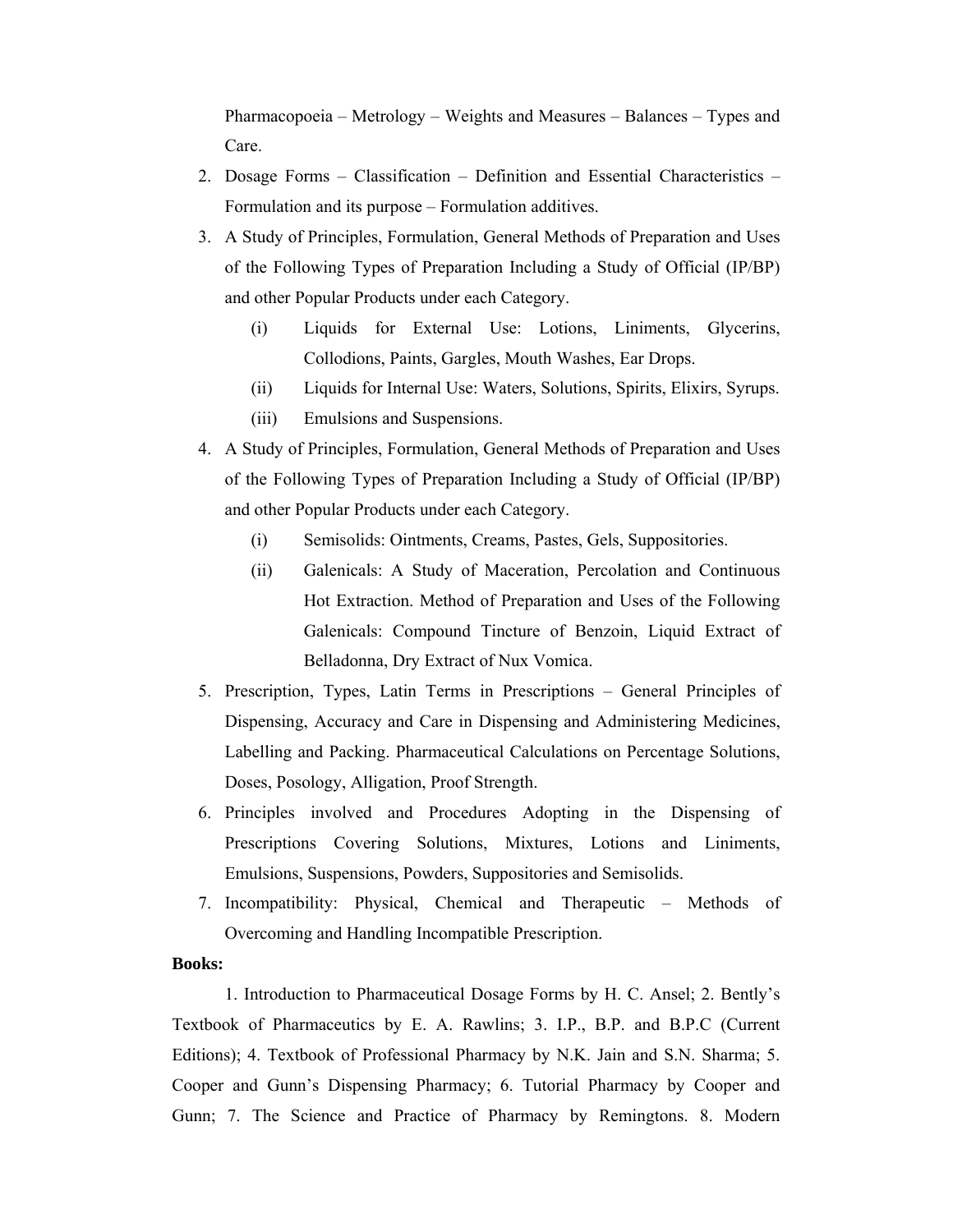dispensing pharmacy by N.K. Jain and G.D.Gupta published by pharma book syndicate.

# **COURSE NO 202: GENERAL AND DISPENSING PHARMACY PRACTICALS**

Preparation of atleast 60 Pharmaceutical Products Covering Various Types of Dosage Forms (25) and Prescriptions (35), Aromatic Waters (3), Solutions (4), Syrups (3), Elixirs (3), Lotions (2), Liniments (2), Galenicals (1), Glycerins (3), Ointments (2), Creams (2), Mixtures (8), Powders (6), Emulsions (6), Suppositories (2), Incompatibilities (10), Paints, Gargles, Mouth Washes (3).

#### **COURSE NO 203: PHYSICAL PHARMACY I – THEORY**

 Intermolecular forces and state of matter; Binding forces between molecules, the states of matter, the gaseous state, the liquid state, solids and the crystalline state phase equilibria and the phase rule.

 Thermodynamics: The first law of thermodynamics thermochemistry. The second law of thermodynamics. The third law of thermodynamics. Free energy functions and applications. Some physical properties of drug molecules, dielectric constant, induced polarization, dipole moment, refractive index and molar refraction. Optical rotation, optical rotatory dispersion.

 Solutions: Concentration, expressions, solutions of nonelectrolytes, ideal and real solutions, colligative properties, molecular weight determinations. Solutions of electrolytes. Properties of solutions of electrolytes. The Arhenius Theory of electrolytes and other coefficients for expressing colligative properties.

 Ionic equilibria: Modern theories of acids and salts. Sorensen's pH scale, species concentration as a function of pH, calculation of pH, Graphical solution to pH problems, acidity constants. Buffers and buffered isotonic systems. The buffer equation, buffer capacity, buffers in pharmaceuticals and biologics, buffered isotonic, methods of adjusting tonicity and pH.

 Electromotive force and oxidation – reduction systems: Electrochemical cells, electrometric determination of pH and redox. Viscosity and Poisseulli's formulae for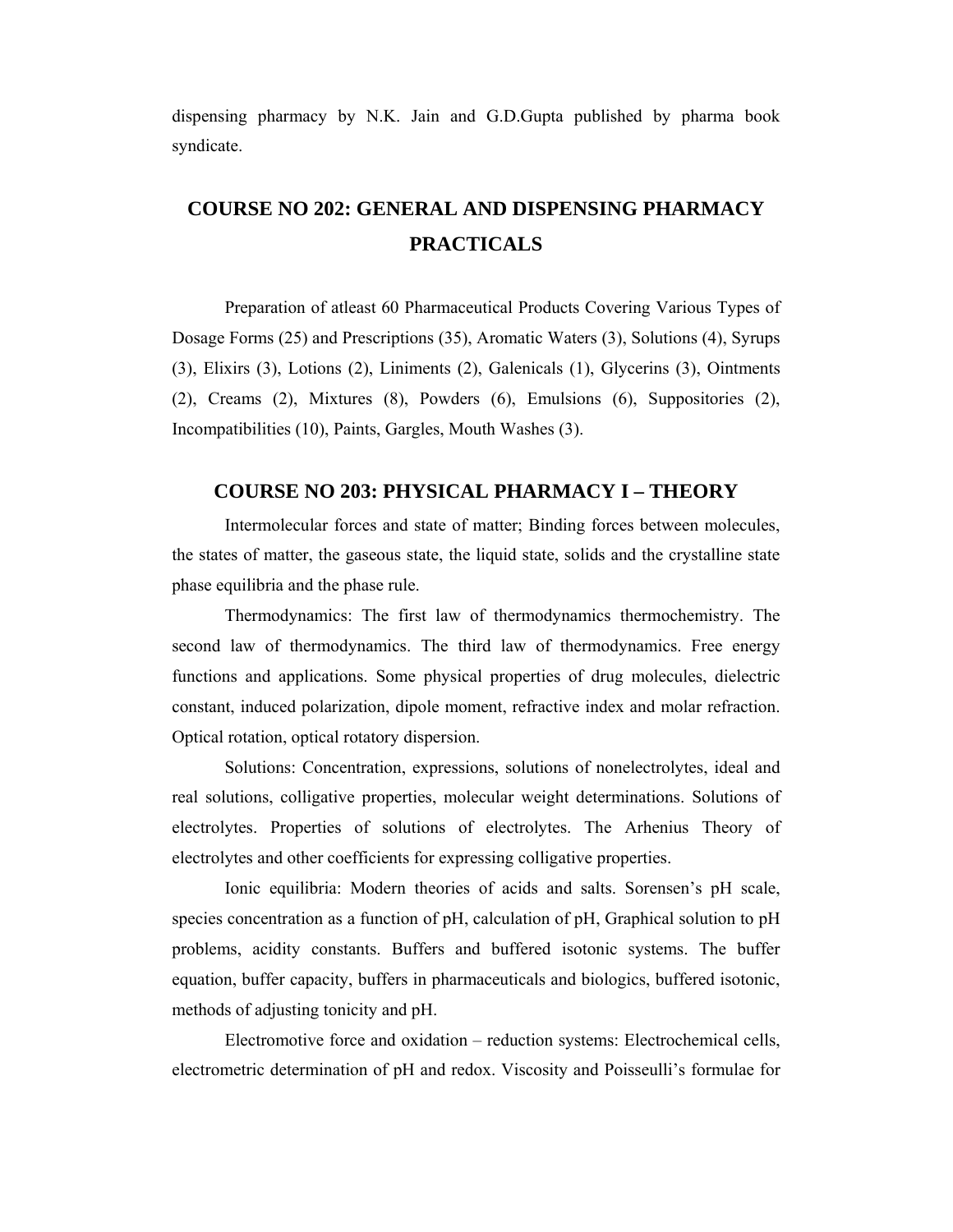liquids, experimental determination of viscosity, Ostwold viscometer, comparison of viscosities.

 Surface Tension: Definition, method of determination. Significance in Pharmacy.

### **COURSE NO 204: PHYSICAL PHARMACY-PRACTICAL**

1. Determination of viscosity of liquids such as water, glycerin, liquid paraffin – light and heavy; 2. Determination of surface tension of water and a surfactant solution; 3. Determination of density of a solid; 4. Phase Rule: Construction of phase diagram for phenol – water system; 5. Construction of Phase diagram for triethanolamine – water system; 6. Rast camphor method: Determination of molecular weight of a substance (benzoic acid and aspirin); 7. Elevation of boiling point – determination of vant Hoff's factor; 8. Determination of refractive index and molar refractivity of liquids such as water, acetone, carbon tetrachloride and alcohol; 9.Quatitative applications of refractive index – determination of strength of alcohol or acetone; 10. Determination of specific rotation of dextrose solution and estimation of dextrose in solution by polarimetry; 11. Calibration of pH meter and determination of pH of solutions; 12. Acid – base titrations using pH meter; 13. Determination of pKa by half – neutralization method; 14. Preparation of selected buffers and determination of buffer capacity of acetate buffer.

#### **Suggested Books:**

- 1. Physical Pharmacy by Alfred Martin.
- 2. Bentley's Textbook of Pharmaceutics by E.A. Rawlins.
- 3. Remington's Pharmaceutical Sciences.
- 4. Physical pharmacy Practical text by Guru Prasad Mohanta and Prabal Kumar Manna Published by Pharma book syndicate.
- 5. Essentials of physical pharmacy by Derle D.V. published by pharma book syndicate.

# **COURSE NO 205: HUMAN PHYSIOLOGY -1**  (**INCLUDING HEALTH EDUCATION)**

 Structure of human body – skeleton, muscles, tendons, ligaments, joints. Fundamentals of anatomy of different systems of body. Functional organization of the different compartments and body fluids. Homeostatic mechanisms, electrolytes, pH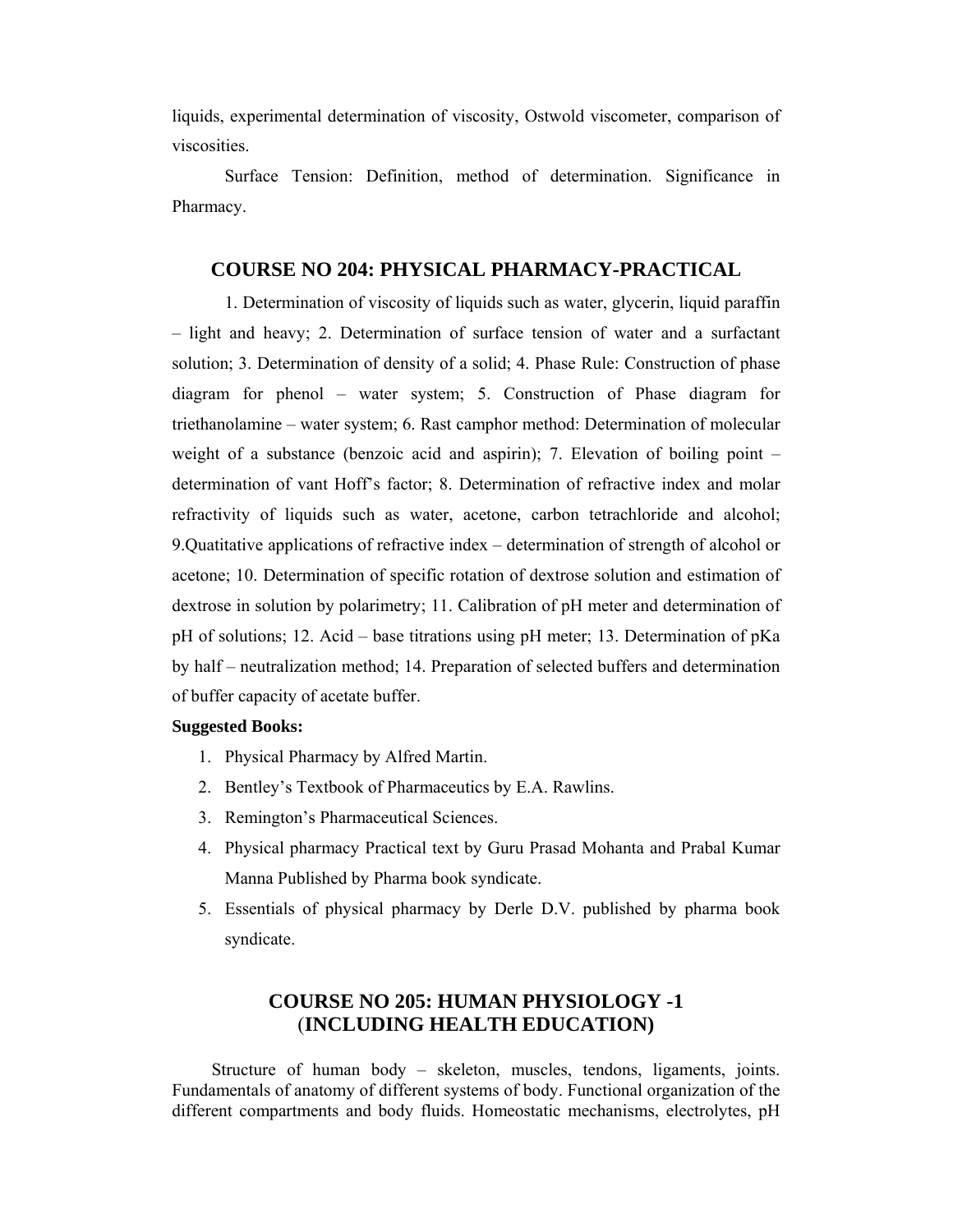and buffers. Types of muscles, structural and functional organization, neuromuscular junction, muscle contraction and its electrical and metabolic correlates. Muscle function during exercise. Knowledge of myasthenia gravis, spasticity, tetanus.

 Motility of alimentary canal and its regulation, secretions, their composition, function and regulation. Digestion of foods in mouth, stomach and small intestine. Absorption of foods. Balanced diet and deficiency disorders. Liver functions. Elimination of undigested food. Knowledge on emesis, pyloric stenosis, hyperacidity, peptic and duodenal ulcer, dyspepsia, colic, constipation and diarrhea, piles, jaundice, cirrhosis.

 Composition and the functions of blood. Production of blood cells, blood groups, transfusion of blood. Blood coagulation. Formation and circulation of lymph. Knowledge on anemia and blood dyscrasias like purpura, agranulocytosis, thrombocytopenia, leukemia, leucopenia, polycythemia.

 Cardiovascular system: Structure and functions of heart and blood vessels. Systemic, pulmonary, coronary and hepatic blood circulation, cardiac output, blood pressure in different blood vessels, their direct and indirect measurements. Electrophysiology and E.C.G. of heart, cardiac cycle, cardiac dysrrhythmias, congestive heart failure, hypertension, angina pectoris, atherosclerosis, arteriosclerosis.

 Personal, industrial and public hygiene. Spread and prevention of contagious diseases, venereal diseases , leprosy, droplet's infection, water and air-borne diseases, diseases caused by insects. Population problem, family planning programme .The role of pharmacist in motivating public in the implementation of family planning programme, principles of family planning methods, contraceptives and their use. First aid for fractures of limbs, joints, bleeding, drowning and snakebite, burns, scalds and poisons.

#### **Suggested Books:**

1. Shambu lingam- Essentials of Physiology

2 .Ross & Wilson- Anatomy & Physiology in health and illness-Anne Waugh, Allison Grant.

3. First Aid to the injured- Published by Saint John Ambulance Association.

4. A Treatise on Hygine and Public Health, B.N. Ghosh, Calcutta Scientific Publishing Company.

#### **Reference Books:**

1. Text Book of Medical Physiology-Arthur.C.Guyton

2. Samson Wright's Applied Physiology.

# **COURSE NO 206: HUMAN PHYSIOLOGY -PRACTICAL**  (**INCLUDING HEALTH EDUCATION)**

#### **List of Experiments:**

1.Identification of permanent slides of heart, liver, lung, pancreas, stomach, small intestine, uterus, ovary, testes, skin, eye, tongue, thyroid, adrenal gland, T.S. of artery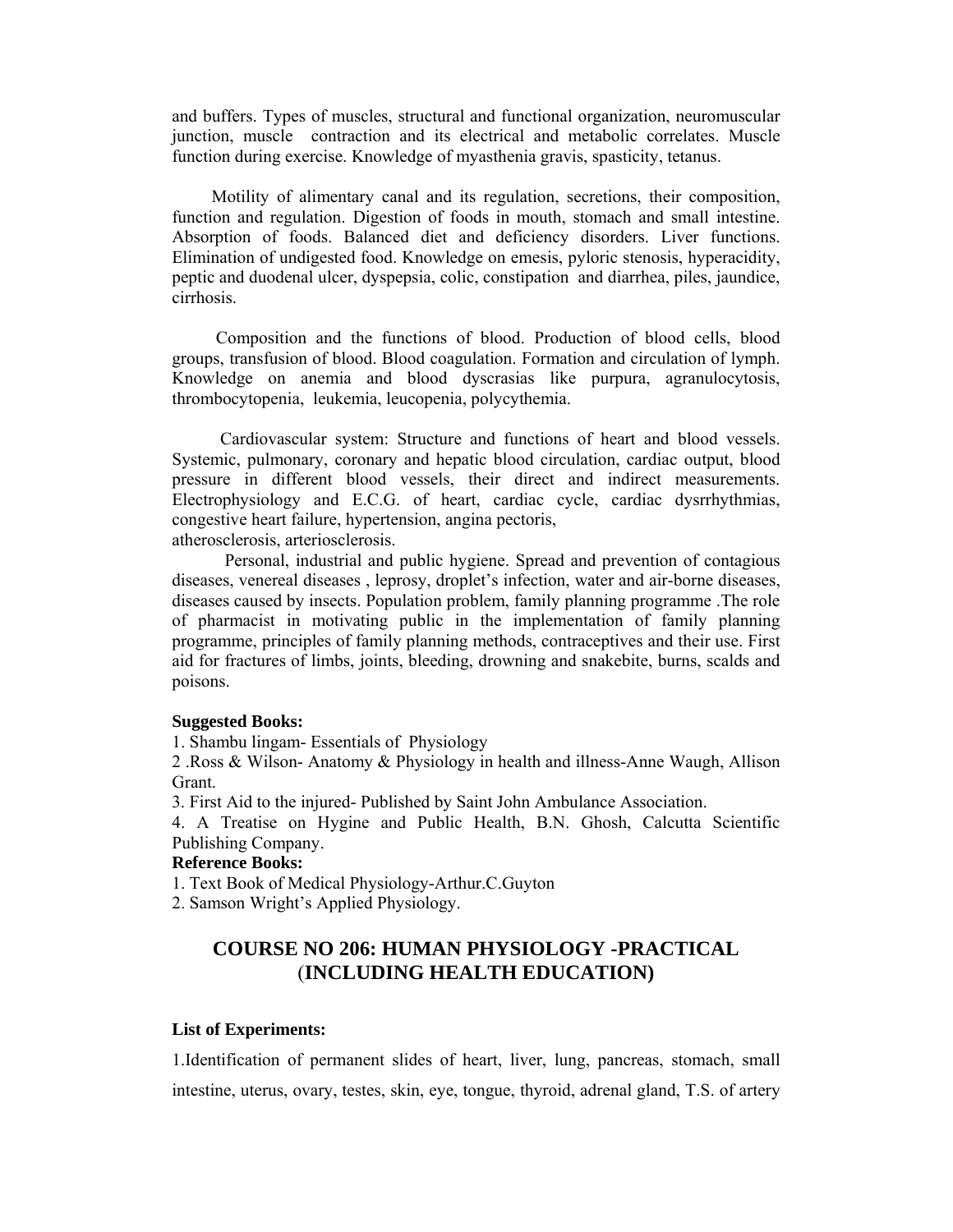and vein, kidney; 2.Microscopic examination of epithelial cells, muscular tissue, nerve fibre, cartilage

#### **Determination of following parameters in human blood:**

3.Haemoglobin 4.Blood group; 5. Coagulation time and bleeding time;. 6.R.B.C count. 7.W.B.C count. 8. Differential leukocyte count 9.Erythrocyte sedimentation rate (ESR) 10.Determination of fragility range of sheep R.B.C. in hypotonic saline; 11.Graphical recording of simple muscle twitch (SMT) with Frog's gastronemiussciatic muscle nerve preparation; 12. Effect of fatigue on SMT; 13.Effect of cold Ringer (10 $^{\circ}$ C) on SMT; 14. Effect of warm Ringer (40 $^{\circ}$ C) on SMT; 15. Genesis of tetanus on SMT; 16.Determination of arterial blood pressure by Sphygmomanometer; 17. Determination of vital capacity of lungs 18. Recording of normal heart beat of frog in situ.19.Recording of body temperature of humans with clinical thermometer.

## **COURSE NO 207: COMPUTER APPLICATIONS**

Introduction to computers-their development through generations-classificationapplications of computers.

Anatomy of computers; keyboard, monitor and CPU-input devices like **OCR;OMR, MICR-** output devices like printers, types of computer memory, storage devices-floppy disk, hard disk drives and magnetic tapes.

Software-types of software-machine language-binary code-bits and –bytes-ASC11 codes, high level languages, languages processors- compilers, interpreters, problem solving, algorithms and flow charts.

BASIC-character set-features of BASIC program-statements, keywords-writing and editing a program-execution, saving and loading Constants and variables, expressions- use of statements like LET, INPUT, READ DATA, RESTORE, REM, PRINT, END-printer controls-control statements GOTO,ON GOTO,IF THEN, IF – THEN-ELSE, FOR NEXT, GOSUB-graphics in basic

Operating systems-MSDOS-various internal commands-DIR and its keys, MD, RD, CD,COPY CON, COPY, REN, DEL, TREE, DEL TREE, FORMAT.

Windows- important features, various accessories-windows explorer, locating and copying files.

MS-OFFICE: MS-WORD-editing documents, formatting text and various features.

MS- EXCEL- organization of work sheet, editing cells, generating graphs.

ORACLE-introduction to managing data-data base concepts-RDBMS characteristics.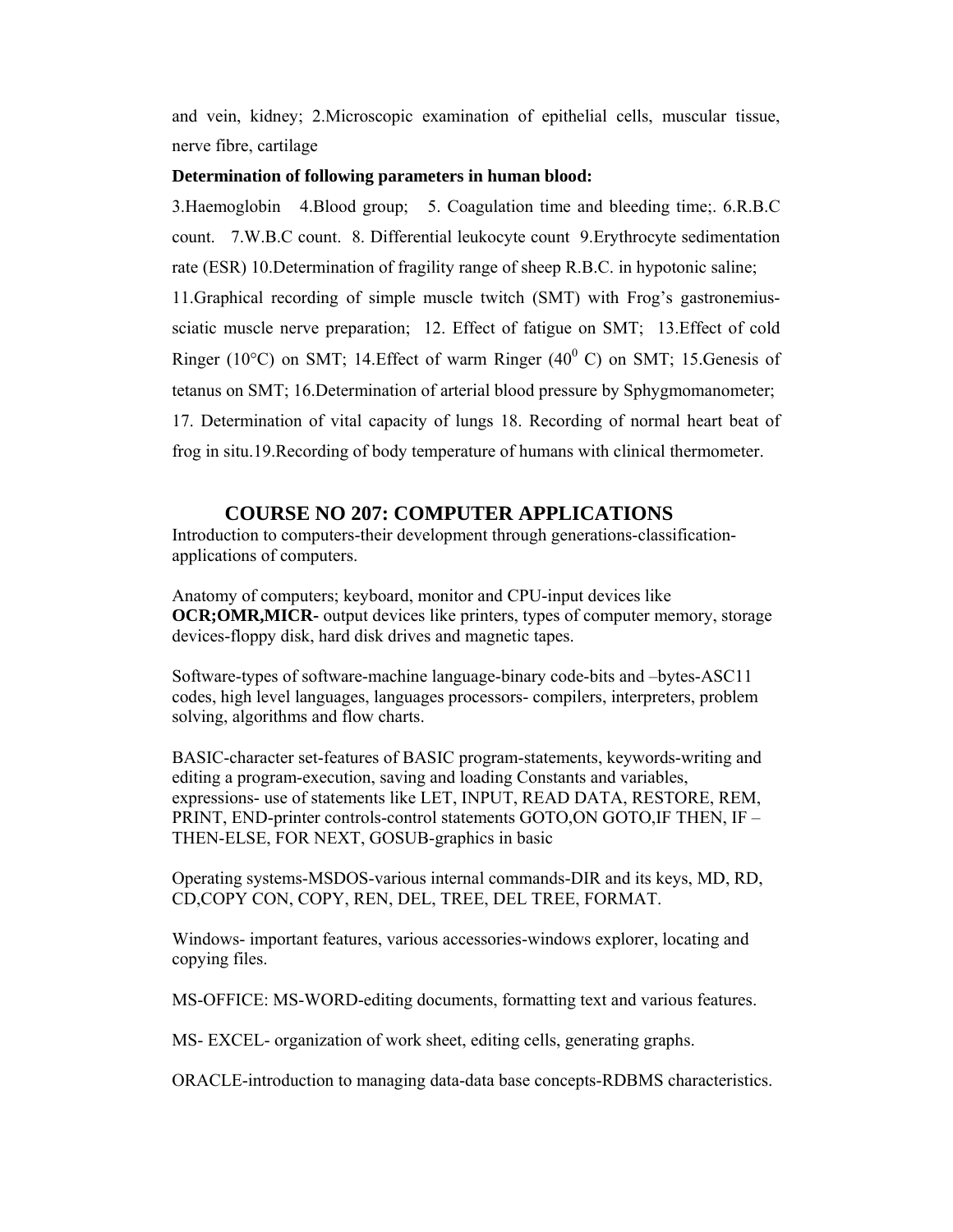Interactive SQL-the oracle data types- two dimensional matrix creation, creating tables, data entry, editing data, updating-computation-logical operations, manipulating data-oracle functions-indexes

# **COURSE NO 208: COMPUTER APPLICATIONS (PRACTICAL)**

- 1. use of MS-DOS commands like DATE, TIME, DIR,COPY CON, MD, CD,RD, COPY, DEL, FORMAT, PATH etc.,
- 2. writing of at least ten programs in basic using various statements like REM, LET, PRINT, END, INPUT, READ-DATA, GO TO, IF THEN, FOR-NEXT,PSET, LINE, CIRCLE, COLOUR etc.,
- 3. At least five exercises each in MS-WORD and MS-EXCEL using various features available/preparation of documents- editing-tabulation of datageneration of charts.
- 4. at least five exercises in data base management using ORACLE- interactive SQL-creating tables, editing, computation etc.,

## **RECOMMENDED BOOKS:**

- 1. basic computer programming- V.K Jain, pusthak mahal, Delhi
- 2. programming in basic by E.Balagurusami,tatamcgrawhill
- 3. programming in basic-Gottfried,tata mcgrawhill
- 4. abc of windows 98-BPB Publications ,New Delhi
- 5. working in microsoft office-Ronmansfield
- 6. commercial application development using ORACLE developer 2000 by Iran bay ross,BPB Publications, New Delhi
- 7. Computer fundamentals with pharmacy applications by N.K.Tiwari published by pharma book syndicate.

# **B.PHARM IIIrd SEMISTER**

# **COURSE NO 301:** APPLIED STATISTICS

A study of the following with reference to Pharmaceutical Sciences Applications of statistics in pharmaceutical sciences

Scales of measurement (nominal, ordinal, interval, ratio)

Definitions, Concept, Applications, merits and demerits of mean, median, mode, standard deviation, relative standard deviation, variance, coefficient of variation, skewness, kurtosis.

Definition and concept of precision, accuracy, mean error, relative error, significant numbers

Concept, applications, properties, calculations involved in correlation (Pearson's correlation coefficient, Spearman's rank correlation coefficient) and regression (linear regression, least square method)

Probability: Definitions (Random event, Elementary event, Exhaustive event,

mutually exclusive events, complementary events, independent events, classical and modern definitions of probability, random variable.)

Addition theorem, Multiplication theorem, Baye's theorem

Probability distributions such as normal, binomial and poisson distributions. Sampling distribution, standard error, confidence limits.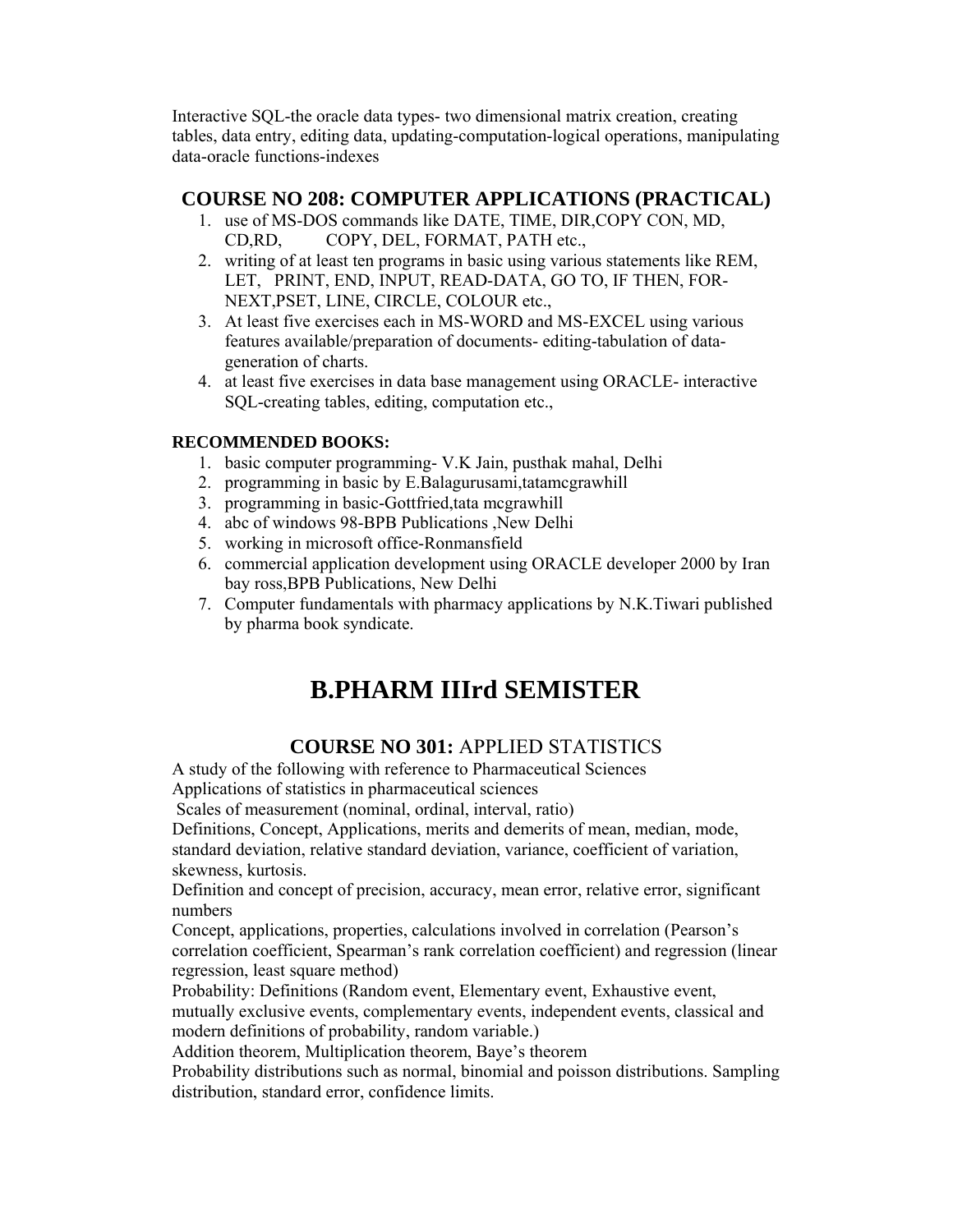Elements of sampling theory: Definitions and concepts of population, sample, discrete variable, continuous variable, different sampling methods. Testing of hypothesis: Definition and concept of null hypothesis, types of error, level of significance, criterion value, T-test,  $\chi^2$ -test. Text Books:

- 1. Comprehensive Statistical Methods, by P.N.Arora, Sumeet Arora, and S. Arora (S. Chand & company)
- 2. Miller & Freund's Probability and statistics for engineers by Richard A. Johnson, (Pearson Education Publishers)
- 3. Statistics Theory, Methods and Application by DC Sancheti and VK Kapoor()(Sulthan and chand&sonsPublishers)

### **Reference Book:**

- 1. Pharmaceutical Statistics by S. Bolton
- 2. Biostastics and computer applications by G.N.Rao and N.K Tiwari published by pharma book syndicate.

# **COURSE NO 302: PHARMACEUTICAL CHEMISTRY-III (ORGANIC-II) THEORY**

- 1. Benzene and aromaticity: Modern structure of benzene aromaticity. Huckels rule, Nomenclature of benzene derivatives, Electrophilic substitution reactions – mechanisms of nitration, halogenation, sulphonation and Friedel-crafts alkylation, Theory of reactivity and orientation in mono substituted benzenes, preparation and uses of gammabenezene hexachlorilde, saccharine and chloramines-T.
- 2. Aldehydes and Ketones: Nomenclature, general methods of preparation, structure versus reactivity, Nucleophilic addition reactions, acidity of alphahydrogens and carbanion addition reactions. Haloform reaction of methyl ketones. Praparation and uses of formaldehyde, paraformaldehyde, acetaldehyde, paraldehyde, acetone, chloral hydrate, benzaldehyde, cinnamaldehyde, vanillin.
- 3. Carboxylic acids: general methods of preparation, reactions, acidity preparation and properties of hydroxy acids and dicarboxylic acids. Preparations and uses of acetic acid, lactic acid, oleic acids, succinic acid and tartaric acid.
- 4. Sulphonic acids: Methods of preparation and uses of alkyl and aryl Sulphonic acids – sodium lauryl sulphate.
- 5. Functional derivatives of carboxylic acids Nucleophilic acyl substitution reactions; preparation of acid chlorides, amides, anhydrides and ester from acids. Nucleophilic acyl substitution reactions – preparation and uses of ethyl acetate, diethyl phthalate, methyl salicylate, ethyl acetate and aspirin. Preparation and synthetic uses of malonic ester and aceto acetic ester.
- 6. Phenols: General methods of preparation, acidity, characteristic reactions. Preparation and uses of phenol, catechol, resorcinol, hydroquinone and pyrogallol.
- 7. Aryl-halides Nucleophilic aromatic sybstitution. General methods of preparation, reactivity of aryl halides, nucleophilic aromatic substitution reactions.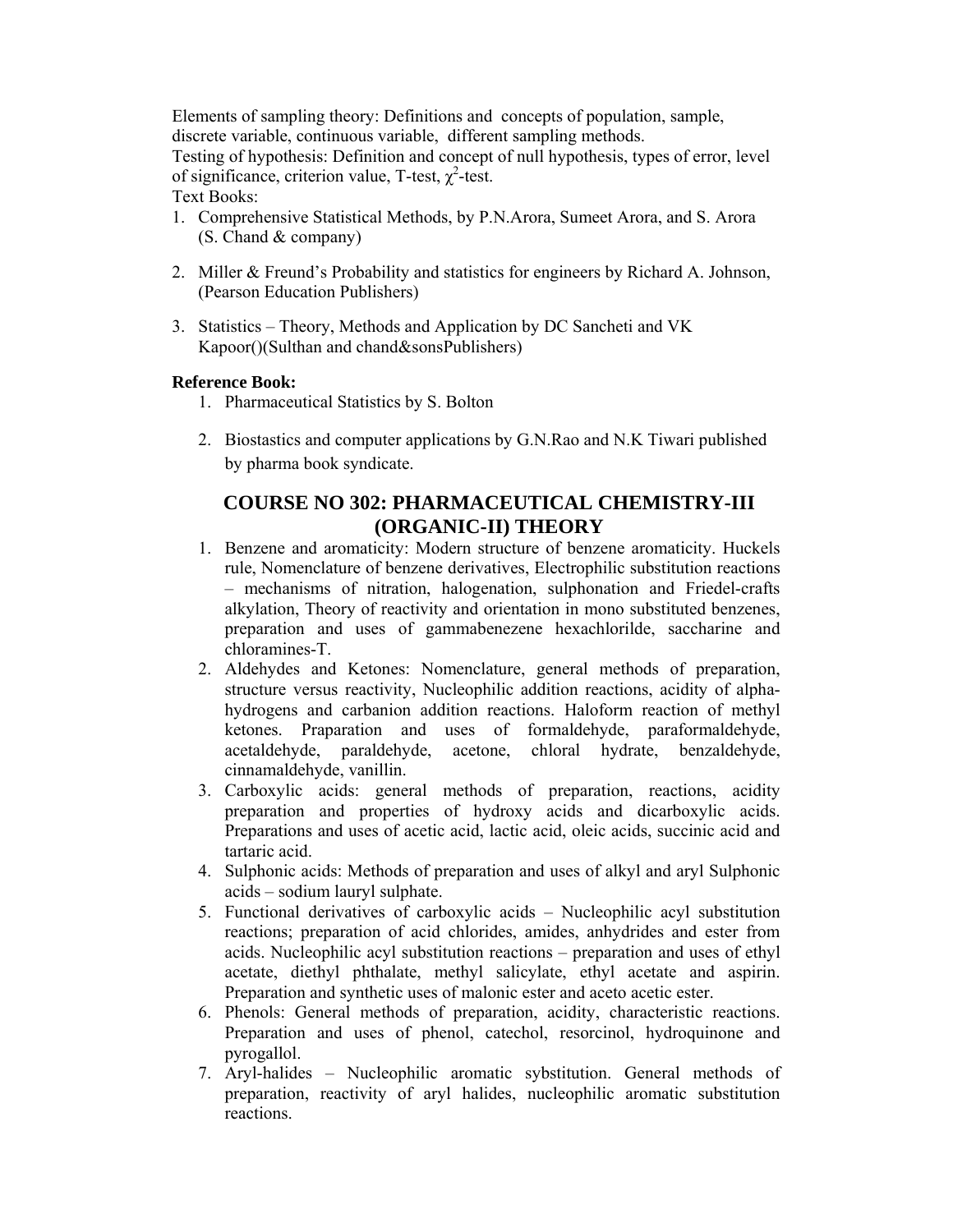- 8. Amines: General methods of preparation, basicity of amines, characteristic reactions of amines, separation of different classes of amines, Ring substitution in aromatic amines, quaternary ammonium compounds, preparation and uses of ethonalamine, aniline, acetanilide, urea and tetrabutyl ammonium hydroxide, cetyl trimethyl ammonium bromide.
- 9. Diazonium compounds: preparation, reactions and uses.
- 10. Polynuclear aromatic compounds: structure and reactions of naphthalene, anthracene and phenanthrene.
- 11. Name reactions: Mannich reaction. Micheal addition, Beckmann rearrangement. Fries rearrangement, Bayer-villiger oxidation.

#### **TEXT BOOKS:**

- 1. Organic chemistry by Morrison and Boyd
- 2. Bently and Dirver's Textbook of pharmaceutical Chemistry
- 3. Organic Chemistry, Vol. I, by I.L. Finar.

## **COURSE NO 303: HUMAN PHYSIOLOGY II**

Endocrine glands: Adrenal, thyroid, parathyroid, pituitary, thymus and gonads,their hormones and physiology. Knowledge on addison's disease, Hirsutism, Cretinism, Goiter, Myxedema, tetany, acromegaly. Physilogy of male and female reproductive systems; Production of gametes, sex differentiation, fundamental knowledge on puberty, menstrual cycle, conception, parturition and menopause knowledge on common chromosomal abnormalities.

Respiratory organs and their physiology. Mechanisms of respiration. Molecular aspects of cellular respiration. Transport of gases between lungs and tissues. Artificial respiration methods. Knowledge on asthma, bronchitis, pulmonary tuberculosis. Kidney structure of nephron, formation of urine, knowledge of micturition, crystalluria, function of rennin-angiotensin system, acid-base balance of body fluids. Nephritis, kidney function in geriatrics. Excretory organs skin, sweat glands and their function.

Central nervous system (CNS): Membrane potentials, nerve excitation and conduction, neurons, neuronal tansmission, receptors. Fundamentals of anatomy of brain and spinal cord. Reflex action and reflex arc. Functions of cerebrum, cerebellum, thalamus, hypothalamus, midbrain, pons, medulla oblongata and ranial nerves. Spinal cord and spinal nerves. Reticular activating system, limbic system and their functions, sleep, EEG, ventricles of the brain, cerebrospinal fluid (CSF) and its circulation, blood brain barrier, epilepsy, anxiety, schizophrenia, depression, sleep, insomnia, parkinsonism.

Autonomic nervous system (ANS): Parasympathetic and sympathetic divisions of ANS. Fundamentals of anatomy of ANS – Physilogy of ANS. Neurotransmittors-Chemical transmission, cholinergic and adrenergic nerves. Organs of special senses- taste, smell, touch, hearing and vision. Glaucoma, mydriasis, miosis, conjunctivitis, deafness.

Metabolism of carbohydrates, proteins, fats and minerals. Metabolic disorders- diabetes, thermoregulation- pyrexia, pain – inflammation- arthritis.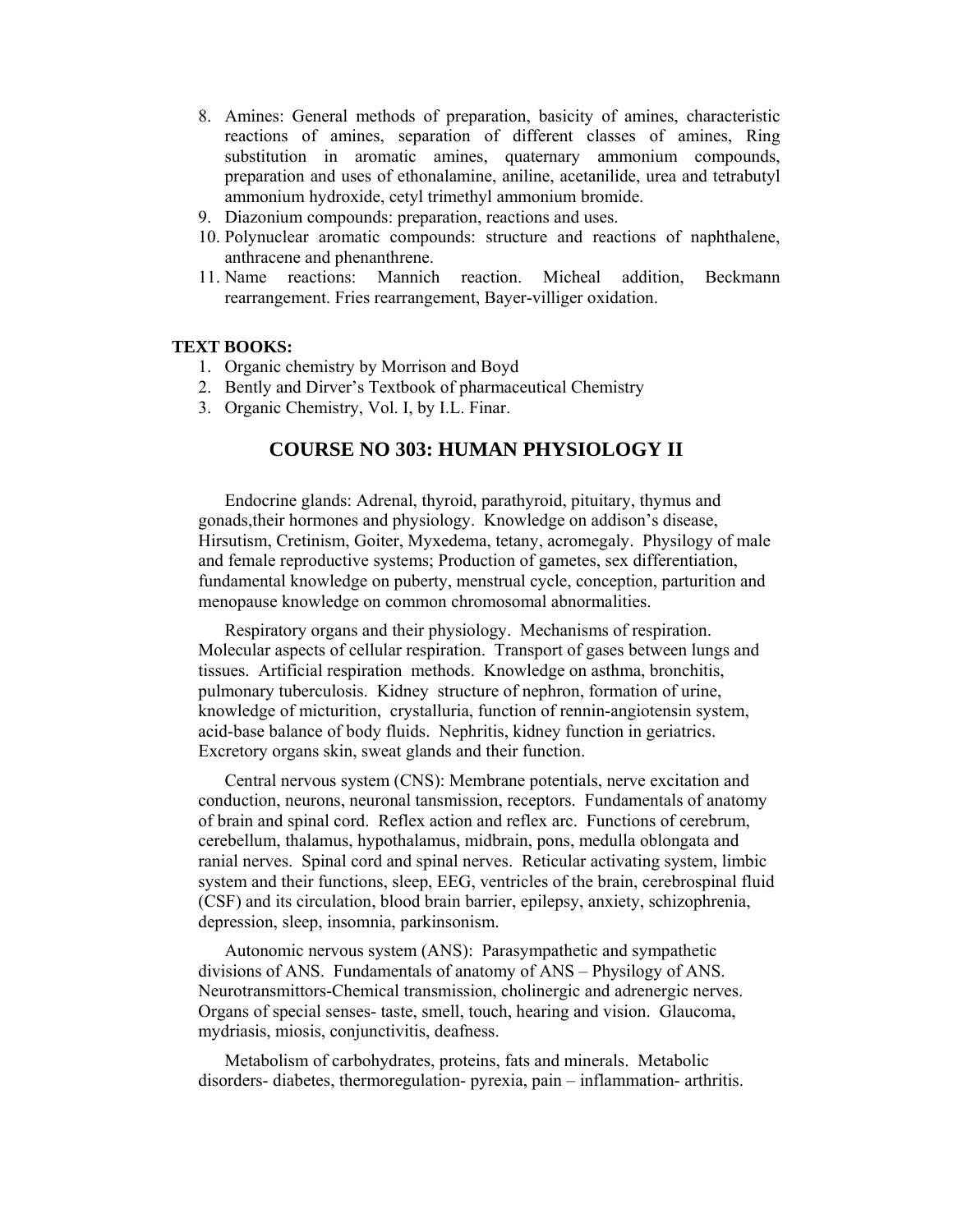Immune systems. Immunocomponent cells and their development – autoimmune disorders.

#### **Suggested Books:**

1. Shambu lingam- Essentials of Physiology

2 .Ross & Wilson- Anatomy & Physiology in health and illness-Anne Waugh, Allison Grant.

3. First Aid to the injured- Published by Saint John Ambulance Association.

4. A Treatise on Hygiene and Public Health, B.N. Ghosh, Calcutta Scientific Publishing Company.

#### **Reference Books:**

1. Text Book of Medical Physiology-Arthur.C.Guyton

2. Samson Wright's Applied Physiology

#### **COURSE NO 304: PHARMACEUTICAL ENGINEERING – I**

A study of the following topics with particular reference to pharmaceutical industry.

- 1. Fluid Flow: Definitions, Material balance, energy balance, Bernoulli's equation, stream line and turbulent flow, Reynolds number, roughness of pipe surfaces, energy loses in flowing fluids through pipes. Measurement of pressure and fluid flow. Different types of manometers, orifice meter, venture meter, pilot tube and Rotameter. Solutions to simpler numerical problems.
- 2. Transportation of fluids: Pipe fittings and valves. Pumping equipment, reciprocating pumps, diaphragm pumps, centrifugal pumps, rotary pumps and compressors. Use of compressed air, air lift pumps, screw pumps, monopump and peristaltic pump. Water supply and maintenance of water at different temperatures.
- 3. Heat transfer: Introduction, conduction, Fourier's law, conduction through plain and cylindrical surfaces, compound resistances. Heat transfer from condensing vapours. Drop wise and film type condensation. Properties of steam, Heat exchangers. Parallel and counter current flow. Radiation, Stephan's and Kirchoff law, Physical nature of surfaces. Heat conservation and insulation. Requirements of a good conductor.
- 4. Evaporation: General principles, methods of supply of heat, types of evaporators, jacketed evaporators, film evaporators, forced circulation evaporators, evaporator accessories, wet and dry condensers, vacuum pumps, gauzes, steam traps.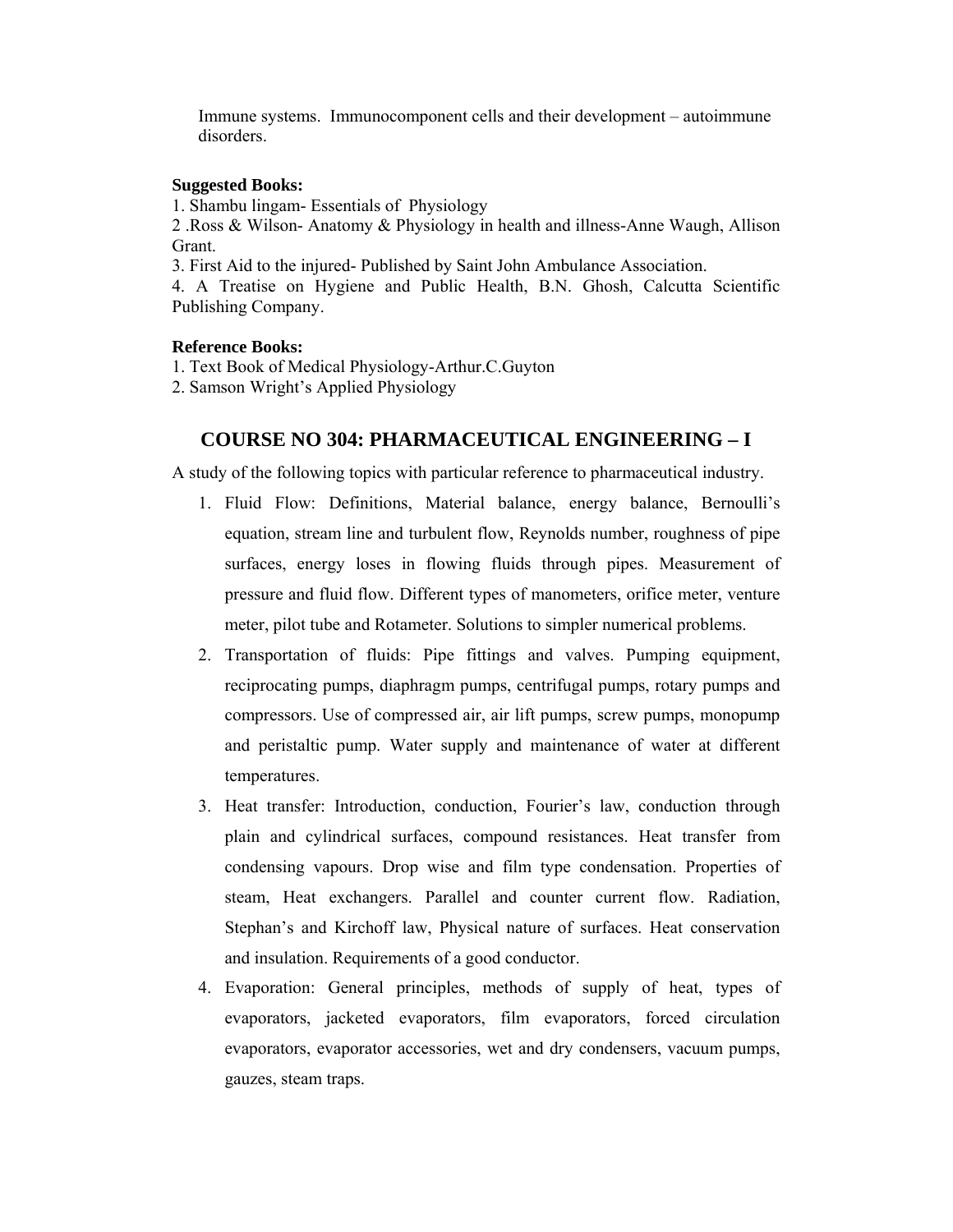- 5. Distillation: Theory applied to binary mixtures, boiling point and equilibrium diagrams, constant boiling mixtures, equilibrium distillation, differential distillation, steam distillation, rectification, distillation stills, automatic water stills, molecular distillation and its application.
- 6. Filtration: Filtration media and filter aids, types of filters, filter presses, rotary continuous filter and Meta filters. Sterile filtration of liquids, air filters. Filter operation, effect of pressure and temperature on rate of filtration, compressibility of filter cake, elementary theory of filtration, solutions of simpler numerical problems. Centrifuges, theory and equipment and applications.
- 7. Materials of construction: Consideration of mechanical properties, corrosion and contamination. Consideration of ferrous metals and their alloys. Non – ferrous metals like copper, tin, lead, nickel, zinc, silver and platinum. Non – metallic materials like stone ware, wood, glass, rubber and plastics. Materials of Pharmaceutical packaging; Industrial hazards and safety precautions; Mechanical, chemical, electrical, fiber and dust hazards. Safety requirements, fire extinguishers, industrial dermities.

#### **Text Books:**

 1. Introduction to Chemical Engineering by Water L. Badger and Julius T. Bancher; 2. The Theory and Practice of Industrial Pharmacy by Leon Lachman, H. A Lieberman and Joseph L. Kanig; 4. Tutorial Pharmacy – Cooper and Gunn 5. Pharmaceutics, The Science of Dosage Form Design, edited by Michael E. Aulton.

#### **COURSE NO 305: PHYSICAL PHARMACY – II**

A study of the applications of physico – chemical properties to pharmacy with special reference to the following:

- 1. Solubility and distribution phenomena: Solvent solute interactions, solubility of gases in liquids, liquids, solids – factors influencing solubility – methods of increasing solubility, distribution coefficient significance of distribution coefficient.
- 2. Complexation: Types of complexes, methods of analysis, Complexation and drug action.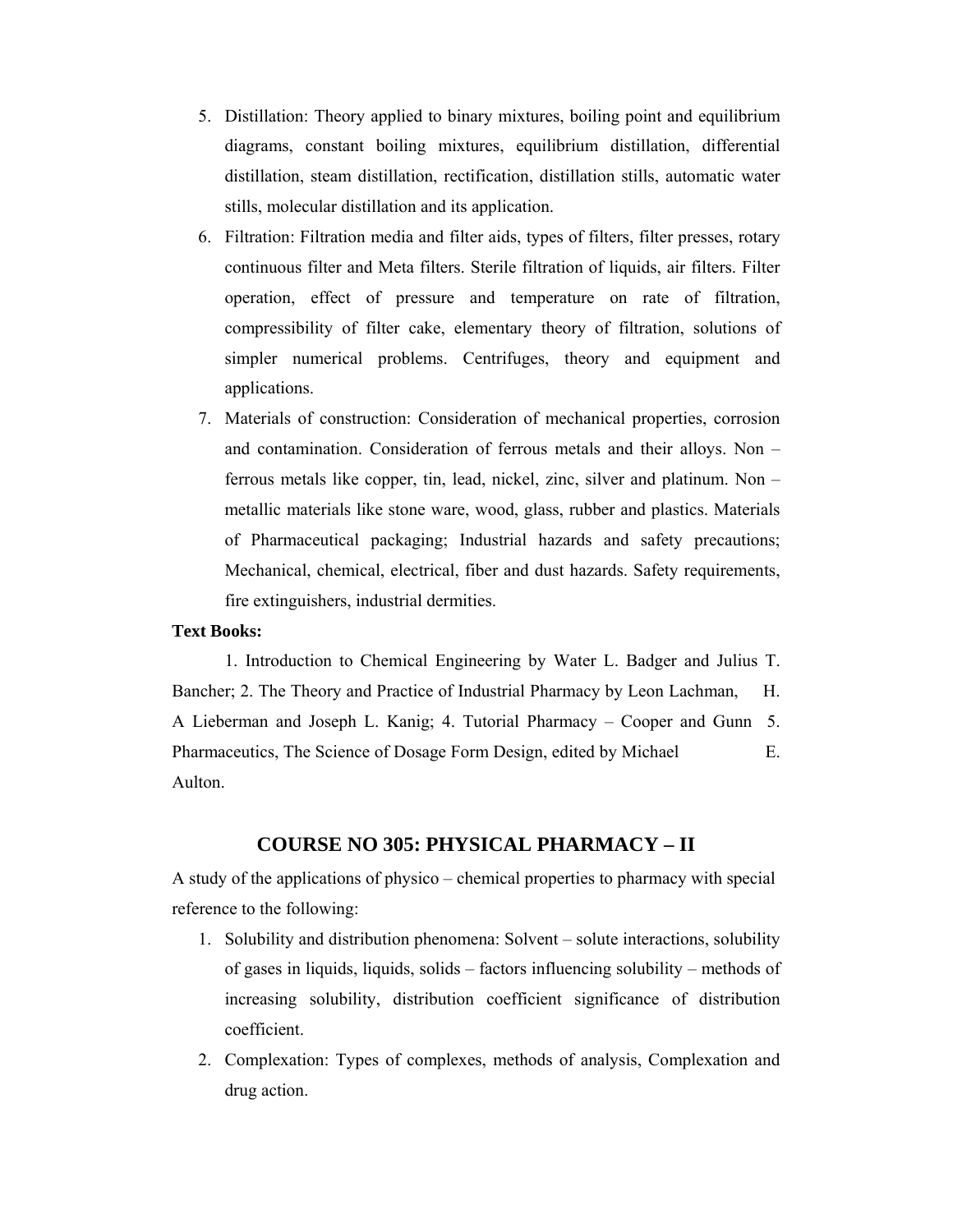- 3. Kinetics: Rates and orders of reactions, determinations of order of a reaction influence of temperature and other factors on reaction. Decomposition of medicinal agents. Methods and principles of stabilization. Accelerated stability analysis – principles and methods. An introduction to ICH guidelines.
- 4. Interfacial phenomena: Liquid interfaces, adsorption at liquid interfaces. Surface active agents classification, properties, applications HLB. Adsorption at solid interfaces. Electric properties at interfaces – Zeta potential and its importance.
- 5. Colloids: Types, methods of preparation, properties, protective colloid action, Solubilization. Gels, Structure, properties and applications.
- 6. Coarse dispersions: Emulsions, Suspensions and semisolids. Suspensions interfacial properties of suspended particles, setting in suspensions. Formulation and evaluation of flocculated and deflocculated suspensions. Emulsions: Theories of emulsification, physical stability of emulsions, preservation of emulsions, rheological properties of emulsions, suspensions and semisolids.
- 7. Rheology: Newtonian systems. Thixotropy measurement and its applications in pharmacy. Determination of viscosity, viscometer.
- 8. Micromeritics: Particle size and size distribution, methods of determining particle size particle shape, particle number, surface area – methods of determining surface area, derived properties of powders – their significance.

#### **Text Books:**

1. Physical Pharmacy by Alfred Martin; 2. Tutorial Pharmacy by Cooper and Gunn, edited by S.J. Carter; 3. Remington's Practice of Pharmaceutical **Sciences** 

## **COURSE NO 306: PHYSICAL PHARMACY – II – PRACTICAL**

 1. Determination of solubility of drugs in single and mixed solvents; 2. Construction of phase diagram for the system of methyl salicylate – isopropanol water; 3. Determination of partition coefficient of benzoic acid in peanut oil – water system; 4. Influence of additives (glycerol in aqueous phase) on the partition coefficient; 5. Study of Complexation of copper and glycine by pH titration method;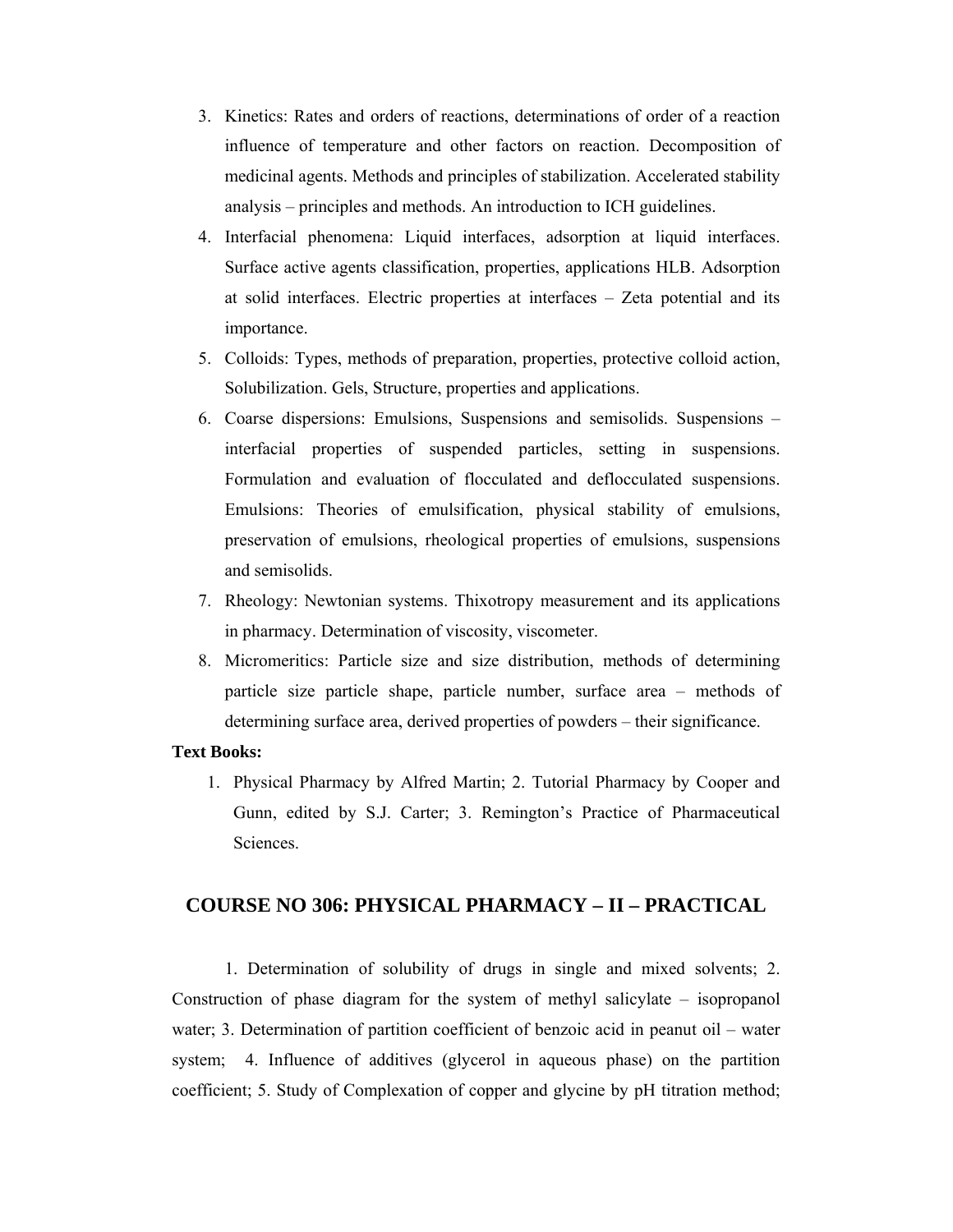6. Determination of rate constant of a first order reaction; 7. Determination of rate constant of second order reaction; 8. Determination of surface and interfacial tensions; 9. Determination of SMC of a surfactant by capillary rise principle; 10. Determination of HLB of a surfactant; 11. Determination of Cloud and Kraft point; 12. Study of adsorption of oxalic acid on charcoal – construction of adsorption isotherms; 13. Influence of suspending agent on the sedimentation parameters in a suspension; 14. Determination of degree of flocculation in a suspension; 15. Determination of particle size by gravity sedimentation Andreason's Apparatus; 16. Determination of globule size and size distribution in an emulsion; 17. Study of physical stability of selected emulsions; 18. Preparation of colloids 9 (lyophilic and lyophobic) and study of protective colloidal action; 19. Determination of bulk and true density (by liquid displacement method) of crystalline solids; 20. Micromeritic studies on tablet granulations – determination of bulk and granule densities, angle of repose, compressibility index, influence of glidants on flow properties.

# **COURSE NO 307: PHARMACEUTICAL ANALYSIS –I (THEORY)**

- 1. A general introduction to pharmaceutical analysis and general aspects of standardization of pharmaceutical chemicals and formulated products mentioned in Indian pharmacopoeia. Importance of proper sampling and general books for pharmaceutical standards like pharmacopoeias, National formularies.
- 2. computation of analytical results, significant numbers, rejection of doubtful values with reference to volumetric and gravimetric analysis, sources of errors and calibration of analytical equipment used in volumetric and gravimetric analysis.
- 3. Acid-Base titrations: theoretical basis of neutralization reactions including electrolytic dissociation, application of law of mass action, relative strength of acids and bases, hydrolysis of salts and buffer solutions, theory of neutralization indicators and factors involved in the selection of indicators for different types of acid-base titrations. Procedures involved in different types of titrations using strong acid, week base, strong base, week base and back titration with blank determination.
- 4. Oxidation-reduction titrations: theoretical considerations including standard potentials, calculation of redox potentials, redox indicators, principle and procedure involved in different types of redox titrations using potassium permanganate, iodine. Titrations of released iodine and back titration of excess iodine, potassium iodate, ammonium ceric sulphate and titanous chloride.
- 5. Precipitation titrations: principles and procedures involved in argentimetry, use of silver nitrate and ammonium thiocyanate. Indicators used in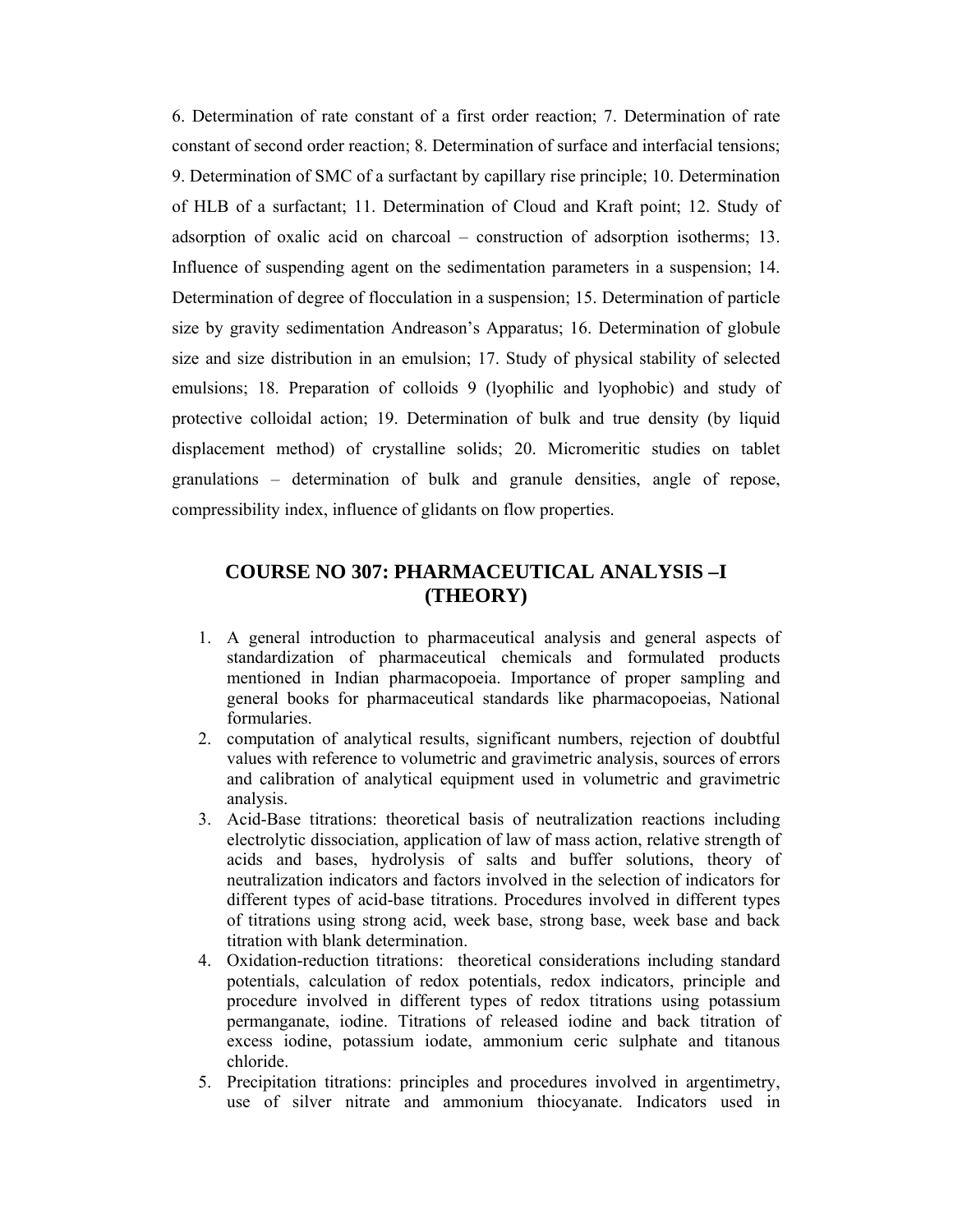precipitation titrations including adsorption indicators, Mohr's and volhard's methods with examples.

- 6. Complexometric titrations: basic principles of complexometric analysis including theories of complex ions, chelating agents, properties of metal complexes with particular reference to EDTA. Basic principles of complexometric analysis including theories of complex formation. Werener's coordination number and structure of complex ions, chelating agents, properties of metal complexes with particular reference to EDTA, various examples of titrations of metal ions using disodium acetate, indicators and end point detection using indicators and by physical methods, masking and demasking agents, pharmaceutical applications of complexometry with particular reference to I.P.
- 7. Non-aqueous titrations: principles, advantages and pharmaceutical applications, solvents reagents and indicators used in nonaqueous titrimetry, other methods of detecting end points. Examples of titrations of alkali metal and alkaline earth metal salts of organic acids, primary, secondary and tertiary amines, halogen acid salts of bases, titration of acidic substances.
- 8. Principles and procedures involved and application of nitrite titrations, titrations using 2, 6-dichlorophenol-indophenol. Aquametry including use of Karl-fisher reagent and moisture balances. Drying and distillation, oxygen flask combustion method of analysis.
- 9. A detailed study of gravimetric analysis including principles involved, critical factors and typical methods involving precipitation, coagulation, digestion, filtration and incineration procedures with suitable examples. Advantages and disadvantages, sources of errors and their elimination in gravimetric analysis.
- 10. Gas analysis: principles of gas analysis, use of hempel's gas burette and pipette, nitrometer, haldome's and orset's gas analysis apparatus and their operations. Examples of gas analytical methods of pharmaceutical significance.

Text books:

- 1. Indian pharmacopoeia
- 2. practical pharmaceutical chemistry by A.H. Becket and stenlake

# **COURSE NO 308: PHARMACEUTICAL ANALYSIS –I (PRACTICAL)**

Acid-base titrations

1. Standardization of HCl 2. Standardization of H2SO4 3. Standardization of NaOH 4. Assay of boric acid 5. Assay of sodium bicarbonate 6. Assay of borax 7. Assay of calcium hydroxide 8. Assay of zinc oxide 9. Assay of calcium carbonate 10. Assay of acetyl salicylic acid 11. Assay of formaldehyde 12. Assay of NaOH in presence of sodium carbonate.

Redox titrations:

13. Standardization of iodine 14. Standardization of KMnO4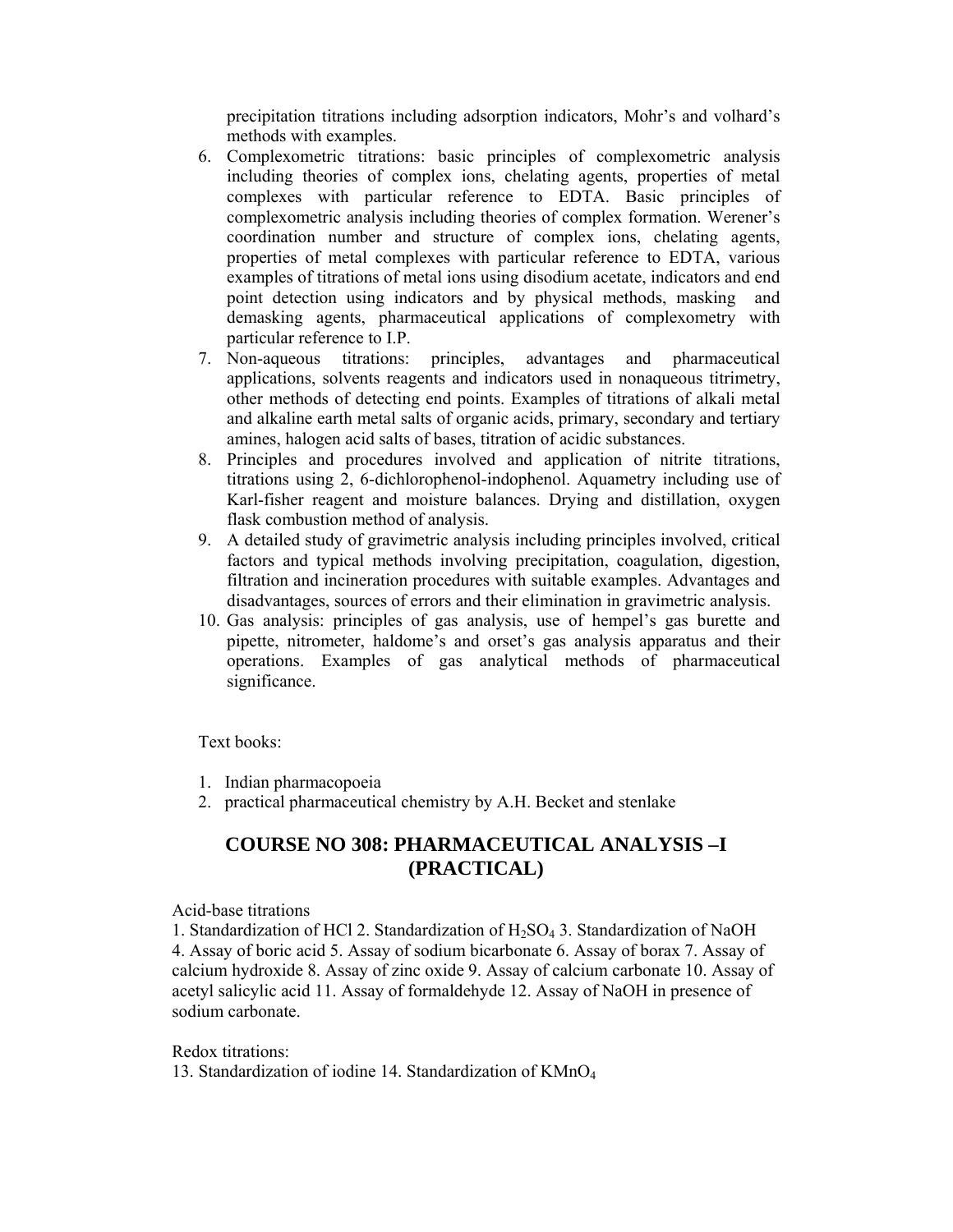15. Assay of ferrous sulphate 16. Assay of hydrogen peroxide 17. Assay of sodium nitrate18. Estimation of ascorbic acid with 2,6-dichlorophenol indophenol 19. Assay of mercuric chloride 20. Assay of sodium metabisulphite 21. Assay of copper sulphate

Precipitation titrations

22. Standardization of silver nitrate

23. Assay of potassium chloride 24. Assay of ammonium thiocyanate 25. Assay of mercuric oxide

Complexation titrations

26. Standardization of EDTA

27. Assay of calcium gluconate injection/tablets 28. Assay of aluminium sulphate

Non-aqueous titrations

29. Assay of thiamine hydrochloride

**Gravimetry** 

30. Determination of sulphate as barium sulphate 31. Estimation of magnesium as magnesium pyrophosphate 32. Determination of thiamine as silico tungstate

Limit tests

33. Limit test for chlorides 34. Limit test for sulphates

35. Limit test for iron

# **B.PHARM IVth SEMESTER COURSE NO 401: PHARMACOGNOSY AND PHYTOCHEMISTRY-I**

Introduction ,development,present statusand future scope of pharmacognosy; Classification of crude drugs : Alphabetical, morphological,taxonomical,chemical and therapeutic; Cultivation,collection, processing and storage of crude drugs,factors influencing cultivation of medicinal plants.Types of soils and fertilizers of common use.

 A study of mineral drugs,fossil organisms, Diatomite, chalk, kaolin, bentonite, Fuller's earth. A study of commercial fibres, their sources, preparation, characters, chemical tests, uses, etc.-Cotton, cellulose, regenerated cellulose, Jute, Wool, Silk, Nylon; Starch – manufature and general characteristics of wheat, potato, maize and rice starches, soluble starch, dextran.

 Microscopical and macroscopical characters, varieties, cultivation, collection, principal, constituents, chemical nature, tests for identification, adulterants, substituents and uses of the following drugs. Leaves: Eucalyptus, senna, adhatoda, digitalis, squill and datura. Flowers: Cloves, pyrethrum, saffron. Fruit : Fennel, cumin, coriander, ajowan, dill, caraway, orange, lemon and capsicum.

 Powders of natural occurrence: Lycopodium,pollen,kamala,lupulin; Entire organisms:Carrageenan,ergot,penicillin,ephedra,belladonna,lobelia,peppermint,vi nca and leech.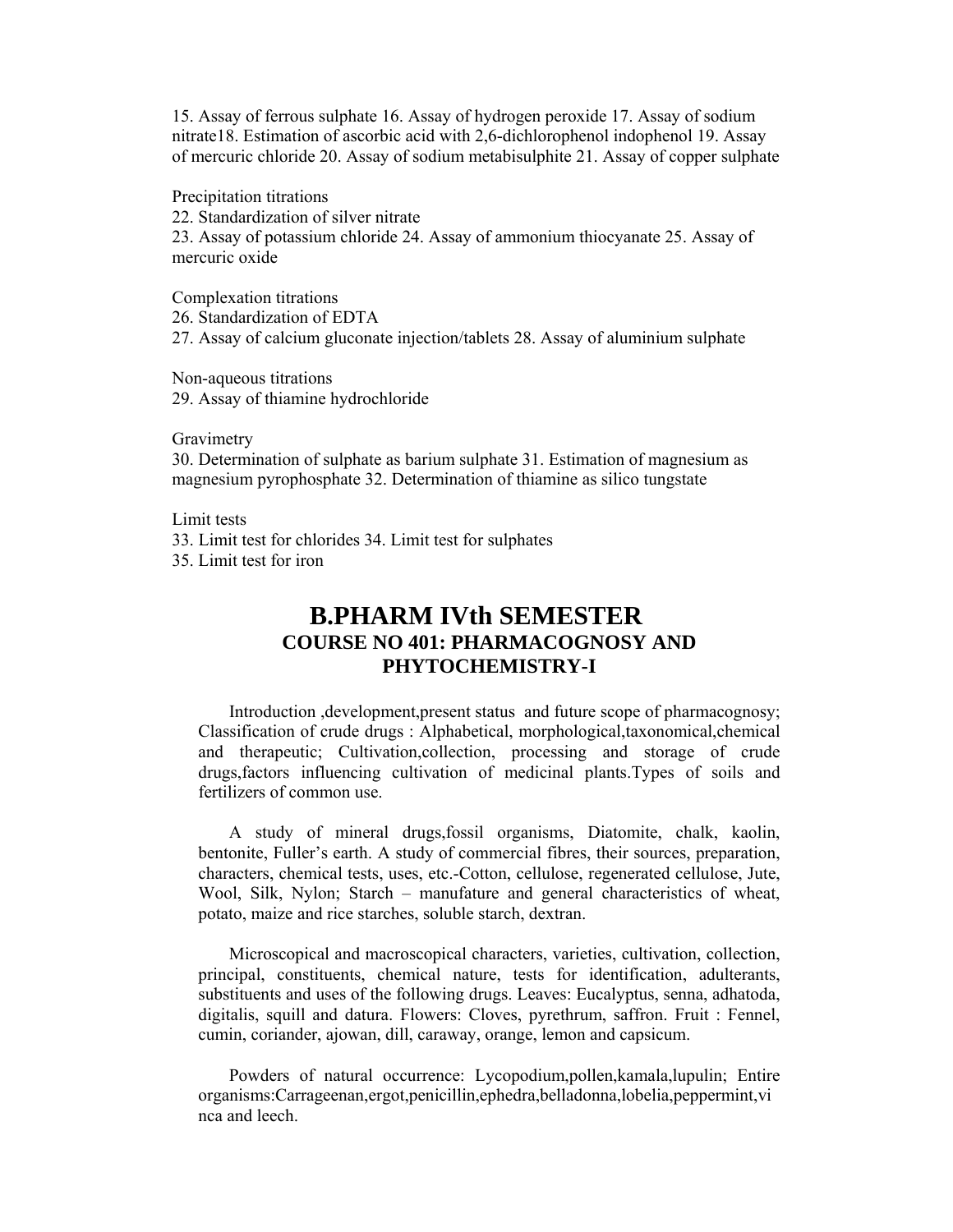Microscopic characters, cultivation, collection, commercial varieties, adulterants, chemical constituents and uses of the following drugs. Barks : Cinchona, cinnamon, cascara segrada, kurchi, wild cherry,quillaia. Seeds: Nux vomica, strophanthus, linseed, ispaghula, castor,areca nut, colchicum.Woods: Quassia, Sandal.

#### **Recommended Books** :

- 1. Atal,CK and Kappor,BM.Cultivation and Utilisation of Medicianl Plants.
- 1. Trease, CE and Evans, WC. Textbook of Pharmacognosy.  $11^{th}$  to  $14^{th}$  Editions. Tindal L. U.K.
- 2. Tyler, VC Brady, LR and Robers JE. Pharmacognosy.  $8<sup>th</sup>$  Edition, Lea & Febeger, Philadelphia.
- 3. Wallis, TE. Textbook of Pharmacognosy,  $5<sup>th</sup>$  Edition, J & A, Churchill Limited,U.K.
- 4. Kokate,CK Purohit,AP. And Gokhale,SB.Pharmacognosy.

# **COURSE NO 402: PHARMACOGNOSY AND PHYTOCHEMISTRY-I PRACTICAL**

Organoleptic examination ,description and microscopical examination of the drugs mentioned below.

Powders: Lycopodium, Kamala; Starches: Wheat, potato, rice and maize; Leaves: Eucalyptus, senna, datura, adhatoda and digitalis; Barks:Cinnamon,cinchona,cascara and kurchi; Wood: Quassia;Seeds: Nux-vomica, linseed; Fruit: Fennel, coriander, cumin, cloves.

Identification of crude drugs studied in theory in their "entire" and "broken" condition by their gross characters and by qualitative tests.

#### **Books Recommended** :

1.Wallis,TE.Analytical Microscopy,J&A,Churchill Limited,U.K. 2. Kokate,CK. Practical Pharmacognosy. 3.Lalla,PK. Practical Pharmacognosy,Lina,Calcutta,1981.

# **COURSE NO 403: PHARMACEUTICAL MICROBIOLOGY**

#### *Section 1.09 Unit-I*

- 1. History, branches of microbiology and importance of pharmaceutical microbiology. Contribution of Antony Van Leeuwenhoek, Robert Koch, Louis Pasteur and Alexander Fleming.
- 2. Microscopy Principle and description of light microscopes and electron microscope
- 3. Structure of procaryotic and eucaryotic cells and their comparison.
- 4. Theory of staining, simple, Gram's, acid fast, negative, flagella and spore staining methods.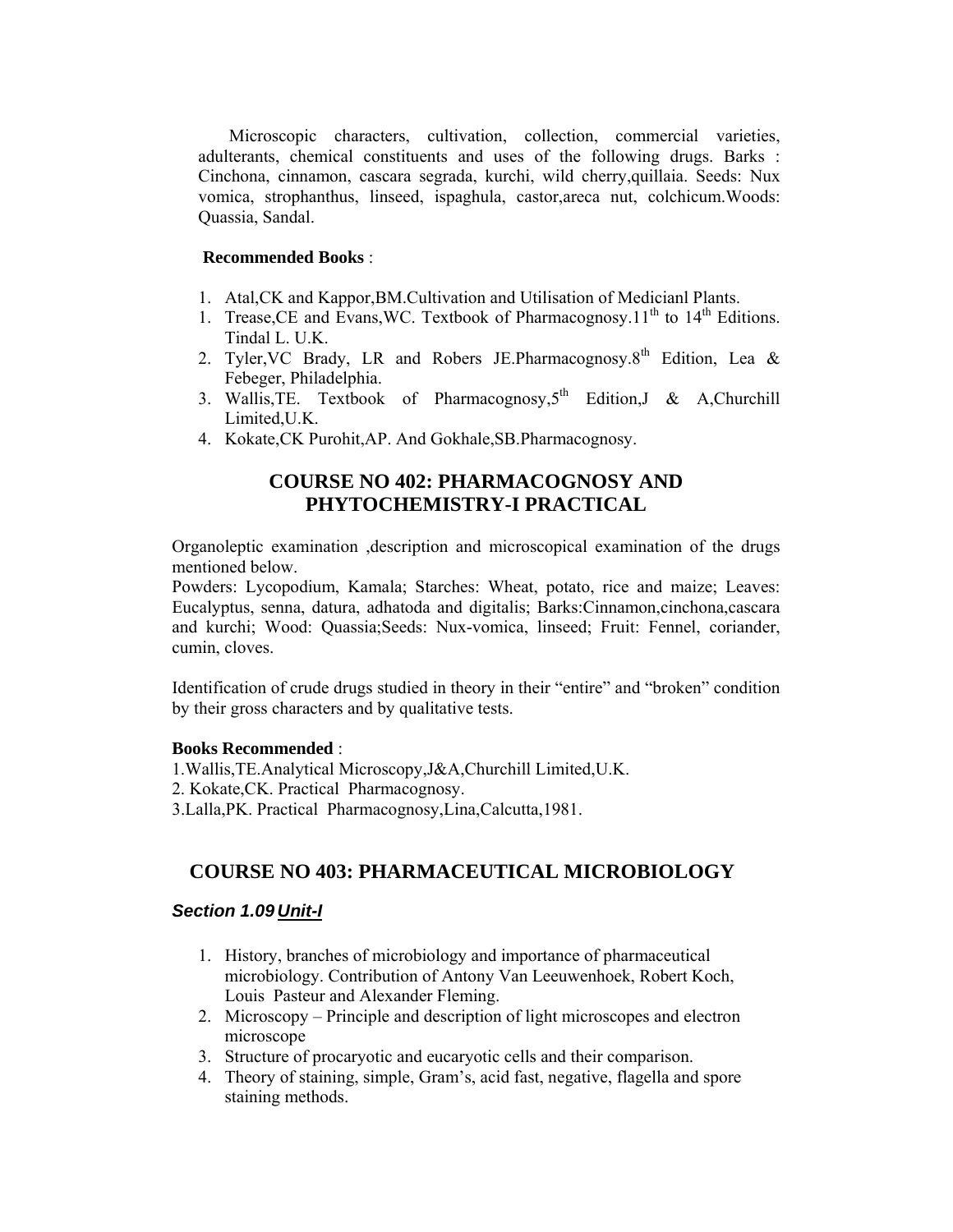# **(a) Unit-II**

- 1. Study of morphology, broad classification of bacteria, yeasts, actinomycetes, fungi, viruses and life cycle of bacteriophage.
- 2. Types and preparation of media for bacterial, fungal and actinomycete cultures.
- 3. Different methods of isolation and preservation of microbial cultures.
- 4. System of identification of bacteria preliminary criteria for identification, some biochemical tests – Fermentation of carbohydrates, nitrate reduction, starch hydrolysis and gelatin liquefaction, H2S production.
- 5. Study of bacterial growth Growth, generation time, growth rate and growth curve. Techniques for quantitative measurement of bacterial growth (viable and total counts). Synchronous and continuous growth.
- 6. Effect of UV light, temperature, pH, osmotic pressure, salt concentration and metal ions on bacterial growth.

# **(b) Unit-III**

- 1. Sterilization methods: Moist heat, dry heat, filtration, gaseous and radiation methods. Sterilization indicators. Principle and significance of test for sterility.
- 2. Concept of asepsis and maintenance of aseptic conditions.
- 3. General principles of antibiotics, clinically useful antibiotics, mode of action, sensitivity tests and antibiotic resistance.
- 4. Dynamics of disinfection, merits and demerits of different disinfectants, commonly used disinfectants, their mechanism of action. Evaluation of disinfectants (Rideal Walker and Chick Martin coefficients and their limitations)
- 5. Introduction to microbiology of water and milk. Bacteriological examination for assessment of the quality of milk and water.
- 6. Microbial limit tests for *E. coli* and *Pseudomonas*

# **(c) Unit-IV**

- 1. Immunity : Definition of antigen and antibody, types of antigens and antibodies, classification of immunoglobulins, types of immunity.
- 2. Antigen-antibody reactions (agglutination, precipitation, neutralization and complement fixation). Hyper sensitive types of reactions.
- 3. Definition of infection, non-specific defence mechanisms, bacterial toxins, virulence and virulence factors and attenuation.
- 4. Methods of transmission of communicable and infectious diseases, carriers, vectors and reservoirs.
- 5. General methods of immunization against diseases.

# **(d) Unit-V**

1. Study of etiology, diagnosis, sources of infection, mode of trasmission, immunization methods, prevention and control of the following diseases, Bacillary dysentery, typhoid, cholera, amoebiasis, syphilis, gonorrhoea, AIDS,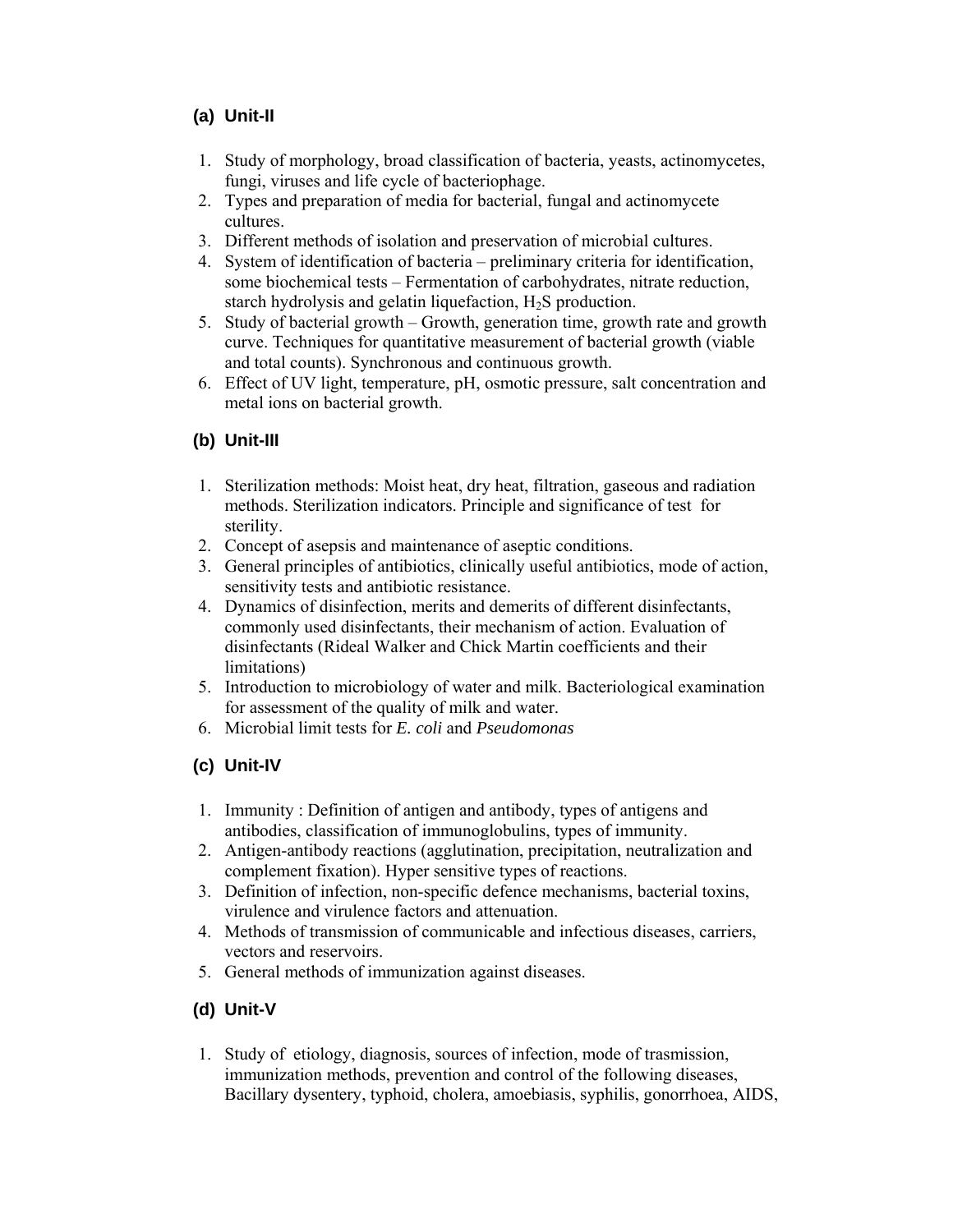tetanus, diphtheria, tuberculosis, leprosy, food poisoning and infective hepatitis.

2. Genetic recombination – Bacterial conjugation, transformation and transduction. Mutation, mutagens, mechanism of mutation, types of mutations, isolation of nutritional and antibiotic resistant mutants.

# **COURSE NO 404: PHARMACEUTICAL MICROBIOLOGY - PRACTICALS**

#### **List of experiments:**

1.Preparation of nutrient broth; 2. Preparation of nutrient agar; 3. Inoculation of bacteria; 4. Isolation of pure cultures; 5. simple staining; 6. Gram's staining; 7.Motility of bacteria; 8. Spore staining; 9. Oligodynamic action of copper; 10. Liquefaction of gelatin; 11. Starch hydrolysis; 12. Nitrate reduction; 13. H<sub>2</sub>S production 14. Phenol coefficient; 15. Chick Martin coefficient; 16. Viable count; 17. Fermentation of carbohydrates; 18. Microbiology of water; 19. Microbiology of milk; 20. Antibiotic sensitivity test; 21. Morphology of yeast, fungi and actinomycetes

#### **Text books and Reference books:**

- 1. Microbiology by Pelczar, M.J. Reid, R.D. and Chan, E.S. Tata McGraw Hill Publishing Co. Ltd.;
- 2. Medical microbiology edited by Robert Cruick Shank. ELBS edition;
- 3. Bentley's text book of pharmaceutics
- 4. Pharmaceutical microbiology by Harrish M. Baillere, Tindal and Co., London;
- 5. Tutorial Pharmacy by Cater S.J. Kothari Book Depot, Bombay;
- 6. Pharmaceutical microbiology edited by Hugo and Russel, P.g. publishing company Ltd., New Delhi

# **COURSE NO 405: APPLIED BIOCHEMISTRY**

Brief chemistry of carbohydrates, lipids, proteins and nucleoproteins and detailed metabolism of the above. Outlines of the mechanism of protein synthesis and genetic regulation metabolism. Outlines of biochemistry of cell division and metastasis.

Biochemistry of important body fluids. Principles involved and apparatus used in the analysis of blood, urine and faeces and interpretation of results.

Enzymes : Classification, mode of action, factors affecting the enzyme action and co-enzymes.

Brief outline of energy and phosphate metabolism and detoxification mechanisms of the body. Principles involved in biological oxidation.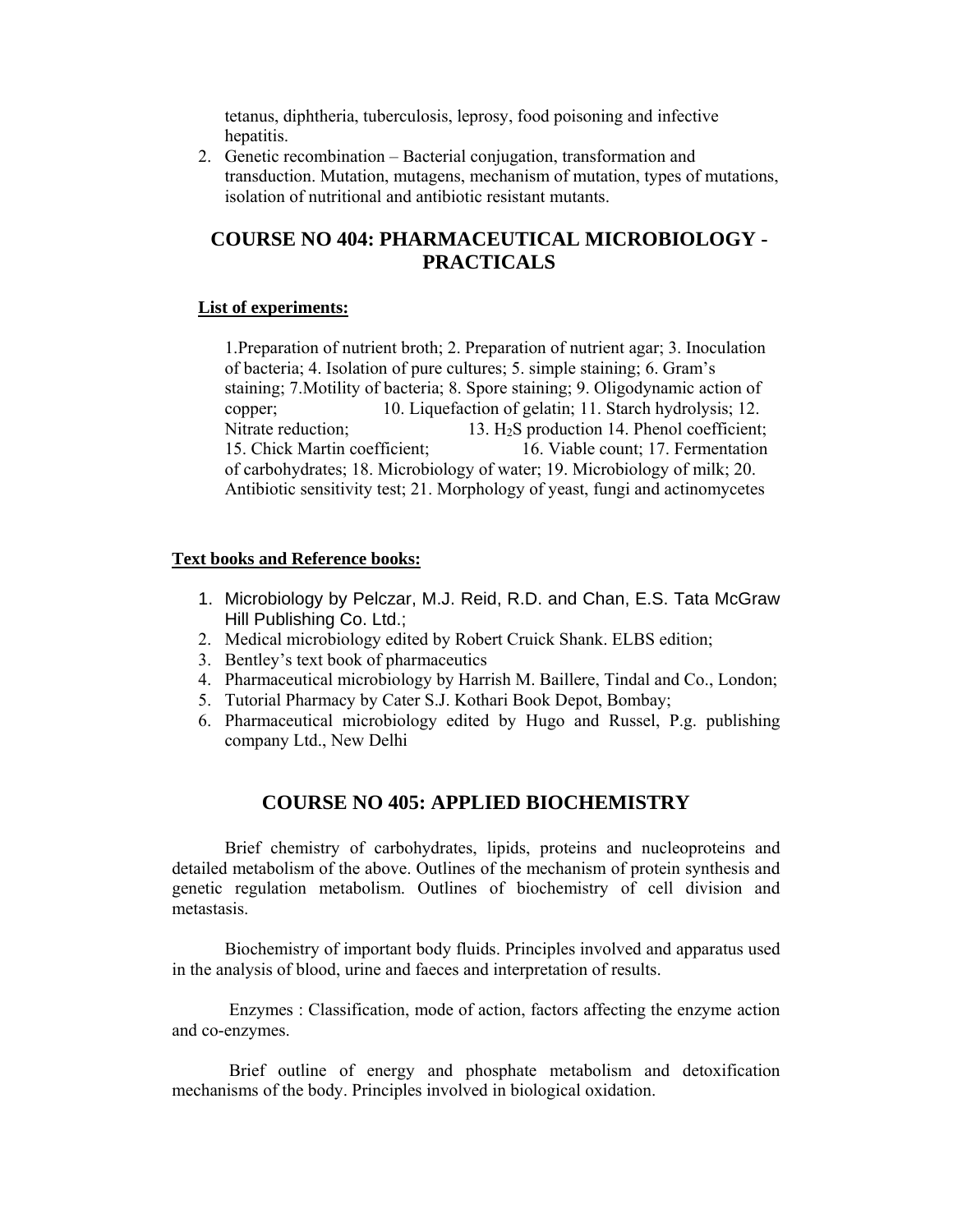The biochemical role of vitamins and hormones-principles of nutrition and dietetics.

#### **Books suggested** :

- 1. Review of Physiological Chemistry by Harold,A.Harper;
- 2. Textbook of Biochemistry by West, Todd, Manson, Van Bruggen.

#### **Reference Books** :

- 5. Hawk's Physiological Chemistry by Bernard L.Oser;
- 6. Biochemistry by Albert Lehninger.

# **COURSE NO 406: APPLIED BIOCHEMISTRY PRACTICAL**

1.General tests for identification of carbohydrates, proteins and lipids; 2.Qualitative examination of blood and urine for abnormal constituents ; 3. Qualitative tests for detection of poisons ; 4.Analysis of milk and other food items ; 5.Quantitaive estimation of glucose in blood ; 8. Quantiative estimation of cholesterol in blood ; 9. Estimation of triglycerides in blood ; 10. Estimation of blood urea nitrogen; 11. Estimation of SGPT and SGOT in blood ; 12. Estimation of bile pigments in blood ; 13. Estimation of drugs in blood.

# **COURSE NO 407: ENVERONMENTAL SCIENCES**

## **Module 1 ; introduction**

- $\triangleright$  Definition, scope and importance
- $\triangleright$  Measuring and defining environmental development; indicators.

## **Module 2 ; ecosystems**

Introduction, types, characteristics features ,structure and functions of ecosystems

- 1. forest
- 2. grassland
- 3. desert
- 4. aquatic(lakes, rivers and estuaries)

## **Module 3 ; environmental and natural resources management**

 $\triangleright$  land resources

- 1. land as a resource
- 2. common property resources
- 3. land degradation
- 4. soil erosion and desertification
- 5. effect of modern agriculture, fertilizer-pesticide

## problems,

- $\triangleright$  forest resources
- 1. use and over –exploitation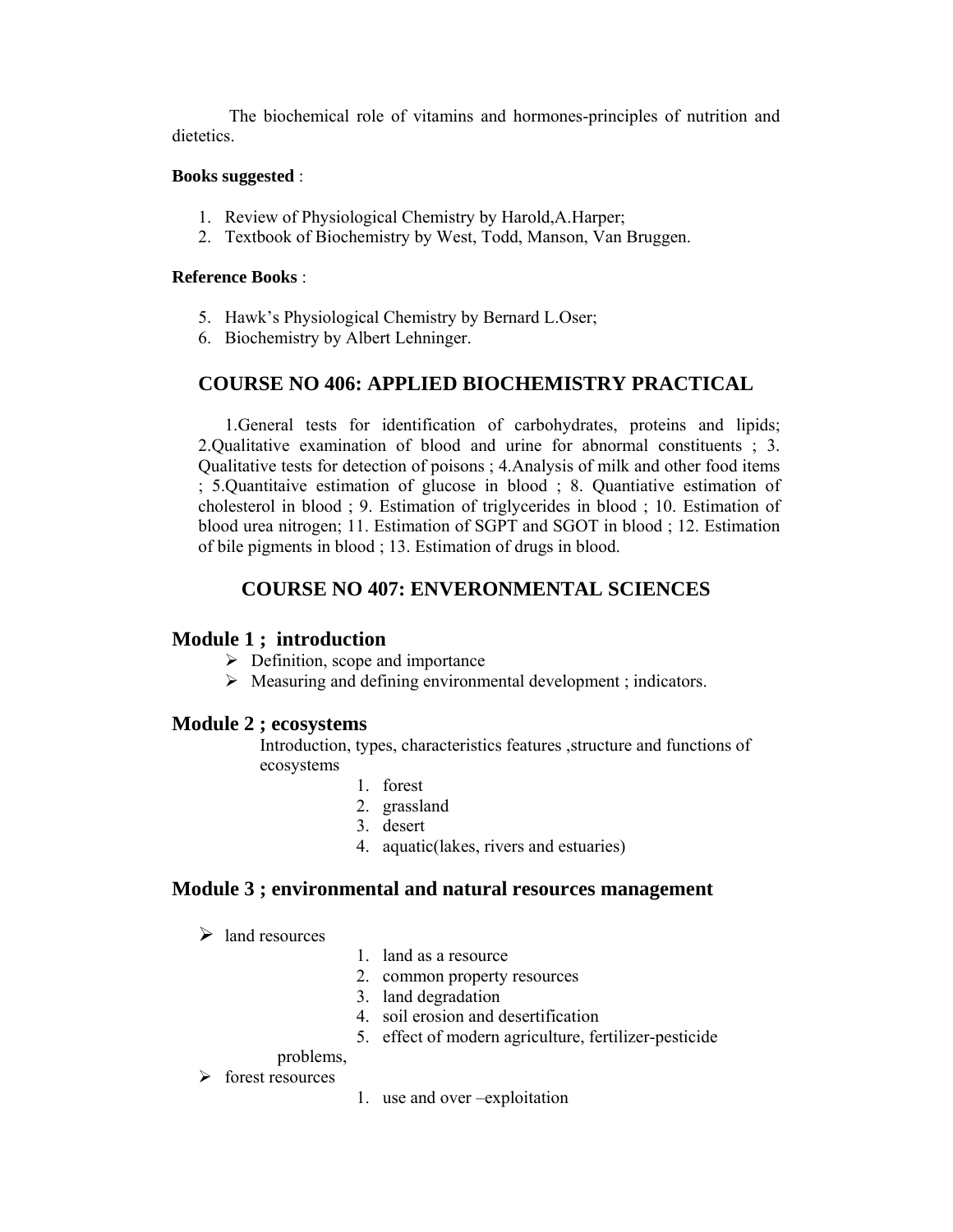- 2. mining and dams-their effects on forest and tribal people.
- $\triangleright$  Water resources
- 1. use and over utilization of surface and ground water
- 2. floods, droughts
- 3. water logging and salinity
- 4. dams-benefits and costs
- 5. conflicts over water

#### $\triangleright$  energy resources

- 1. energy needs
- 2. renewable and non renewable energy sources
- 3. use of alternate energy sources
- 4. impact of energy use on environment

## **Module 4 ; bio diversity and its conservation**

- $\triangleright$  Value of bio-diversity-consumptive and productive use, social, ethical, aesthetic and option values.
- $\triangleright$  Bio-geographical classification of India-India as a mega diversity habitat
- ¾ Threats to biodiversity-Hot spots, Habitat loss, poaching of wildlife, loss of species, seeds, etc.,
- ¾ Conservation of bio-diversity-in-situ and Ex-situ conservation

## **Module 5 ; Environmental pollution-local and Global issues**

- ¾ Causes, effects and control measures of
	- 1. . Air pollution
	- 2. indoor air pollution
	- 3. water pollution
	- 4. soil pollution
	- 5. Marine pollution
	- 6. noise pollution
	- 7. solid waste management, composting, vermiculture
	- 8. Urban and industrial wastes., recycling and re-use
- $\triangleright$  Nature of thermal pollution and nuclear hazards
- $\triangleright$  Global warming
- $\triangleright$  Acid rain
- $\triangleright$  Ozone depletion

## **Module 6 ; environmental problems in India**

#### $\triangleright$  Drinking water, sanitation and public health

- $\triangleright$  Effects of activities on the quality of environment
	- 1. Urbanization
	- 2. transportation
	- 3. Industrialization
	- 4. Green revolution
- $\triangleright$  Water scarcity and ground water depletion
- ¾ Controversies on major dams,-resettlement and rehabilitation of people; problems and concerns
- $\triangleright$  Rain water harvesting, cloud seeding and watershed management

## **Module 7 ; Economy and Environment**

- $\triangleright$  The economy and environment interaction
- ¾ Economics of development, preservation and conservation
- $\triangleright$  Sustainability: theory and practice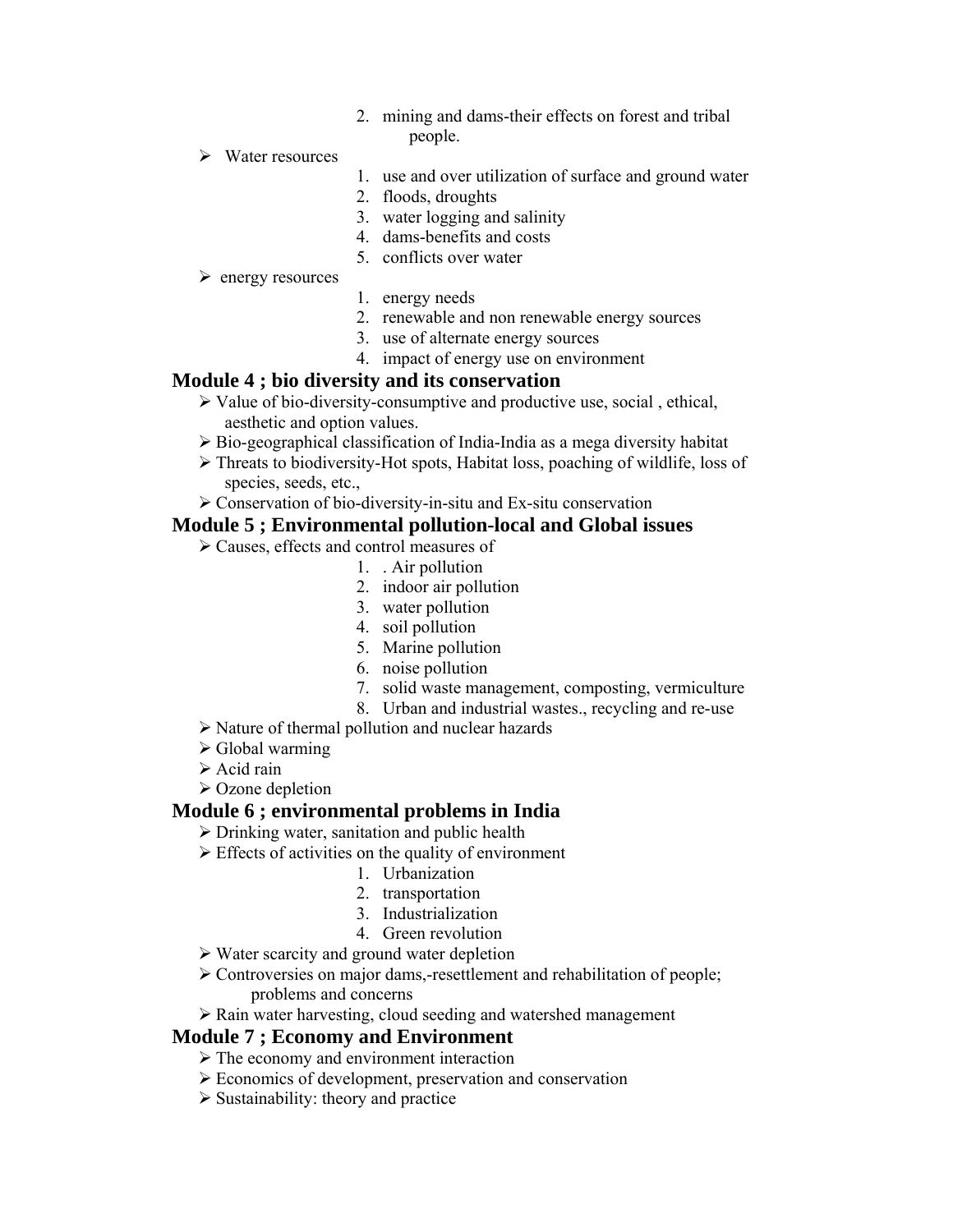- $\triangleright$  Limits to growth
- ¾ Equitable use of resources for sustainable lifestyles
- $\triangleright$  Environmental impact assessment

## **Module 8 ; Social issues and the environment**

- $\triangleright$  Pollution growth and environment
- $\triangleright$  Environmental education
- $\triangleright$  Environmental movements
- $\triangleright$  Environmental Vs development

## **Module 9 ; Institution and governance**

- $\triangleright$  Regulation by government
- ¾ Monitoring and enforcement of environmental regulation
- $\triangleright$  Environmental acts
	- 1. water(preservation and control of pollution) act
	- 2. air(preservation and control of pollution) act
		- 3. Envt.protection act
		- 4. wild life protection act
		- 5. forest conservation act
		- 6. coastal zone regulations
- $\triangleright$  Institutions and policies relating to India
- $\triangleright$  Environmental governance

## **Module 10 ; International convections**

- $\triangleright$  Stockholm conference 1972
- $\geq$  Earth summit 1992
- ¾ World commission for environmental development(WCED)

## **Module 11 ;case studies**

- $\triangleright$  Chipko movement
- ¾ Narmada bachao andolan
- $\triangleright$  Silent valley project
- $\triangleright$  Madhura refinery and Taj mahal
- $\triangleright$  Industrilisation of pattancheru
- ¾ Nuclear reactor at Nararjuna sagar
- $\triangleright$  Tehri dam
- ¾ Ralegaon siddhi (Anna Hazare)
- $\triangleright$  Kolleru lake-aquaculture
- $\triangleright$  Florisis in Andhra Pradesh

# **Module 12 ; Field work**

- $\triangleright$  Visit to a local area to document and mapping environmental assetsriver/forest/grass/land/hill/mountain.
- $\triangleright$  Study of local environment-common plants, insects, birds
- $\triangleright$  Study of simple ecosystems-pond, river, hill, slopes etc.,
- ¾ Visit to industries,water treatment plants, affluent treatment plants.

Text books:

- 1. Introduction of Environmental sciences by Y.Anjaneyulu published by pharma book syndicate.
- 2. Text book of environmental science and technology by M.Anji Reddy published by pharma book syndicate.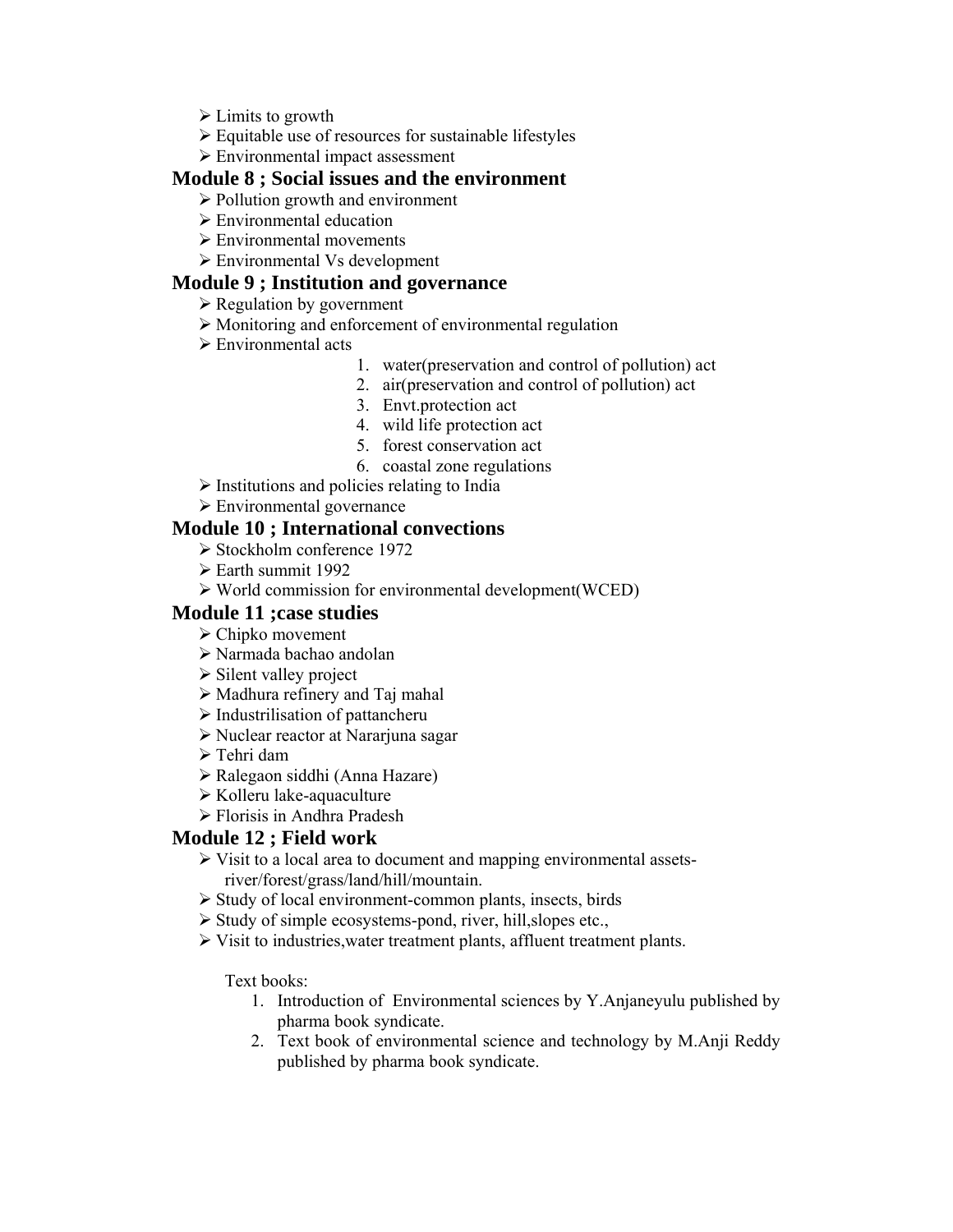# **B.PHARM Vth SEMISTER COURSE NO 501: DRUG STORE AND INDUSTRIAL**

## **MANAGEMENT & MARKETING**

- 1. Drug Store Management: Selection of site, space, layout and legal requirements. Storage of drugs of various schedules and maintenance of records as per requirement. Hospital supplies, requirements for dispensing extemporaneous preparations. Importance and objectives of purchasing, selection of suppliers, credit information, tenders, contracts and price determination, removal of expired drugs. Patient counseling – maintenance of records.
- 2. Plant location and layout of an industry: Various factors affecting locational aspects, layout of building and equipment. Product layout versus process layout and compliance of pollution control measures.
- 3. Production, planning and control scientific purchasing, quality control, problems of productivity, stores organization, location of stores, receiving, inspection of materials and issue from the store, control of stores and stocks, stores accounting and records. Personnel management – selection, appointment, training, transfer, promotion, demotion policies, remuneration, job evaluation, human relations.
- 4. Sales organization: Market, definition, different approaches to the study of marketing, institutional approach, market planning, product planning, method of marketing, wholesalers, retailers, functional approach, efficiency in marketing, commodity approach.

Distribution policies: Selective and Exclusive distribution, pricing and discount policies, credit policies, trade indication marks, patent policies. Sales promotion policies – detailing to physician, professional persons, sampling, window and interior display, product advertising, sales promotion publicity.

5. Budgets and budgetary controls: Elements of accounting, double entry book keeping, books of accounts, trial balance, final accounts of business and profit, profit and loss accounts, appropriation accounts, balance sheets.

#### **Suggested Book:**

- 1. Remington's Pharmaceutical Sciences.
- 2. Pharmaceutical marketing in India, concepts strategy cases by Subba Rao Chaganti Published by Pharma book syndicate.

## 3.

# **COURSE NO 502: PHARMACEUTICAL BIOTECHNOLOGY**

# **Unit-I : Biological Products**

- 1. Animal products:
	- I) Insulin Extraction, Purification and types of formulations
	- II) Preparation and uses of Pancreatin, Pepsin, Heparin, Thyroid and Liver preparations as per I.P.
- 2. Blood products & Plasma substitutes: Prepartion, uses and storage of the following; Whole human blood, Dried human plasma, human gamma globulins, clinical dextran and absorbable haemostats.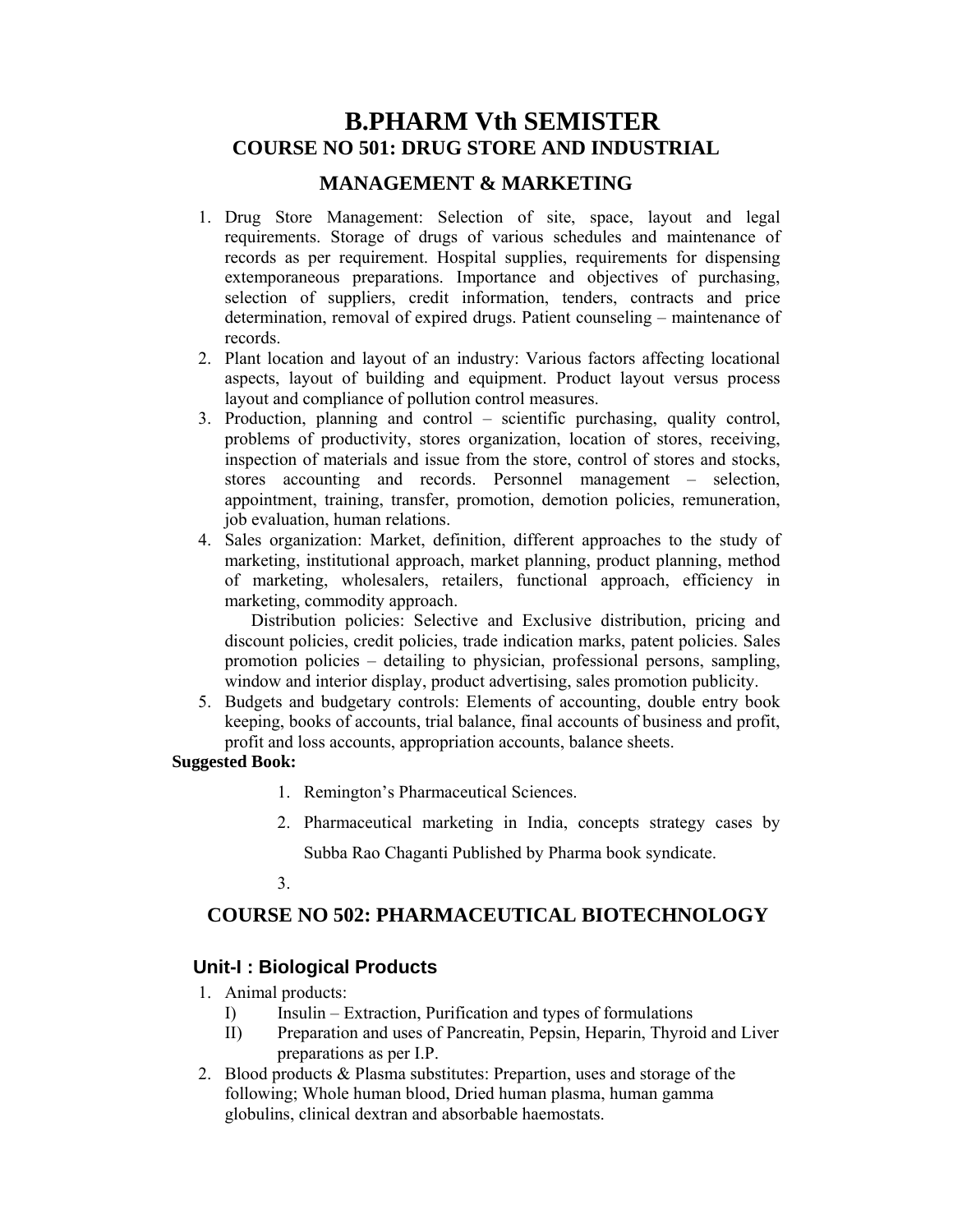3. Immunological products: Preparation & standardization of the following; Vaccines – BCG, DPT, Poliomyelitis and Typhus. Toxoids – Diphtheria and Tetanus. Antitoxins – Diphtheria and Gas-gangrene

# **Unit-II: Fermentation Products**

 Introduction to fermentation, aerobic and anaerobic, surface, submerged and solid state fermentations and fermentation media. Design and operation of industrial fermenter. Fermentative production, recovery and uses of the following,

- I) Antibiotics Penicillin and Streptomycin
- II) Organic acids Citric and Lactic acids
- III) Solvents Alcohol
- $IV)$  Vitamins Vitamin-B<sub>12</sub>
- V) Miscellaneous Lactobacillus spores

# **Unit-III: Testing methods**

- 1. Test for sterility: Sterility testing media, sampling, neutralization of various antimicrobial substances in dosage forms, conducting the tests for injections, surgical sutures (Catgut), cotton, tubings and bottles.
- 2. Principles of microbiological assay of amino acids, vitamins and antibiotics. Detailed assay of lysine, vitamin- $B_{12}$  and penicillin.
- 3. Radioimmuno assay(RIA): Principle and applications. Estimation of insulin in blood by RIA. ELISA: Principle and applications

# **Unit-IV: Enzymes, Enzyme immobilization and microbial transformations**

1. Enzymes: Sources and general methods of preparation. Preparation of fungal diastase. Applications in pharmaceutical industry, therapeutics and clinical assays

- 2. Immobilization: Advantages and limitations, techniques of immobilization of enzymes and cells.
- 3. Microbial transformations: Advantages, different types of microbial and steroid Conversions

# **Unit-V: Recombinant DNA technology**

1. Introduction to genetic engineering. Brief description of (a) Restriction of DNA (b) Ligation of DNA (c) Introduction into host cells (d) Recombinant

selection (e) Use of the plasmids and bacteriophages as cloning vehicles,

artificial plasmid vectors, cosmids and phasmids (f) Agarose gel

electrophoresis, southern, northern and western blotting.

- 2. Applications of R-DNA technology: Production of human insulin and hepatitis B vaccine. Hybridoma technology: Production of monoclonal antibodies and their applications.
- 3. Bioinformatics: Introduction, scope and applications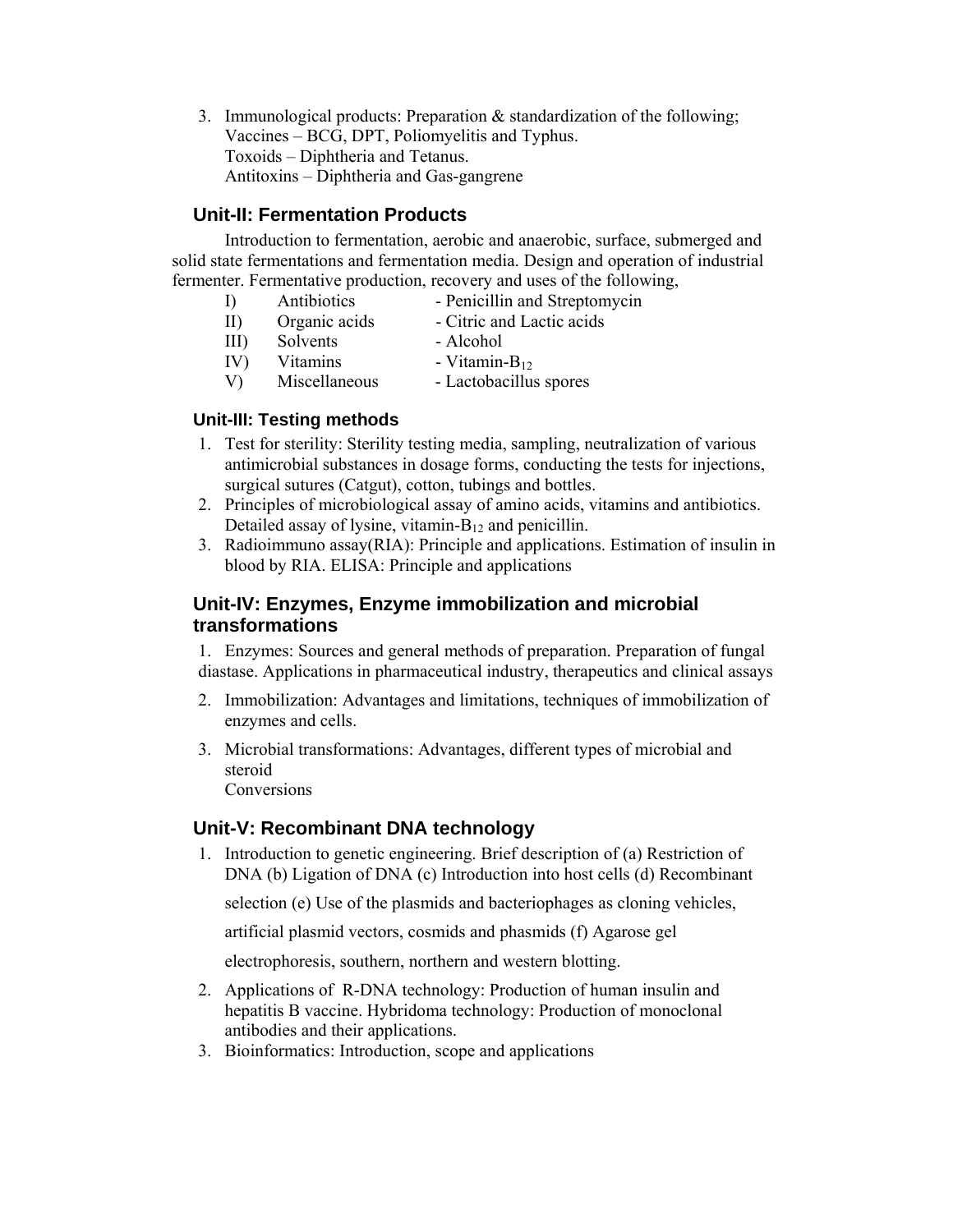# **COURSE NO 503: PHARMACEUTICAL BIOTECHNOLOGY – PRACTICALS**

### **List of experiments**:

1. Sterilization by autoclaving and test for sterility; 2. Sterilization by dry heat and test for sterility; 3. Sterilization by heating with bactericide and test for sterility; 4. Sterilization by gas and test for sterility; 5. Test for sterility of commercial dextrose injection I.P.6. Test for sterility of preparation containing sulphanilamide; 7. Preparation and standardization of a bacterial vaccine. 8.Fermentative production of penicillin/Neomycin (Demonstration) 9. Fermentative production of glutamic acid (Demonstration); 10. Microbiological assay of penicillin including construction of standard curve; 11. Test for presence of fungi in tap water; 12.Determination of minimum inhibitory concentration of phenol; 13. Immobilization of microbial cells by entrapment in sodium alginate; 14. Isolation of DNA from bacteria (Demonstration).

#### **Text books and Reference books:**

- 1. Bentley's text book of pharmaceutics by Herold Davis  $-7<sup>th</sup>$  and Latest edition
- 2. The microbiological assay of Vitamin B-complex and amino acids by E. C. Barton – Wright, Sir Issac Pitman and Sons Ltd., London
- 3. Analytical microbiology by Kavanagh, Academic press
- 4. Tutorial pharmacy by Cooper and Gunn
- 5. Indian Pharmacoepoeia, Volume-II, 1996 Edition.
- 6. Remington's Pharmaceutical Sciences
- 7. Pharmaceutical biotechnology by Vyas and Dixit, BS Publications & distributors, New Delhi.
- 8. Pharmaceutical Biotechnology by K.Sambamurthy & Ashutoshkar, New age international publishers.
- 9. Industrial microbiology by L.E. Casida JR., New age international publishers.
- 10. Principles of gene manipulation by Primrose, Twyman,  $6<sup>th</sup>$  Edition, Blackwell.
- 11. Foundation in Pharmaceutical Biotechnology by B.P Nagori and Roshan Issarani published by Pharma book syndicate.

# **COURSE NO 504: PHARMACEUTICAL CHEMISTRY-IV (MEDICINAL- I)THEORY**

- 1. History, introduction and development of medicinal chemistry, nomenclature of drugs.
- 2. Heterocyclic compounds: Nomenclature and numbering of heterocyclic systems, general methods of preparation and important reactions of five membered and six membered heterocyclic systems-pyrrole, furan, thiophene, pyridine, quinoline, isoquinoline and indole
- 3. Acquaintance with the following heterocyclic systems commonly encountered in therapeutic agents with suitable examples. Aziridine, thiadiazole, oxazole, isoxazole, thiazole, imidazole, pyrazole, pyridazine, pyrimidine, piperazine, piperidine, benzothiazole, purine, benzimidazole, indole, benzothiadiazine, pteridine, pthalazine, quinazoline, quinoline, isoquinoline, benzopyran, benzodiazipines, phenothiazine, aciridine, thiaxanthene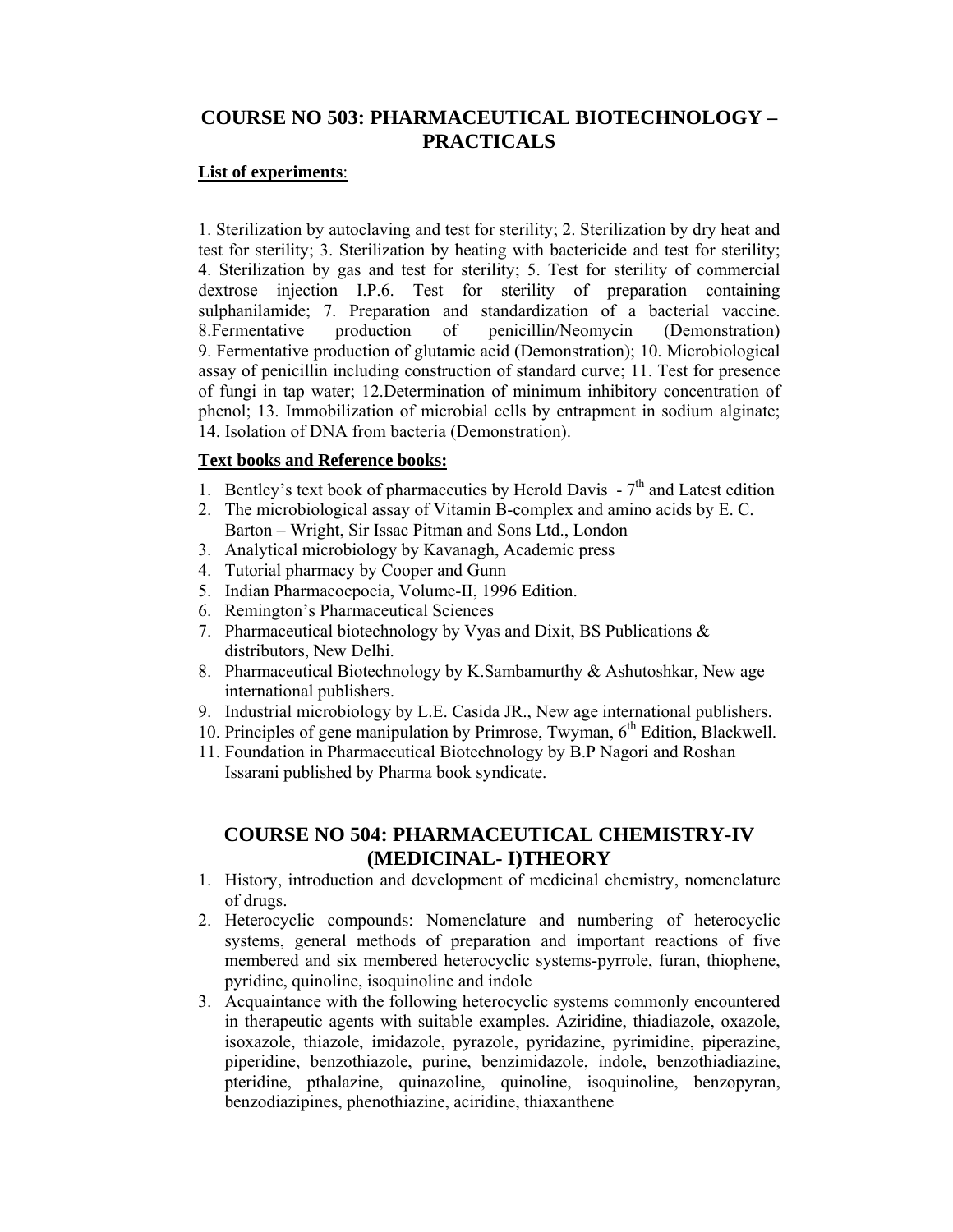A study of the classification, mode of action, structural activity realationship (wherever applicable) and synthesis of specified members of the following classes of drugs.

- 4. General anaesthetics: Halothane, thiopental sodium and diethyl ether.
- 5. Sedatives and hypnotics: Phenobarbital, buspirone, diazepam, alprazolam.
- 6. Anticonvulsants: phenytoin, valproic acid, etho suximide, carbamazepine .
- 7. Central voluntary muscle relaxants: mefenicin, methocarbamol
- 8. Analgesics: Narcotic analgesics-derivatives of **morphin**, morphinan,

 phenylpiperidine, benzazocine, diphenyl propylamine and isosters. Narcotic antagonists-morphine derivatives, miscellaneous compounds, antitussives and expectorants. Synthesis of meperidine, methadone, pethidine and propoxiphen.

- 9. Nonsteroidal anti-inflammatory analgesics and antipyretics- paracetamol, asprin, indomethacin, diclophenac sodium, ibuprofen and piroxicam.
- 10. Analeptics: Nikethamide, picrotoxin, pentelene tetrazole, ethamiban, doxapram
- 11. Antipsychotic agents: chloropromazine, promethazine, thiothexene and haloperidol.
- 12. Antidepressants: imipramine, desipramine, amitryptiline, isocarboxazide phenelzine
- 13. Antithyroid drugs: Hormones of the thyroid gland and antithyroid drugs
- 14. Diagnostic agents: Radio-opaques, agents for kidney function and liver function tests, miscellaneous agents.
- 15. Local anaesthetics: benzocaine, procaine, lignocain and dibucaine.
- 16. Antihistaminic agents: diphenhydramine HCl, chloropheniramine, chlorcyclizine, cetrizine, meperamine, ranitidine and omeprazole.
- 17. Antidiabetic agents: Insulin and its preparations, tolbutamide and glibenclamide

# **COURSE NO 505: PHARMACEUTICAL CHEMISTRY-IV (MEDICINAL- I)**

## *Section 1.10 PRACTICAL*

- 1. Preparation of drugs including heterocyclic compounds involving two or more steps like: Benzimidazole, 3,4-dihydroxy-4-oxo-phthalazine, Benztriazole, 1,2,3,4-tetrahydrocarbazole, 6-methyl uracil, 7-hydroxy-4-methyl coumarin,3 methyl-1-phenyl-5-pyrazolone, Benzoin, Diphenylhydantoin, Chlorbutol.
- 2. Identification tests for selected drugs.
- 3. Analysis of formulations containing selected drugs like meprobamate, phenytoin, ibuprofen, chlorpromazine, lignocaine, oxyphenbutazone, diphenhydramine.

#### **TEXT BOOKS:**

- 1. Wilson and Gisvold, Textbook of organic, Medicinal and Pharmaceutical **Chemistry**
- 2. Bently and Driver's Textbook of Pharmaceutical Chemistry
- 3. Remington's Practice of Pharmaceutical Sciences.
- 4. Medicinal chemistry by Nadendla Rama Rao Published by Pharma book syndicate.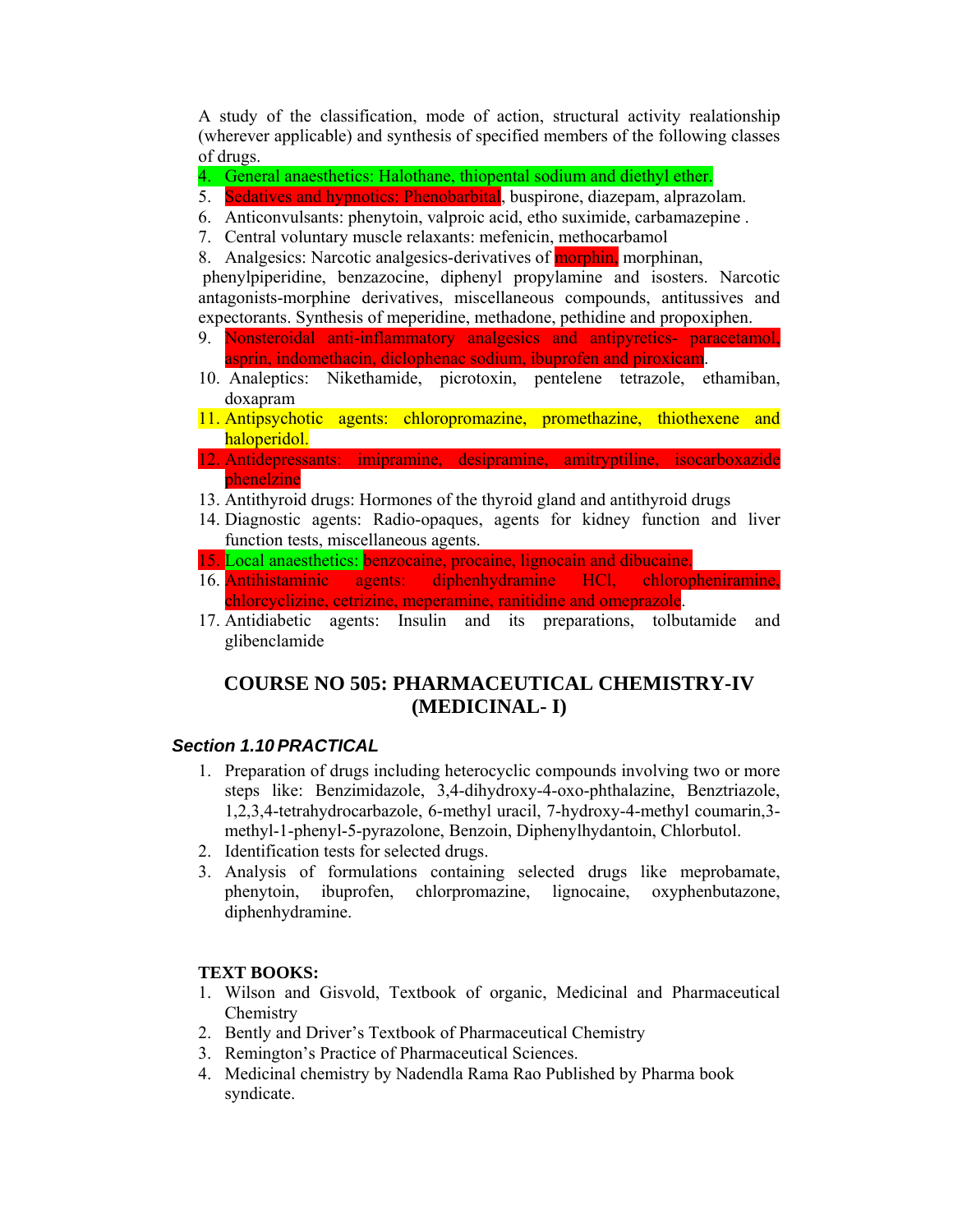### **Reference Books**

- 1. Organic Chemistry, Vol. I. By I.L.Final
- 2. Essentials of Medicinal Chemistry by Karlkovas
- 3. Medicinal Chemistry, Vol. I,II and III. By A.Burger
- 4. Indian Pharmacopoeia.

## **COURSE NO 506: PHARMACEUTICAL ENGINEERING – II**

A study of the following unit operations as applied to Pharma Industry.

- I. Drying : Introduction, classification of drying equipment static bed, moving bed and fluidized bed systems – spray dryer, infrared drying, freeze drying, choice of dryers. Factors influencing the rate of drying, Mechanism of drying with carrier gas, typical drying curve.
- II. Crystallization : Crystal forms and Crystal habbit supersaturation and formation of crystals and crystal growth, Mier's supersaturation theory of Crystallization and its limitations, solubility curves.
- III. Mixing: Solid solid mixing mechanism of mixing. Mixers: V type, drum, paddle and Rotocube mixers – selection of mixer, mixing of viscous masses: kneading machines and ointment mills. Liquid – liquid and gas – liquid mixing equipment. Impellers – their characteristics and field of operation.
- IV. Size reduction : Classification of equipment cutting roll, edge runner and end runner mills, disintegrators, hammer mills, ball and tube mills, colloid mills – impact mills, fluid energy mill, choice of size reduction machinery – theory of size reduction. Energy for size reduction.
- V. Size separation: Screens and screening equipment air and hydraulic separators, sedimentation, particle size distribution and its measurement – representation of data.
- VI. Refrigeration: Principles and equipment, choice of refrigerant, coefficient of performance. Humidity control: Definition, methods of monitoring and drying gases – air conditioning, cooling towers – wet and dry bulb hygrometry, study of air handling systems.
- VII. Extraction: Principles of solid liquid and liquid liquid extraction, equipment, diffusion batteries – extraction of towers – Podbielniak extraction.

#### **Text Books**

1. Introduction to Chemical Engineering by Walter L. Badger and Julius T. Banchero.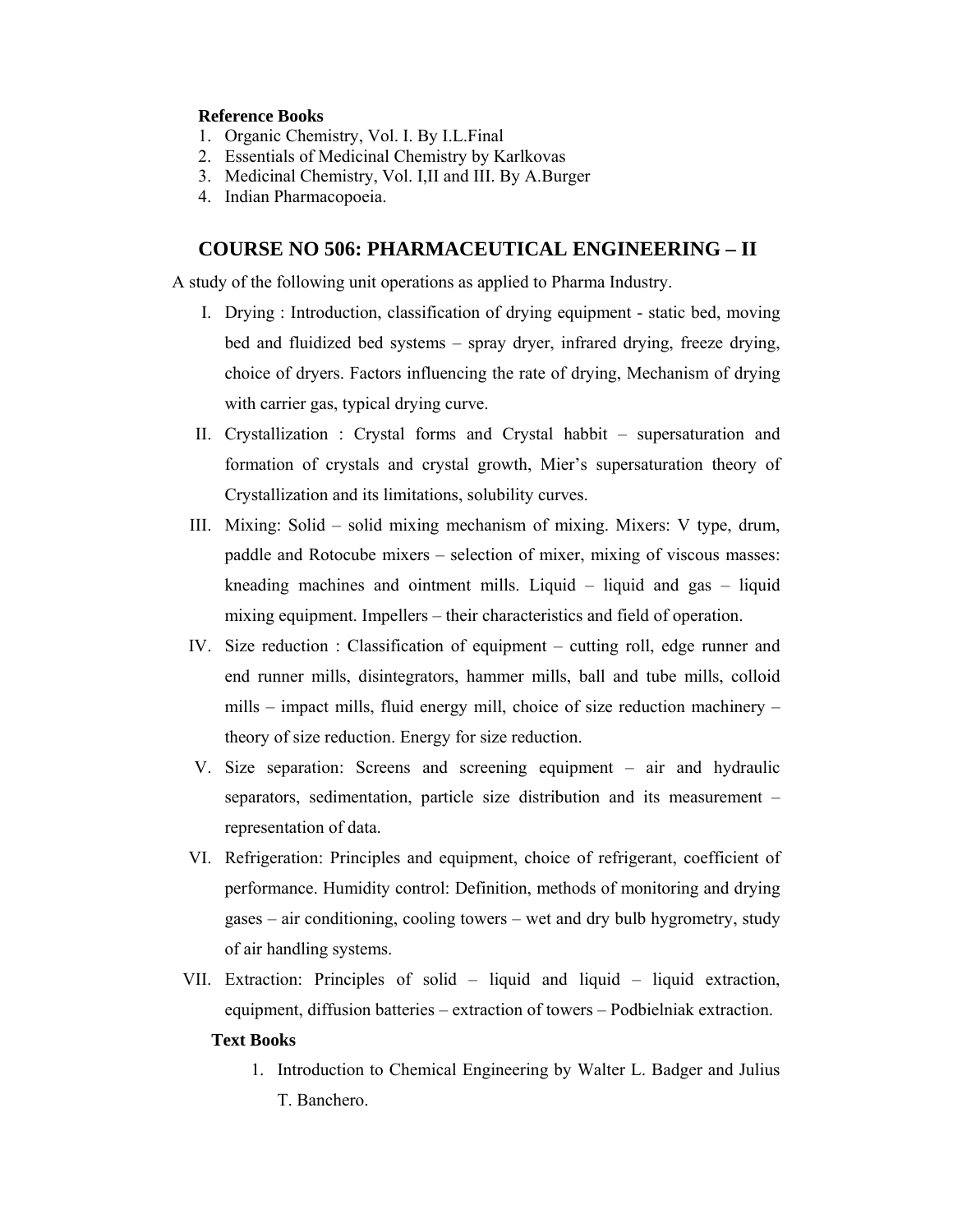- 2. Elementary Chemical Engineering by Max S. Peters.
- 3. The theory and practice of Industrial Pharmacy by Leon Lachman, H.A. Lieberman and Joseph L. Kanig.
- 4. Pharma ceutical engineering by K.Sambamurthy published by New age international (P) LTD. Publishers
- 5.

# **COURSE NO 507: PHARMACEUTICAL ENGINEERING – II PRACTICAL**

- I. Determination of radiation constant of brass, iron, unpainted and painted glass (4 experiments).
- II. Steam distillation To calculate the efficiency of steam distillation.
- III. To determine the overall heat transfer coefficient.
- IV. Construction of drying curves (for calcium carbonate and starch).
- V. Determination of moisture content and loss on drying.
- VI. Determination of humidity of air  $-$  i) From wet and dry bulb temperatures  $$ use of humidity chart, II) Dew point method.
- VII. Surface evaporation To calculate the mass transfer coefficient from water to air.
- VIII. Size analysis by sieving To evaluate size distribution of tablet granulations construction of various size frequency curves including arithmetic and logarithmic probability plots.
	- IX. Size reduction : To verify the laws of size reduction using ball mill.
	- **X.** Demonstration of colloid mill, fluidized bed dryer, freeze dryer and such other major equipments.

#### **Text books:**

**1.** Pharmaceutical engineering Practical manual(unit operations) by Sudhakara Reddy published by Pharma book syndicate.

# **B.PHARM VIth SEMISTER**

# **COURSE NO 601: FORENSIC PHARMACY**

Evolution of pharmacy and drug legislation in India. A study of the following acts with upto date amendments.

a) Pharmacy Act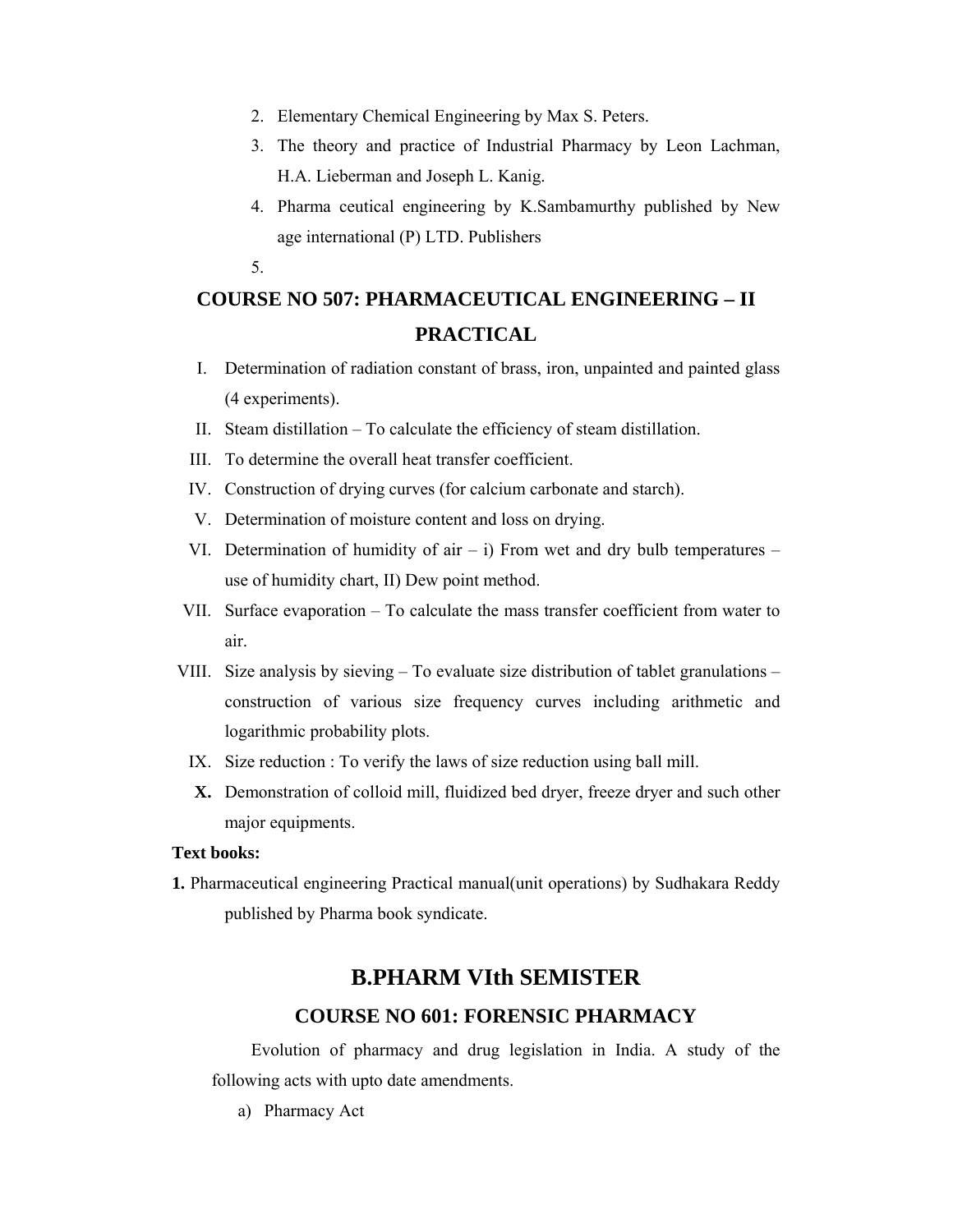- b) Drugs and Cosmetic Act and Rules
- c) Narcotic Drugs and Psychotropic Substances Act (1986)
- d) Drugs and Magic Remedies Act
- e) Drugs (Price Control) Order
- f) Medicinal and Toilet Preparations (Excise duties) Act and Rules.
- g) Patents Act and Intellectual Property Rights
- h) Medical Termination of Pregnancy Act
- i) Code of Pharmaceutical Ethics

### **Suggested Books**

- 1. Original Laws Published by Government of India.
- 2. Forensic Pharmacy by B.M. Mithal
- 3. Laws of drugs in India Hussain
- 4. Intellectual Property Law by R.K. Nagarajan
- 5. Text book of forensic pharmacy by C.K.Kokate and S.B.Gokhale published by Pharma book syndicate.

## **COURSE NO 602: PHARMACOLOGY-I THEORY**

1. General pharmacology: How do drugs act? Receptor and non receptor mechanisms of drug action. Brief introduction to structure activity relationship. Normal and unwanted activities of drugs. Factors influencing drug action.

2. Drugs acting on Central Nervous System: Central depressants- ethyl alcohol, general anesthetics, basal narcotics, hypnotics, analgesic hypnotics, anxiolytics, antipyretic analgesics.

CNS stimulants and analeptics.

 Psychopharmocological agents: Neuroleptics, antidepressants, anxiolytics, hallucinogens.

Habit forming drugs and drugs of addiction.

3.Drugs acting on Autonomic Nervous System: Parasympathomimetic and parasympathetic blocking agents. Sympathomimetic and sympathetic blocking agents. Ganglionic stimulants and blockers, skeletal muscle relaxants.

4. Drugs acting on Cardiovascular system: Coagulants, anticoagulants, Drugs acting on blood forming organs, antihypertensive agents, vasodilators, antianginal agents, antiarrhythmics, cardiotonics, plasma substitutes, antihyperlipidemic agents.

5. Drugs acting on the kidney: Diuretics, antidiuretics, drugs useful in urinary tract infections.

#### **Text Books:**

1.Textbook of Pharmacology by Rang and Dale .

2. Essentials of Medical Pharmacology. -KD Tripathi.

3.Lippincort's illustrated pharmacology.

4.Pharmacology and pharmacotherapeutics by Satoshkar and Bandarkar.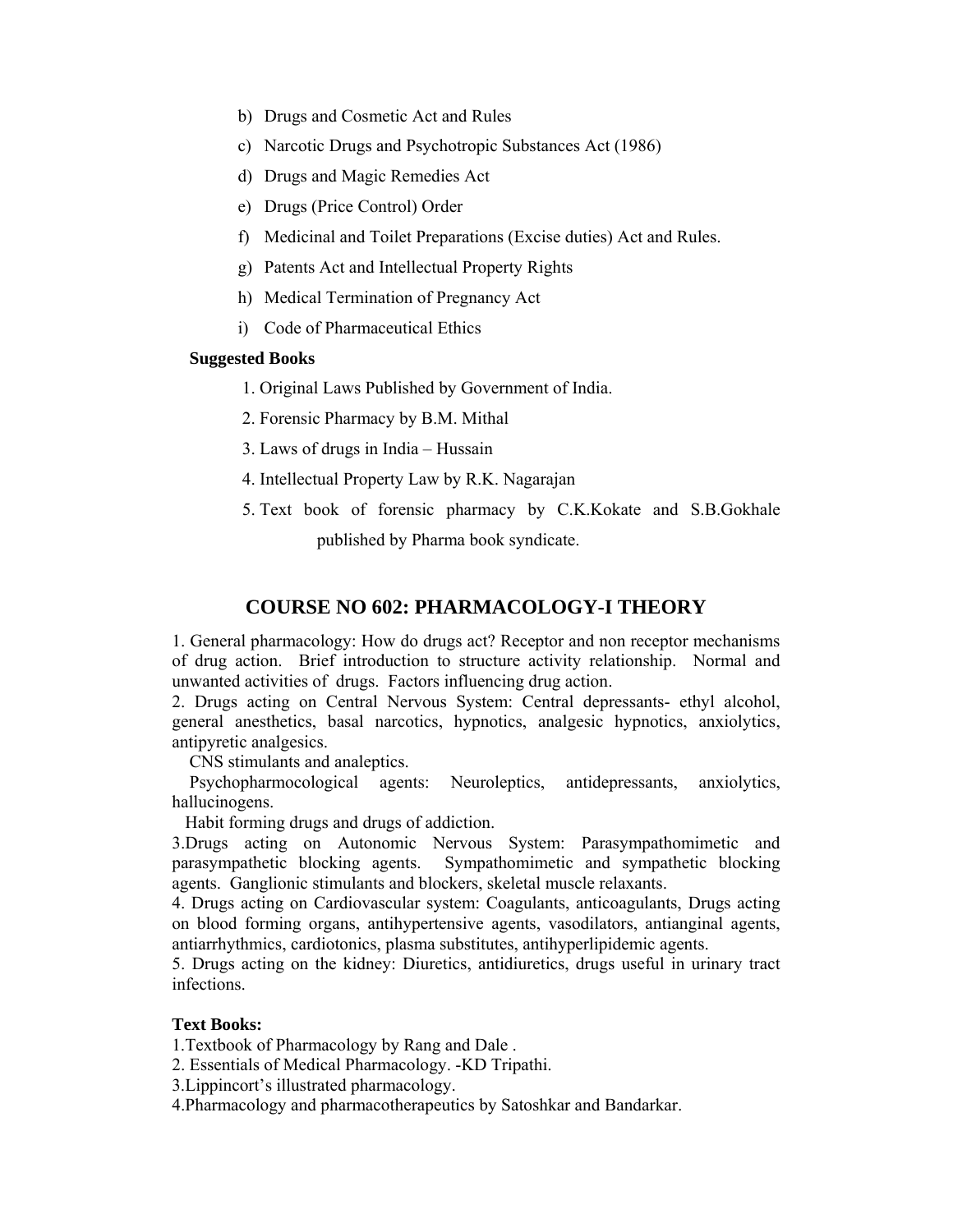#### **Reference Books:**

Pharmacological basis of Therapeutics by Goodman and Gillman. Text book of clinical pharmacology –Bertram.C.Katzung

# **COURSE NO 603: PHARMACOLOGY-I PRACTICAL**

List of Practicals:

- 1. Excretion of drugs in urine, sweat, saliva in humans.
- 2. Involvement of acetylcholine in ciliary movement of frog's oesophagus.
- 3. Drug action on the eye of rabbit- miotics and mydriatics.
- 4. Drug antagonism with pilocarpine and atropine in rabbits.
- 5. Straub test and analgesia with morphine in the mice.
- 6. Drug action on in situ rectum of frog.
- 7. Drug action on intact frog heart.
- 8. Action of acetylcholine and nicotine on the rectus abdominis muscle of frog.
- 9. Dose response curve (DRC) with acetylcholine on rectus abdominis muscle of frog.
- 10. Potentiation of acetylcholine response but not of nicotine by eserine on rectus abdominis muscle of frog.
- 11. Inhibition of acetylcholine response by curare/procaine/quinidine/pethidine on rectus abdominis muscle of frog.
- 12. Different stages of general anaesthesia using ether in mice.
- 13. Effect of ions on isolated perfused frog heart.
- 14. Effect of digoxin on normal & hypodynamic heart.

# **COURSE NO 604: INDUSTRIAL PHARMACY & COSMETIC TECHNOLOGY**

- I. Pre formulation: Objectives Protocols Physical, chemical, Micromeritic studies in pre – formulation, stability considerations, drug – excipient compatibility.
- II. Formulation Development : Factors involved,
- III. Case studies: Formulation of (i) An antacid product (ii) An ampicillin product for Paediatric use (iii) An antibacterial product for a child (iv) Pain balm (v) An anti-inflammatory gel.
- IV. A study of the formulation, process and equipment used in the large scale manufacture, evaluation, and quality control of the following dosage forms.
	- (i) Suspensions (ii) Emulsions (iii) Liquid orals (Syrups and Elixirs).
		- i. Tablets (ii) Tablet Coating sugar, film and enteric coating
		- ii. Capsules hard and soft.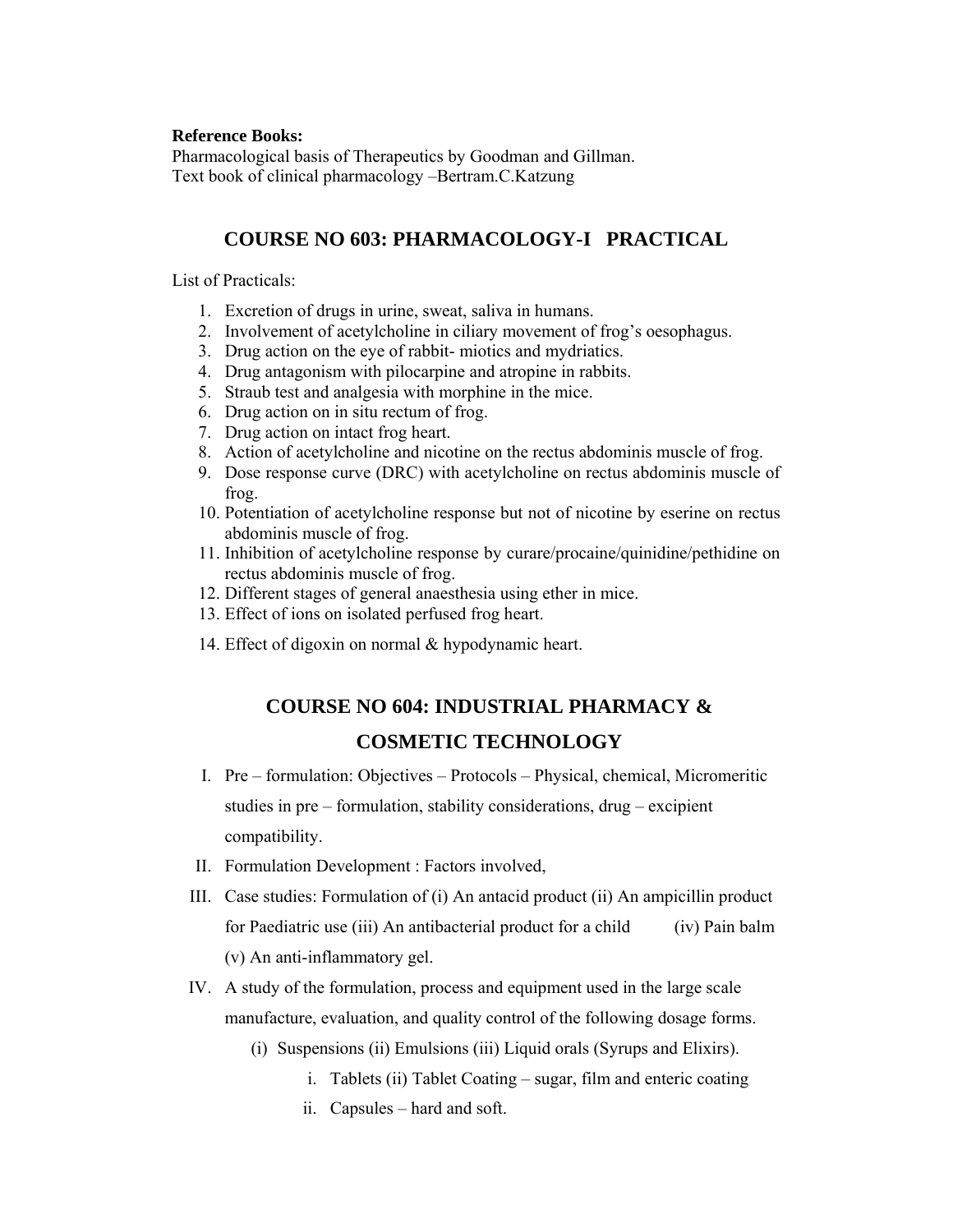- V. (i) Parenterals (ii) Other sterile products eye ointments, eye drops.
- VI. (i) Sustained release products (ii) Microencapsulation and microcapsules (iii) Aerosol preparations
- VII. Formulation and preparation of the following Cosmetics Hand lotions and creams, face powders, baby and bath powders, dentifrices, shampoo, lipstick, shaving preparations and hair dyes and creams, skin creams.

# **COURSE NO 605: INDUSTRIAL PHARMACY & COSMETIC TECHNOLOGY PRACTICAL**

 Formulation, preparation and quality control of pharmaceutical products (25) covering dosage forms listed in theory. The number of products under each category is as follows:

Tablets – 6, Liquid orals – 4, Emulsions – 3, Capsules – 2, Parenterals – 4, SR Tablets  $-2$ , Cosmetics  $-4$ .

#### **Text Books:**

- 1. The theory and practice of Industrial Pharmacy by Leon Lachman, H.A. Lieberman and Joseph L. Kanig.
- 2. Pharmaceutics, The Science of Dosage Form Design, edited by Michael E. Aulton.
- 3. Science and Technology of Cosmetics by Sagarin.
- 4. Remington's Practice of Pharmaceutical Sciences.
- 5. Cosmetics a practical manual by Swarnalata saraf and shailendra saraf published by pharma book syndicate.

# **COURSE NO 606: PHARMACEUTICAL ANALYSIS –II (THEORY)**

Physicochemical aspects of analytical chemistry with special reference to pharmaceutical analysis.

Chromatographic methods-1: Principles, theories, instrumentation and applications Involved in a) Column chromatography b) Paper chromatography c) Thin layer chromatography and HPTLC d) Ion-exchange and gel filtration techniques

Chromatographic methods-II: Principles, theories, instrumentation and applications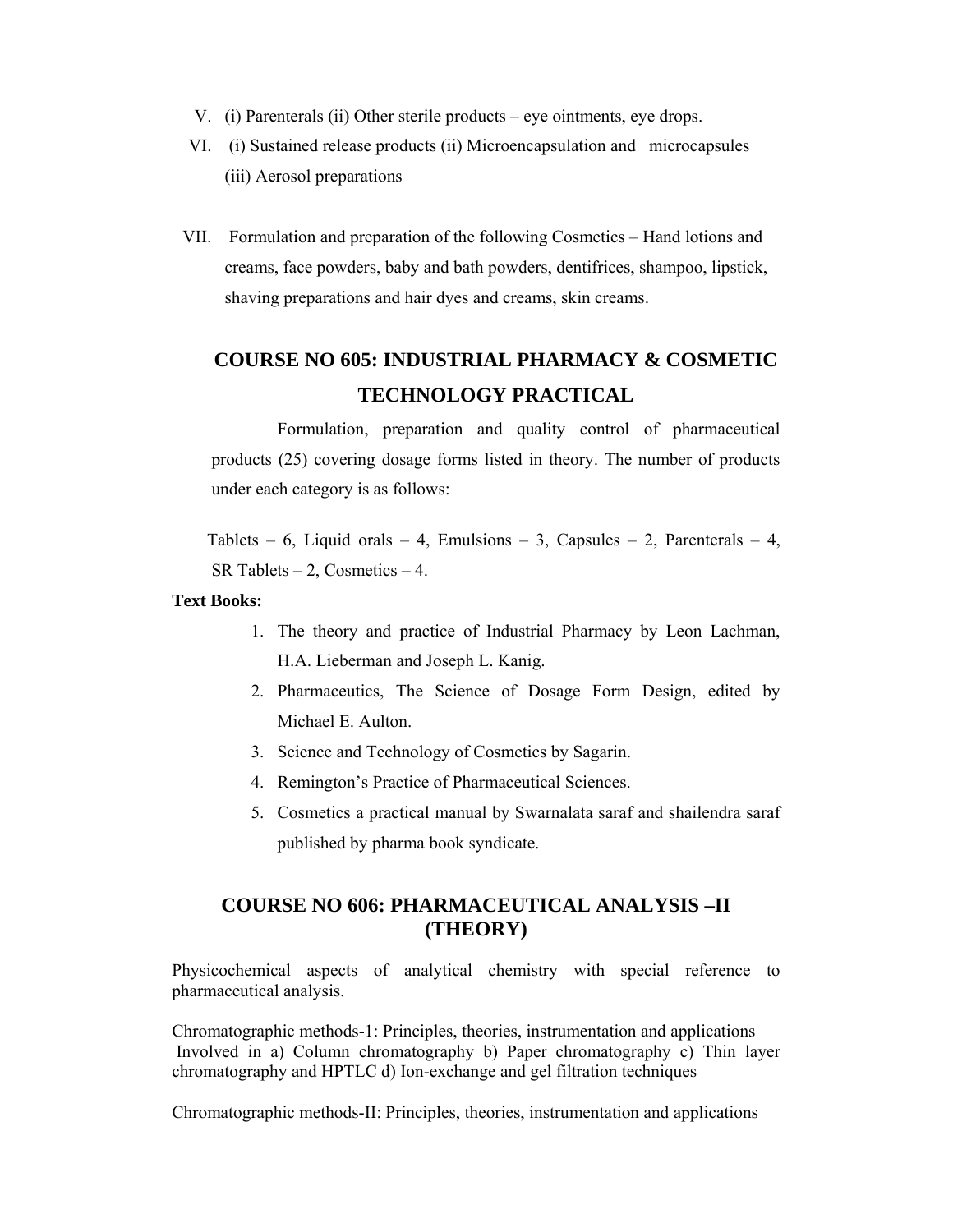Involved in a) Gas chromatography (GC) b) High performance liquid chromatography (HPLC)

Spectrophotometric analysis: A discussion of basic principles including interaction of matter with electro-magnetic radiation, absorption, emission, luminescence and scattering phenomena, units of measurement and definition of terms: a) absorptiometry: quantitative consideration of absorption phenomena including Beer and Lambert,s laws and their mathematical expression, deviations from the laws and methods used in absorption spectrophotometry (visible, UV and IR) including sources, monochromators, detectors, preparation of calibration curves and pharmaceutical applications. Sources of errors and their correction and validation of spectrophotometric methods. B) Basic principles, equipment and methods used and pharmaceutical applications of flame photometry, photofluorimetry, turbidimetry and nephlometry.

Electrochemical Analysis: A discussion of basic principles involved in electrochemical analysis, electrochemical cells and half-cells, electrodes, electrode reactions and electrode potentials:a) Potentiometry: basic principles involved in measurement of EMF and pH , Nernest equation, typical equipment and their construction, factors influencing EMF of cell, portable, stationary and on-line equipment for pH measurement, applications b) Potentiometric titrations including principles involved, methods for detection pf end point including dead stop mend point, applications in neutralization, redox and precipitation titrations, equipment used, exploration of titration curves obtained with acids and bases of different strength and mixture of acids. c) Conductometric titrations: basic principles, titrations, equipment and applications.

d) Polarography: basic principles, titrations, equipment and applications in qualitative and quantitative analysis.e) amperometric titrations: basic principles, titrations, equipment and applications

 Basic principles, definition of terms, equipment and their working and applications of – NMR and Mass spectrometry. Thermal methods of analysis and radioimmunoassay assay.

Reference books

- 1. Pharmaceutical chemistrty by L.G. Chatten (Marcel Dekker)
- 2. A text book of pharmaceutical analysis by K.A. Connors (John Willey)
- 3. Pharmaceutical analysis- modern methods by J.W. Munson (Marcel Dekker)
- 4. Instrumental methods of analysis by Willard, Merritt, Dean and Settle (CBS publishers)
- 5. Text book of analytical chemistry by Y.Anjaneyalu, K.Chandra sekhar and Valli manickam.
- 6. Introduction to Instrumental analysis by Robert D.Braun Published by Pharma book syndicate.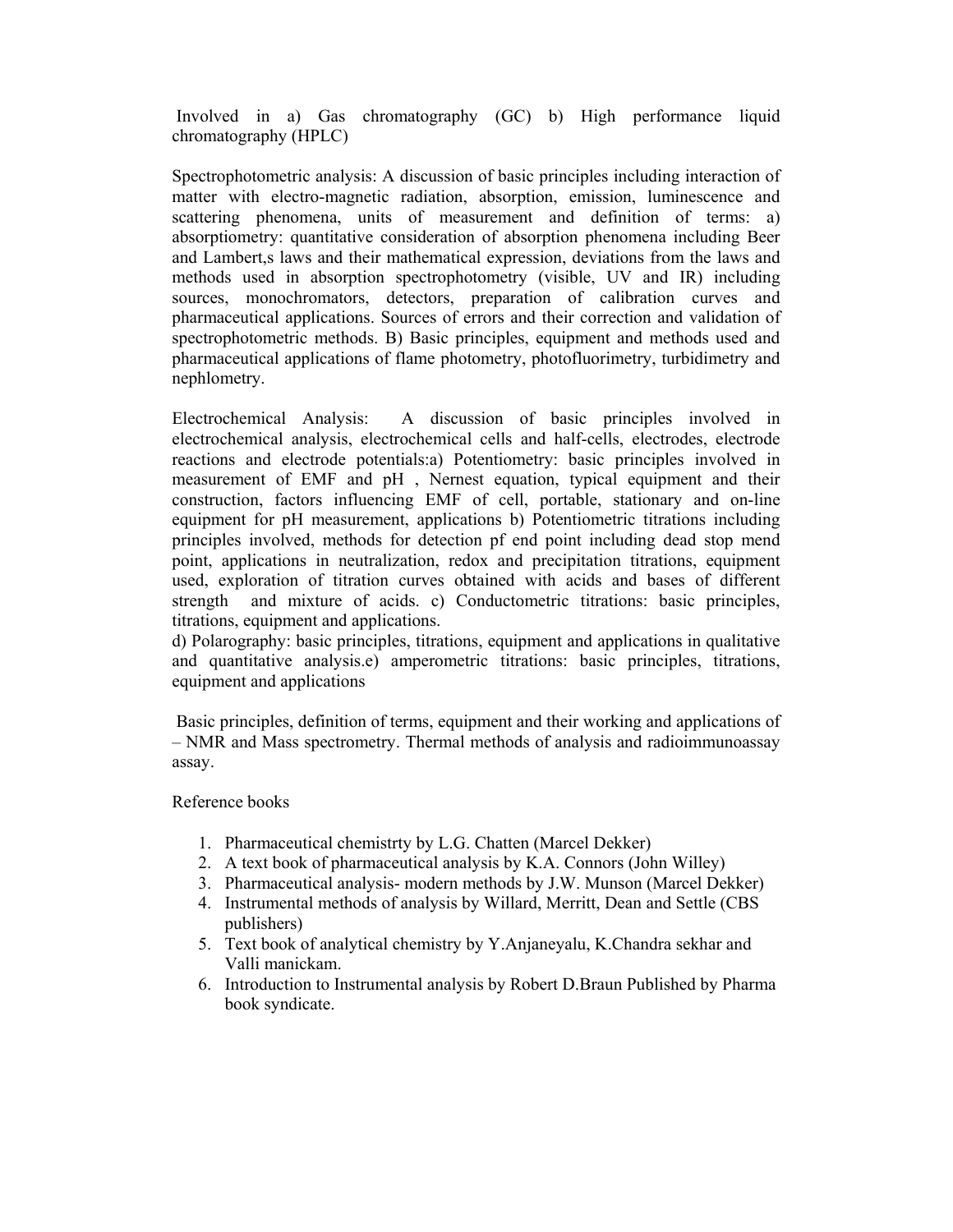## **COURSE NO 607: PHARMACEUTICAL ANALYSIS –II (PRACTICAL)**

 1. Separation of plant materials by column chromatography 2. Separation and identification of flavonoids/sulphonamides by paper chromatography 3. Separation and identification of sulphonamides by paper chromatography 4. Separation and identification of amino acids by TLC methods 5. Separation and identification of barbiturates by TLC methods 6. Determination of  $\lambda$  max, (KMnO<sub>4</sub> and methylene blue solutions).7. Demonstration experiments in HPLC and GLC 8. Assay of sulphadiazine tablets by visible spectrophotometry 9. Assay of sulphadiazine tablets by UV spectrophotometry 10. Demonstration experiments in IR spectrophotometry injcluding interpretation of given spectra. 11. Fluorimetric estimation of quinine sulphate in formulations 12. Fluorimetric estimation of riboflavin in formulations 13. Flame photometric estimation of sodium and potassium ions 14. Potentiometric analysis a) Determination of pH of two solutions b) Titration of strong acid against strong base c) Titration of strong base against weak acid d) Simultaneous determination of strong acid and weak acid in a mixture e) Potentiometric assay of any two formulations from I.P. 15. Conductometric titration of NaOH with HCl 16. Polarographic estimation of drug official in I.P. 17. Determination of concentration of sugar solution by polarimetry 18. Determination of critical micellar concentration (butyric acid in water using abbe refractometer.19. Demonstration experiments in detection of polymorphism and pseudo polymorphism in pharmaceuticals by DTA and DSC 20. Assay of an ointment and cream official in I.P. 21. Complete testing and assay of any two drugs as per I.P. monograph.

#### Reference books

1. A text book of pharmaceutical analysis by K.A. Connors (John Willey)

# **B.PHARM VIIth SEMESTER**

# **COURSE NO 701: PHARMACEUTICAL CHEMISTRY-V (NATURAL PRODUCTS)**

- 1. Carbohydrates: Classification and general properties. Knowledge of structure including stereochemistry of glucose, fructose, and sucrose. General treatment of pharmaceutically important carbohydrates-maltose, lactose, starch, cellulose, dextrin, and glycosides.
- 2. Amino acids and proteins: Classification and general reactions of amino acids and their relationship to proteins and polypeptides. Methods of preparation of amino acids, classification and general reactions of proteins, degradation of proteins-hydrolysis and end group analysis-protein hormones, oxytocin.
- 3. Purines and xanthine derivatives: Structure and synthesis of uric acid, Theo bromine, theophylline, and caffeine. General aspects of nucleoproteins and nucleic acids,
- 4. Lipids: Fixed oils and fats. Fatty acids: chemistry and analysis of oils and fats.
- 5. Terpenes: Occurrence, general methods of isolation and classification, chemistry of citral, limonene, ∝-terpeneiol, carvone, camphor and menthol.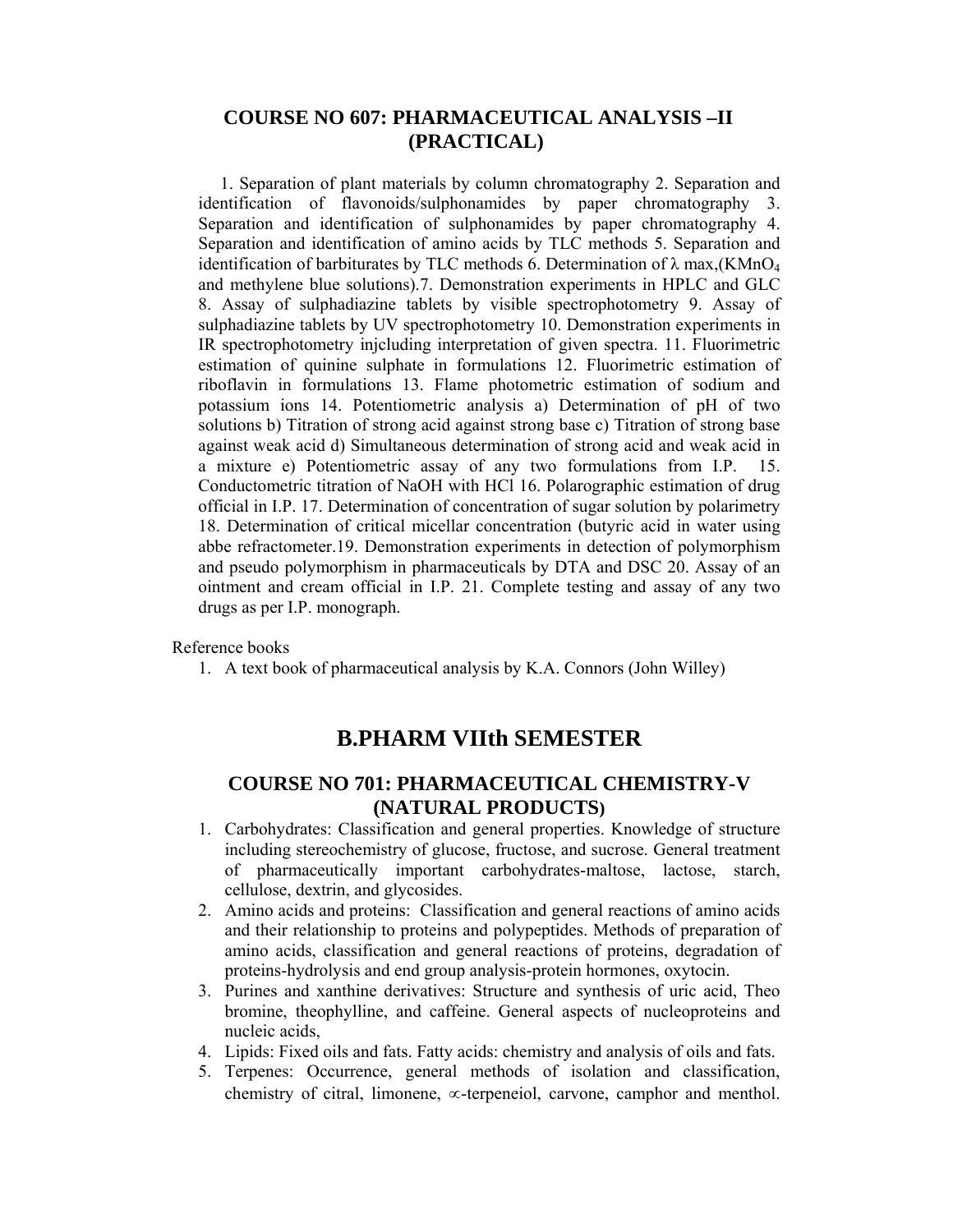Preparation, general composition, properties and analysis of essential oils of I.P.

- 6. Alkaloids: Classification, general methods of isolation, chemical tests for alkaloids, Chemistry and uses of ephedrine, nicotine, papaverine and atropine.
- 7. Vitamins: Classification, chemistry, physiological role and uses of thiamine, riboflavin and ascorbic acid. Skeletal structures of vitamins official in I.P.
- 8. Steroids: Nomenclature and skeletal structures of ergosterol, stigmasterol, cholsterol and bile acids. Chemical tests for steroids. Calciferols and Sapogenins – diosgenin, hecogenin
- 9. Hormones: Sex hormones, structure and physiological properties of testosterone, progesterone, estrone, estriol and estradiol. Their synthesis from cholesterol or diosgenin. Synthetic estrogens. Introduction to oral contraceptives. Cortisones; prednisolone, aldosterone, synthesis of cortisone. Steroidal anti-inflammatory drugs: structures and their therapeutic uses.
- 10. Glycosides: Enzymatic and hydrolysis reactions of glycosides, mechanism of action, SAR, therapeutic uses and toxicity of glycosides. Cardiac glycosides of digitalis, bufa and squill. Structure of salicin, hesperidin and rutin.
- 11. Antibiotics: A general study of antibiotics, isolation or synthesis, chemistry and uses of penicillin, chloramphenicol and streptomycin, general introduction to tetracycline and other antibiotics included in I.P.
- 12. Spectroscopy and structure: an introductory treatment of U.V., I.R. and NMR spectroscopy in structure deterimination.

# **COURSE NO 702: PHARMACEUTICAL CHEMISTRY-IV (NATURAL PRODUCTS)**

### *Section 1.11 PRACTICAL*

- 1. Determination of acid value
- 2. Determination of saponification value
- 3. Determination of iodine value
- 4. Determination of unsaponifiable matter
- 5. Determination of Eugenol in clove oil
- 6. Estimation of cineole in eucalyptus oil
- 7. Estimation of citral in lemon grass oil
- 8. Determination of aminophylline
- 9. Determination of caffeine citrate
- 10. Estimation of strychnine hydrochloride
- 11. Tests for absence of arachis oil, cottonseed oil and sesame oil in other oils
- 12. Reactions of carbohydrates, glycosides, alkaloids, amino acids (including Xanthine alkaloids), sterols and vitamins
- 13. Identification of selected natural products
- 14. Preparation of caffeine from Tea dust
- 15. Preparation of caseine and estimation of nitrogen
- 16. Soxhelt extraction of a crude drug
- 17. Assay of tincture Nuxvomica/Tincture Belladona

## **SUGGESTED BOOKS**

- 1. Organic chemistry, Vol. II. By I.L. Finar
- 2. Wilson and Gisvold, Textbook of Organic, Medicinal and Pharmaceutical Chemistry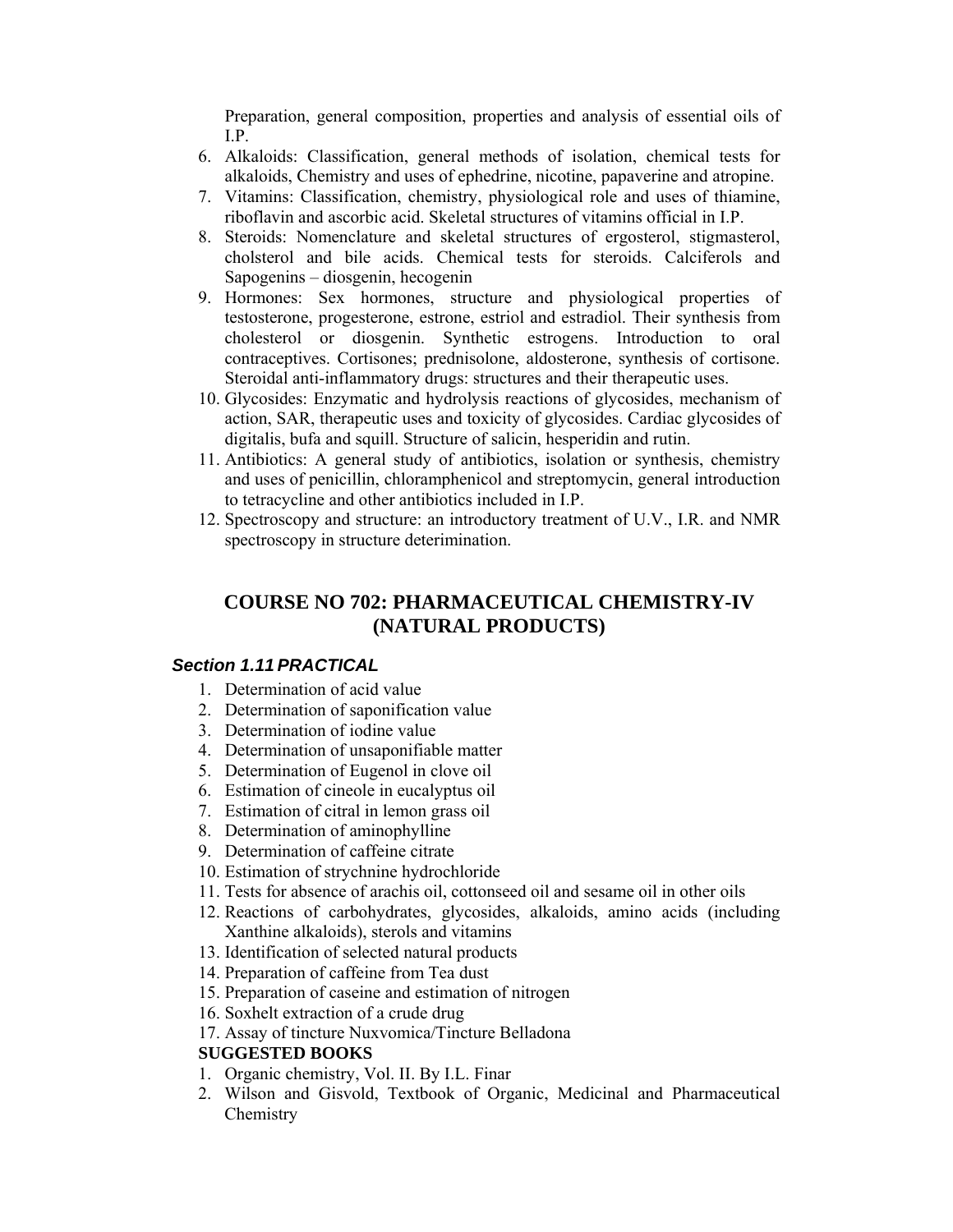- 3. Bently and Driver's Textbook of Pharmaceutical chemistry
- 4. Remington's Prtactice of Pharmaceutical Sciences
- 5. Indian Pharmacopoeia.

# **COURSE NO 703: PHARMOCOLOGY-II- THEORY**

- 1. Chemotherapy: sulphonamides, antibiotics, antiviral, antifungal agents and antineoplastics.
- 2. Drug treatment in tuberculosis, leprosy, venereal diseases, malaria, filaria, leishmaniasis, trypnasomiasis, amoebiasis and helmenthiasis.
- 3. Vitamins and hormones: vitamins, thyroid, parathyroid, adrenal cortex, insulin and oral antidiabetic drugs.
- 4. Pharmacology of drugs acting on sex organs: Oral Contraceptives, oxytocic agents and uterine relaxants.
- 5. Immunity and biological standardisation: vaccines and immune sera, immunosuppressive agents.
- 6. Methods of biological assay, principles of bioassays, fundamentals of biometric analysis. Detailed study of the official bioassay methods for adrenaline, posterior pituitary, insulin, gonadotrophic hormones, cholera vaccine and diphtheria antitoxin.
	- Tests for pyrogens: LAL Test & rabbit method.
- 7. Pharmocology of local anaesthetics.
- 8. Drugs acting on respiratory system: cough suppressants, bronchodilators, drugs used in asthma.
- 9. Miscellaneous: chelating agents, demulcents, counter-irritants, diagnostic agents.
- 10. Drugs acting on GI tract: digestants, antispasmodics, anti-diarrhoeal agents, cathartics, emetics, antiemetics, drugs used in inflammatory bowl syndrome, antacids and drugs used in gastric ulcers.

Text Books:

1.Textbook of Pharmocology by Rang and Dale

- 2. Essentials of Medical Pharmacology. -KD Tripathi
- 3.Lippincort's illustrated pharmacology
- 4.Pharmacology and pharmacotherapeutics by Satoshkar and Bandarkar.

Reference Books:

- 1. Pharmacological basis of Therapeutics by Goodman and Gillman.
- 2. Text book of clinical pharmacology –Bertram.C.Katzung
- 3. Indian Pharmacopoeia.

# **COURSE NO 704: PHARMOCOLOGY-II- PRACTICAL**

List of Practicals:

 1. Action of drugs adrenaline,Ach on isolated smooth muscle (physiological antagonism)

 2. Action of atropine and Ach (receptor antagonism) on isolated smooth muscle of rabbit intestine.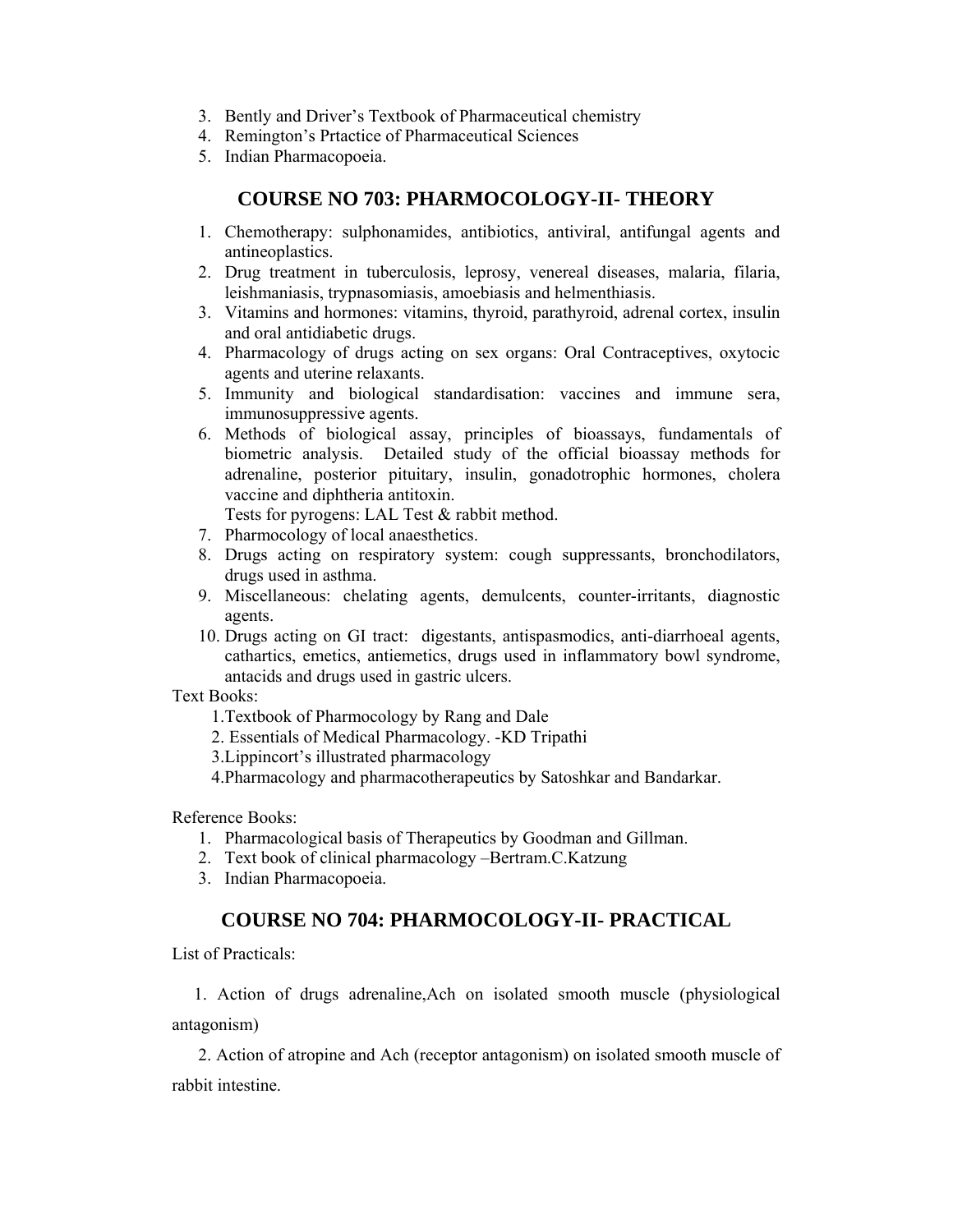3. Action of histamine & antihistamine (receptor antagonism) on isolated smooth muscle.

4.Drug antagonism studies on isolated smooth muscle strips Adrenaline× propanolol (receptor antagonism) of rabbit intestine.

5. Two-point bioassay of acetylcholine on frog rectus abdominis muscle.

6. Three-point bioassay of acetylcholine on frog rectus abdominis muscle.

- 7. Bioassay of histamine on guineapig ileum.
- 8. Action of drugs on rabbits eye (local anaesthetics).
- 9.Action of drugs on mice (CNS stimulants).
- 10. Action of drugs on mice (CNS depressants).
- 11.Test for pyrogens (rabbit method).
- 12. Insulin hypoglycaemic action in rabbits.

## **COURSE NO 705: PHARMACOGNOSY AND PHYTOCHEMISTRY II**

 General Pharmacognosy:Advantages and disadvantages of obtaining drugs from cultivated and wild plants.Variability of drug constituents due to exogenous and endogenous factors like altitude, temperature, rain fall, light, propagation by seed vegetative means, mutation, hybridization; Deterioration of crude drugs during storage by insects, pests and enzymes. Factors influencing the storage of crude drugs. Methods of storage.

 Evaluation of crude drugs: Identity, purity and quality of crude drugs by organoleptic microscopic, physical, chemical and biological evaluation; Methods of adulteration, detection and identification of adulterants types and significance of standards for crude drugs included in I.P. and B.P. Quantitative pharmacognosy.

A detailed study of the following drugs, their classification methods of preparation, commercial varieties, active principles, their chemical nature, identification, tests and uses; Roots and rhizomes :Male fern, valerian, rhubarb, podophyllum, liquorice, turmeric ,ginger, ipecac, rauwolfia, aconite and jalap; Unorganised drugs: opium, aloes, kino, gambier, agar, alginates, gelatin.

Resins, gum resins, oleoresins-colophony, benzoin, shellac, myrrh, galbanum, asafetida, turpentine, balsam of Tolu, balsam of Peru and storax; Glands and glandular secretions-thyroid, pituitary, adrenal, pancreas and musk; Gums and saccharin substances: acacia, tragacanth and honey.

Chromatography and some related terms. Classification and a study of various chromatographic methods. Column, paper, thin layer and gas chromatography, HPLC and their applications to natural products. Biogenesis; Pathways leading to formation of plant products; Historical development of plant tissue culture, types of cultures,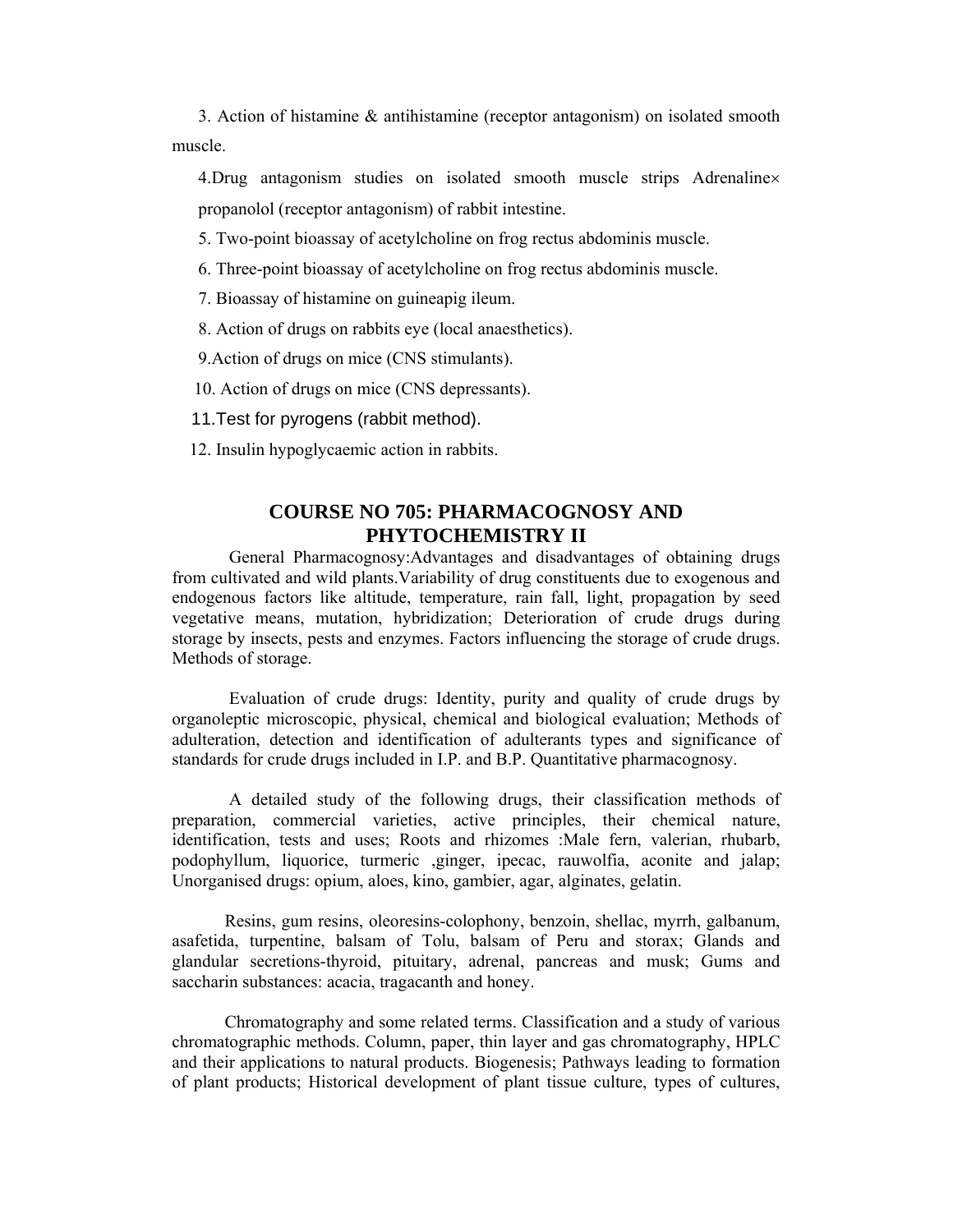nutritional requirements, growth and their maintenance, applications of plant tissue culture in production of pharmaceutically important secondary metabolites.

#### **Recommended Books :**

1. Atal CK and Kapoor BM. Cultivation and utilization of Aromatic Plants. CSIR Publications;

2.Tyler, VC, Brady, LR and Robers, JE. Pharmacognosy.,  $11<sup>th</sup>$  to  $14<sup>th</sup>$  Editions; 3. Wallis, TE. Textbook of Pharmacognosy, 5<sup>th</sup> Edition, J & A, Churchill Limited, U.K. 4. Kokate, CK Purohit, AP. and Gokhale, SB. Pharmacognosy;

5.Ross,MF. And Brain,KR.An introduction to Phytopharmacy,Pitman Medical – Kent; 6. Deinvert,J. and BajajYPS.Applied and Fundamental Aspects of Plant Cell ,Tissue and Organ Culture,Berlin.

# **COURSE NO 706**: **PHARMACOGNOSY AND PHYTOCHEMISTRY II (PRACTICAL)**

1.Identification of powdered crude drugs and their combinations with the help of organoleptic, microscopic and chemical tests;2.Determination of leaf constants such as stomatal index, stomatal number, vein islet number and palisade ratio; 3.Thin layer chromatographic studies of extracts from crude drugs.

#### **Recommended Books:**

1.Pharmacopoeia of India,1985;

- 2. Practical Pharmacognosy,  $3^{rd}$  Edition, By Kokate, C.K.;
- 3.Practical Pharmacognosy by Lala,P.K.,Lina,Calcutta,198.

## **COURSE NO 707: GMP AND VALIDATIONS**

- 1. CGMP: A detailed study of GMP as prescribed in Schedule M of Drugs and Cosmetics Act and Rules. Requirements regarding premises, sanitations, personnel, equipment and building, documentation and records and processes.
- 2. Control of Production Procedures: Manufacturing Control In Process Quality Control for solids, liquids, semisolids and parenteral products – packaging control.
- 3. Control of Finished Products: Tablets, Capsules, Parenterals, Semisolids and Liquid Orals.
- 4. Validations: Types and Protocols of Validations A study of Process Validation. Validation of Equipments, Cleaning Validation, Analytical Method Validation – Procedures and Examples.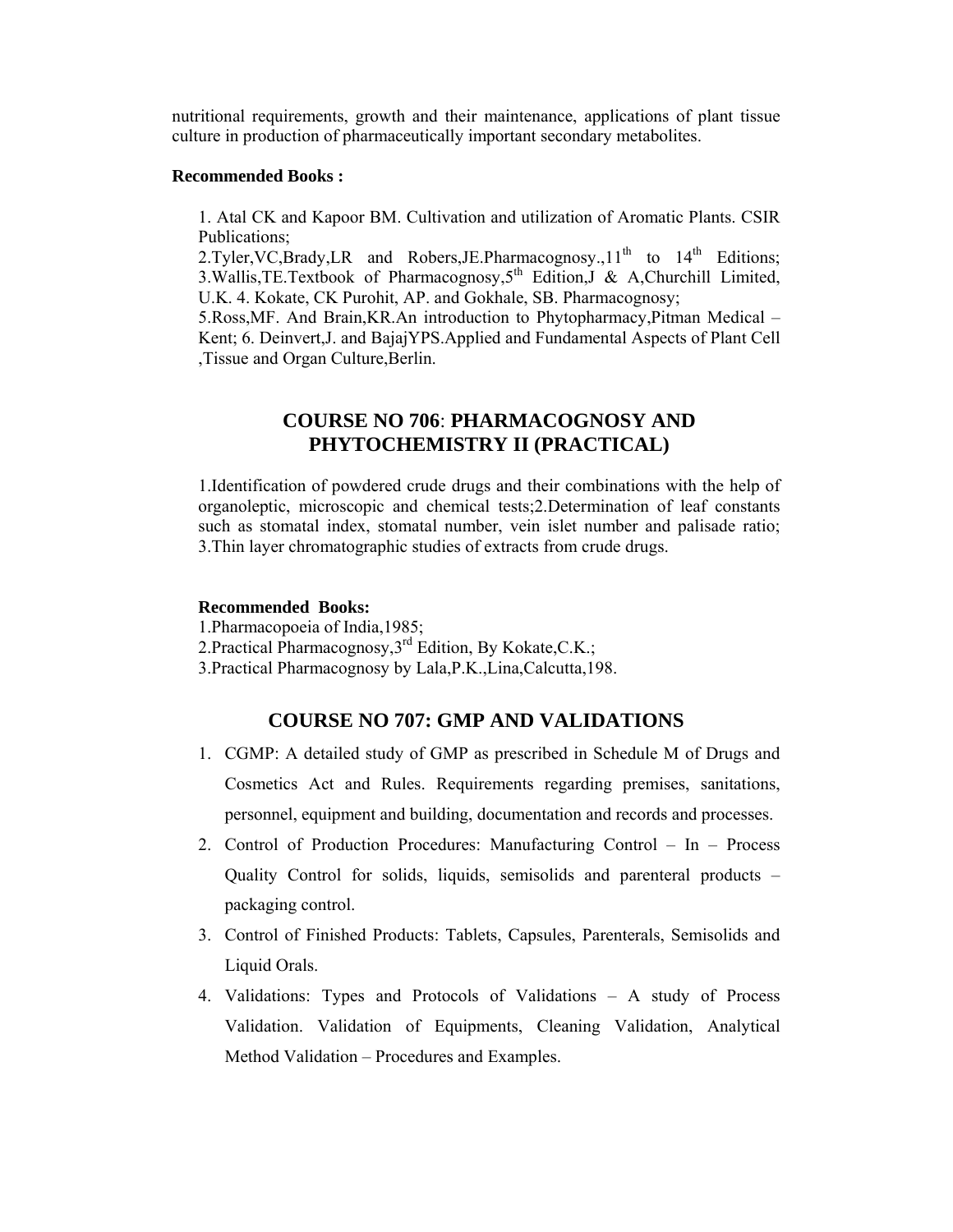- 5. Quality Control and Quality Assurance: Principles and General Concepts Duties and Responsibilities of Quality Control and Quality Assurance Departments in a modern Pharmaceutical Concern – Sources of Quality Variation – Control of Quality Variation. Raw Material Control – Quality Assurance before Start – up and at Start – up; Manufacturing Control – Packaging Materials and Labels control.
- 6. Concept of Statistical Quality Control Quality Control Charts Sampling and Sampling Plans.

### **Books:**

- 1. The Theory and Practice of Industrial Pharmacy by Leon Lachman, H.A. Liberman and Joseph L. Kanig,  $3<sup>rd</sup>$  Edition.
- 2. Tablets Vol. I, II and III by Leon Lachman et al.
- 3. Modern Pharmaceutics by Banker.
- 4. Quality Assurance of Pharmaceuticals Vol. I and Vol. II published by Pharma book syndicate.

## **COURSE NO 708: PROJECT**

# **B.PHARM VIIIth SEMESTER**

## **COURSE NO: 708 PROJECT (contd......,)**

# **COURSE NO 801: PHARMACEUTICAL CHEMISTRY-V1 (MEDICINAL-II)**

- 1. Physico-chemical properties and biological activity: Influence of partition coefficient, covalent bonding, hydrogen bonding, surface activity, redox potentials, chelation, enantiomeris, and geometrical isomerism on biological activity.
- 2. Factors affecting absorption, transport, distribution and elimination of drugs, protein binding of drugs.
- 3. Introduction to the concepts of prodrugs, soft drugs and targeted drugs
- 4. Introduction to principles of chemotherapy, chemotherapeutic index, drug resistance, super infection. A study of the classification, mode of action, uses and synthesis of specified members in each of the following categories.
- 5. Antiinfective agents: (a) Ectoparasiticides: Lindane, pyrethrins, sulfurated compounds, benzyl benzoate (b) Antiseptics and disinfectants: alcohol, formaldehyde, resorcinol, hydrogen peroxide, benzalkonium chloride, gentian violet, methyline blue and furazolidone.
- 6. Sulphonamides: sulfisoxazole, sulphamethazole and sulphathiazole.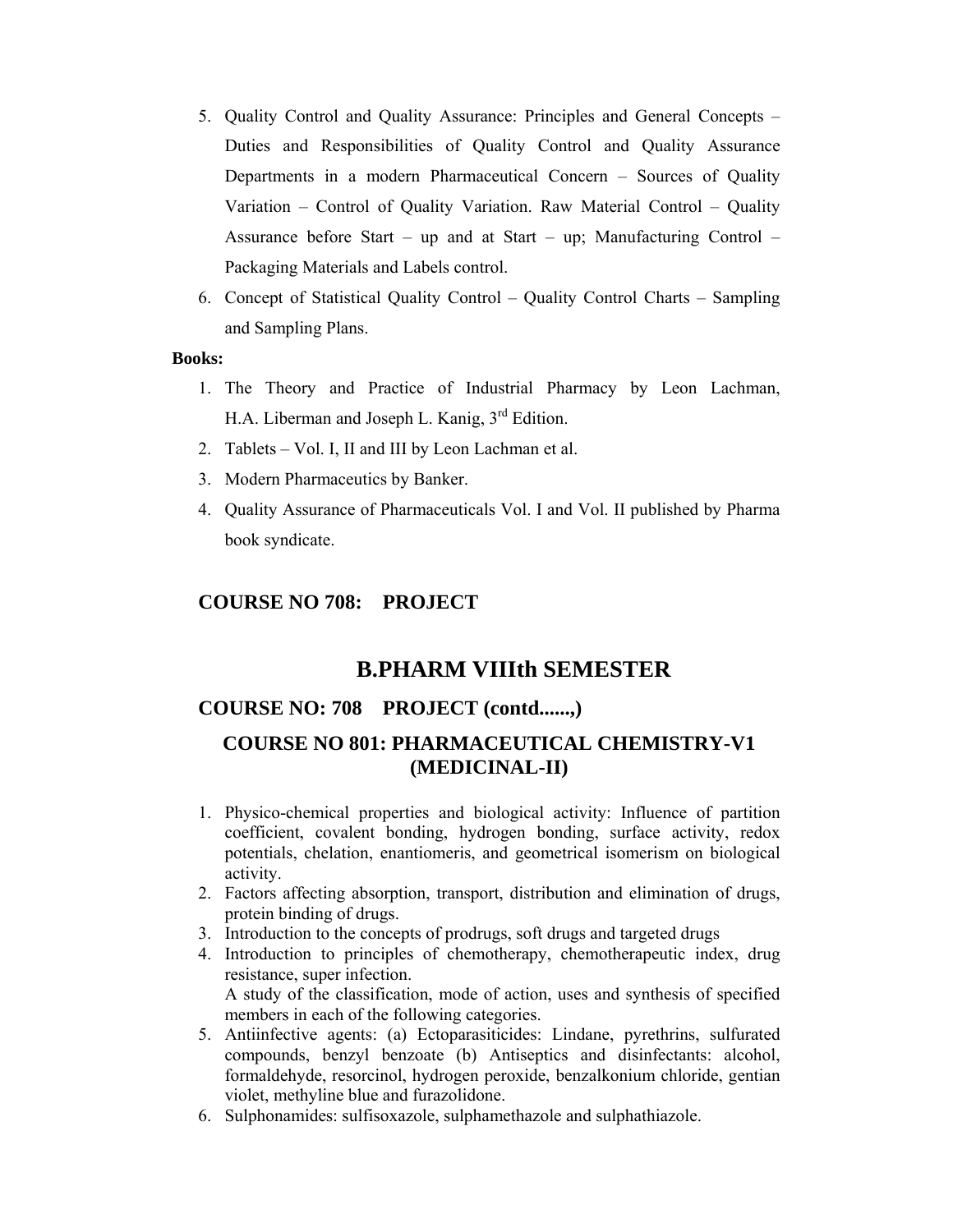- 7. Antimycobacterial agents: (a)Antitubercular agents: PASA, isoniazid (b) antileprotic agents: dapsone
- 8. Anthelmintics: diethyl carbamazine citrate, mebendazole, tinidazole, thiabendazole and pyrantel pamoate
- 9. Antimalarials: chloroquine, primaquine, mefloquine and pyrimethamine
- 10. Antiamoebic agents: metronidazole, diloxanide furoate and carbarsone.
- 11. Antifungal agents: clotrimazole, ketocanazole and tolnaftate.
- 12. Antiviral agents: acyclovir, zidovudine, idoxuridine and adamantine
- 13. Cytostatic agents: chlorambucil, cyclophospamide, lomustine, methotrexate, 5-flouro uracil and mercaptopurine
- 14. Adrenergic drugs: Biosynthesis and metabolism of catecholamines, direct and indirect sympathomimetics, mode of action and structure activity relations, adrenergic blocking agents, synthesis of amphetamine, phenyl ethylamine and isoproterneol.
- 15. Chlolinergic agents and anticholinesterases: Structural features of acetylcholine, cholinergic agonists, anticholinesterases, synthesis of carbachol, physostigmine, neostigmine and dicyclomine.
- 16. Diuretics: acetazolamide, furosemide, ethacrynic acid and hydrochlorthiazide.
- 17. Antihypertensives: methyl dopa, amlodipine, prazocin and propranolol.

# **COURSE NO 802: PHARMACEUTICAL CHEMISTRY-V (MEDICINAL-II)**

### *Section 1.12 PRACTICALS*

- 1. Preparation of synthetic drugs involving two or three steps such as benzocaine, barbituric acid , methaqualone, cinchophen, phenolphthalein.
- 2. Identification of drugs.
- 3. Analysis of formulations containing drugs studied in theory such as Chloroquine phosphate, metronidazole, diethyl carbamazine, pentobarbitone, dapsone, isoniazid, tolbutamide, sulpha drugs.

### **TEXT BOOKS:**

- 1. Wilson and Gisvold, Textbook of organic, Medicinal and Pharmaceutical **Chemistry**
- 2. Bently and Driver's Textbook of Pharmaceutical Chemistry
- 3. Remington's Practice of Pharmaceutical Sciences.
- Reference Books

1.Organic Chemistry, Vol. I. By I.L.Final

- 2.Essentials of Medicinal Chemistry by Karlkovas
- 3.Medicinal Chemistry, Vol. I,II and III. By A.Burger
- 4.Indian Pharmacopoeia.

# **COURSE NO 803: BIOPHARMACEUTICS AND NOVEL DRUG**

# **DELIVERY SYSTEMS**

1. Biopharmaceutics: Introduction, fate of drug after administration, routes of

drug administration, drug absorption and disposition. Drug absorption: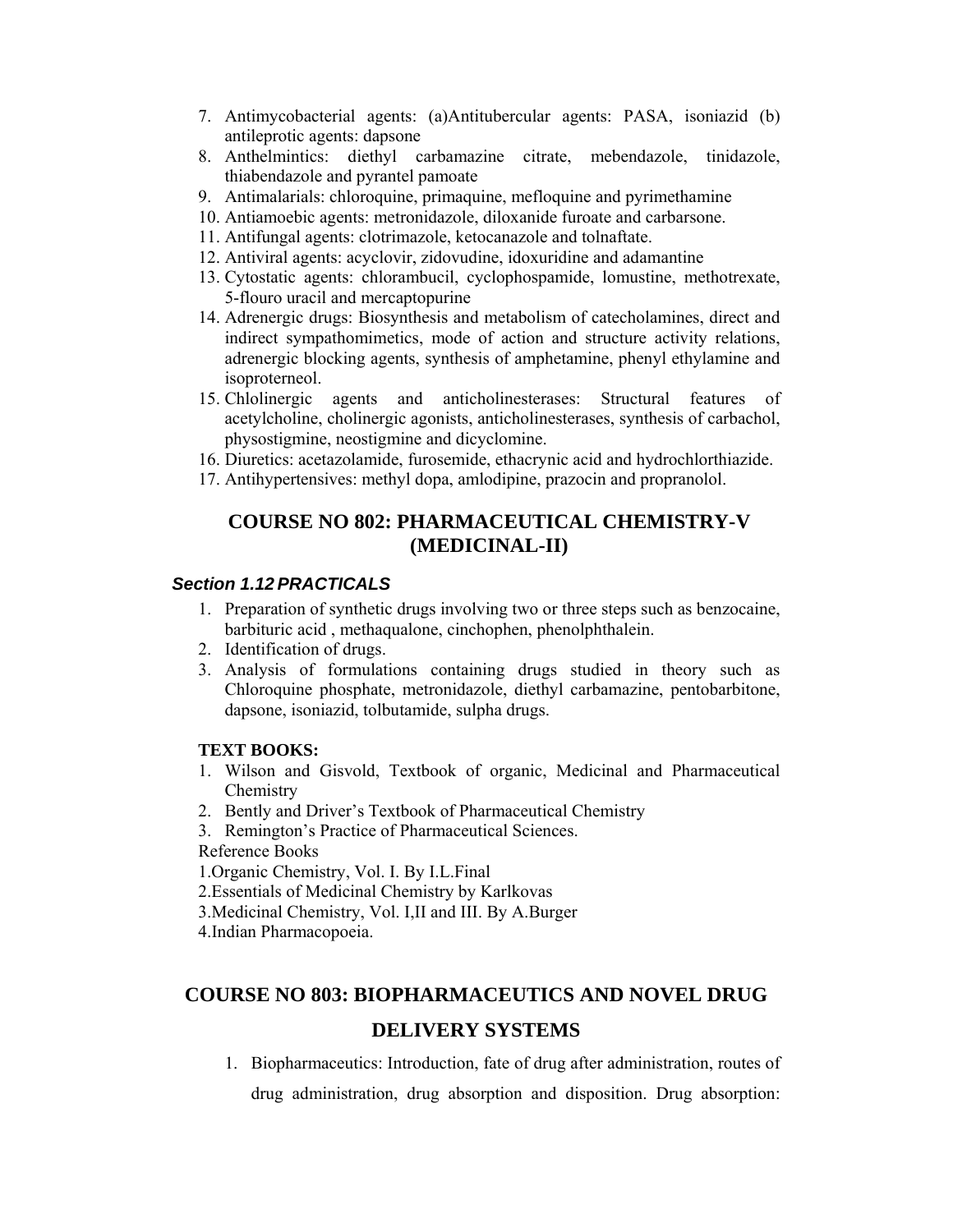Oral, Percutaneous, rectal, factors involved, mechanisms and kinetics – a detailed study of physicochemical, biological and dosage form considerations in drug absorption.

- 2. Drug dissolution and bioavailability: Concepts, definitions, factors involved, assessment, official methods, applications and significance.
- 3. Drug distribution: Localization and protein binding enterohepatic cycling – first pass effect. Drug elimination: Metabolism, hepatic metabolism, microsomal and non microsomal metabolism, enzyme induction and inhibition and their influence on drug activity, drug excretion through urine, bile, lungs and skin – renal clearance. Significance of Biopharmaceutics in product formulation and development.
- 4. Pharmacokinetics: Introduction, compartment models, blood level curves, pharmacokinetic parameters, biological half – life, apparent volume of distribution, renal clearance, absorption rate, AUC – their significance, kinetics of blood levels following IV, Oral, single and repeated administration. Introduction to dosage regimens.
- 5. Novel Drug Delivery Systems: Introduction, Basic Concepts in Controlled Release – Mechanisms and Basic Techniques used. Advantages and Disadvantages of controlled release products. A brief study of the following types of controlled release systems.
	- (i) Oral Controlled Release: Matrix Tablets, Coated Pellets, OROS.
	- (ii) Parenteral Controlled Release: Microspheres, Emulsions and Suspensions.
	- (iii) Transdermal Therapeutic Systems (TTS): Basic concepts, Limitations, Design for TTS.
	- (iv) Implants and Implantable Devices: An introduction to Osmotically Controlled Drug Delivery Systems
	- (v) A study of Liposomes, Resealed Erythrocytes, Nanoparticles and their applications.

## **Text Books:**

1. Theory and Practice of Industrial Pharmacy by Leon Lachman, Lieberman and Kanig; 2. Remington's Practice of Pharmaceutical Sciences; 3. Biopharmaceutics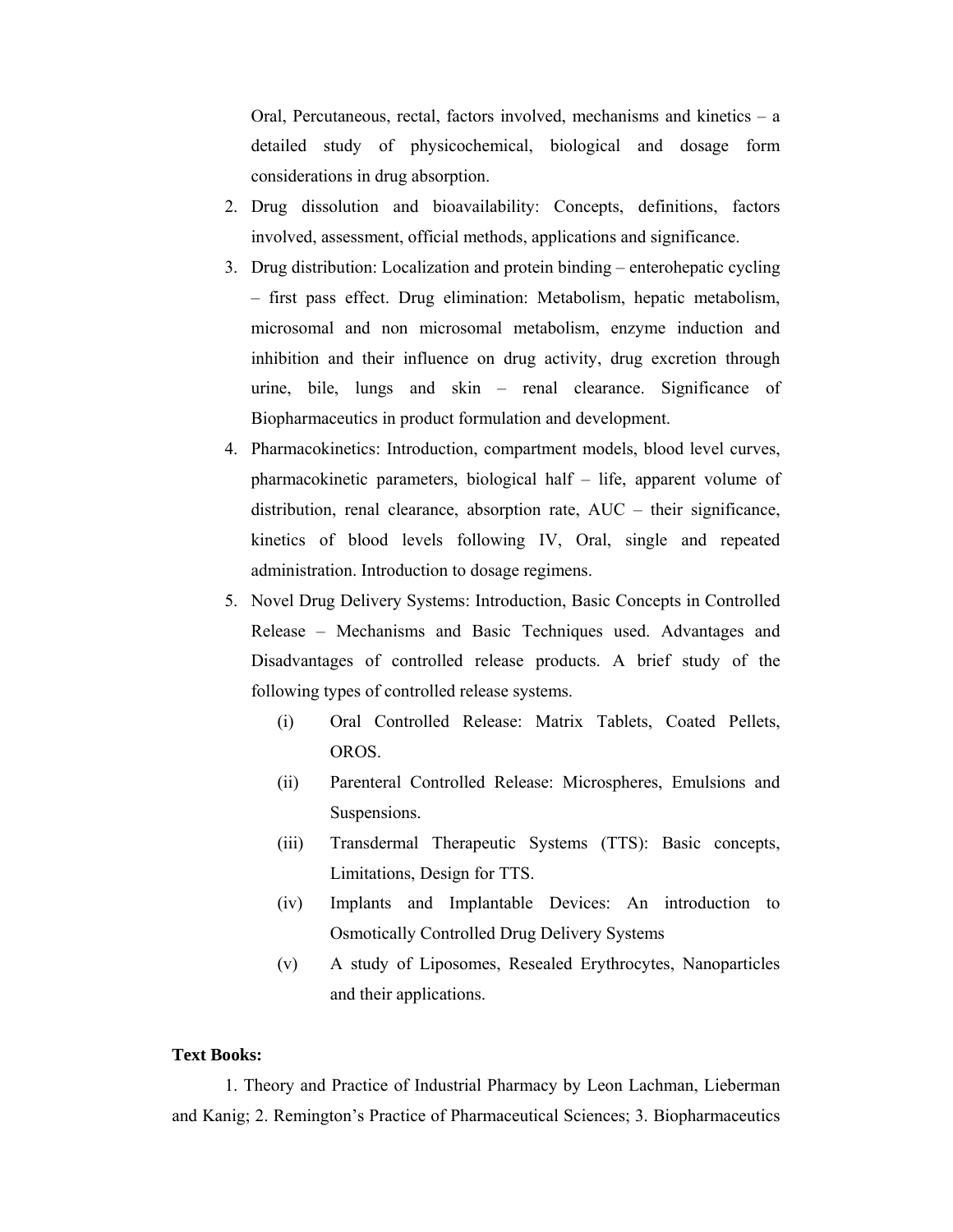and Clinical Pharmacokinetics by Milo Gibaldi. Published by Pharma book syndicate, 4thedition 4. Biopharmaceutics and Pharmacokinetics by Brahmankar; 5. Modern Pharmaceutics by Banker. 6. Oral drug delivery technology by Aukunaru Jithan Published by Pharma book syndicate.

# **COURSE NO 804: BIOPHARMACEUTICS AND NOVEL DRUG DELIVERY SYSTEMS – PRACTICAL**

- 1. Evaluation of Dissolution Rate of Commercial Brands (atleast two brands) of Paracetamol Tablets as per IP/BP/USP.
- 2. Evaluation of Dissolution Rate of Commercial Brands (atleast two brands) of Indomethacin Conventional and SR Capsules as per IP/BP/USP.
- 3. To study the effect of surfactant on the dissolution rate of poorly soluble drugs.
- 4. Preparation and Evaluation of solid dispersions of insoluble drugs in PVP/PEG/Mannitol (with atleast two drugs)
- 5. Preparation and Evaluation of Matrix Tablets for Sustained Release (with atleast two drugs).
- 6. Determination of  $K_{el}$  and  $t_{1/2}$  of atleast one drug.
- 7. Determination of  $V_d$  and renal clearance.
- 8. Determination of  $K_a$  and AUC.
- 9. Analysis of pharmacokinetic data as per one compartment model (I.V).
- 10. Analysis of pharmacokinetic data as per one compartment model (oral).

# **COURSE NO 805: CLINICAL PHARMACY & THERAPEUTICS**

General concept: Clinical pharmacokinetics, drug interactions, adverse drug reactions, parenteral nutrition, Pharmacoeconomics, Pharmacogenomics, Pharmacovigilance, Therapeutic drug monitoring, Neutraceuticals, essential drugs and rational drug usage.

Age related drug therapy: concept of posology, drug therapy for neonates, pediatrics and geriatrics. Drugs used in pregnancy and lactation.

Drug therapy in gastrointestinal, hepatic, renal, cardiovascular and respiratory disorders.

Drug therapy for neurological and psychological disorders.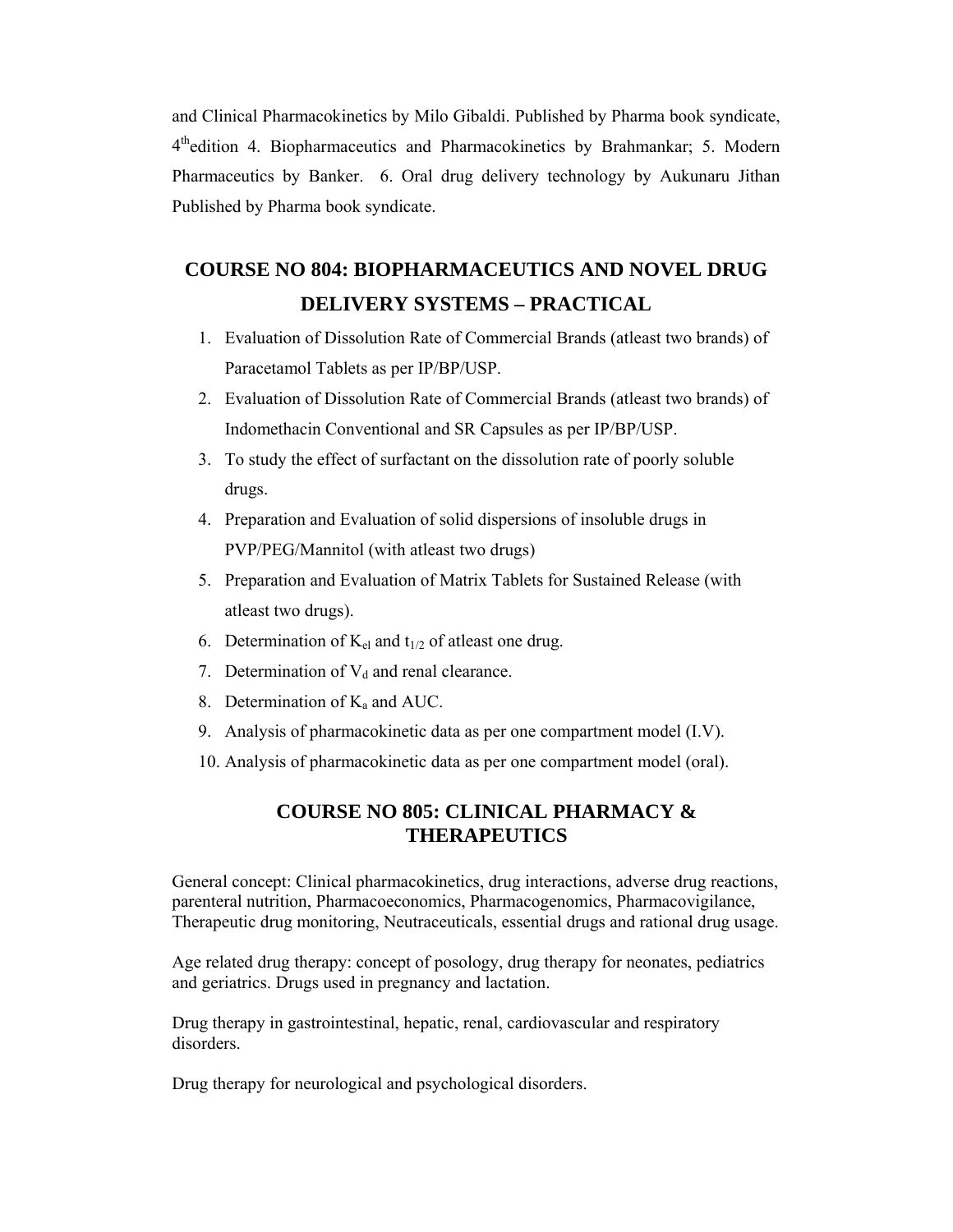Drug therapy in infections of respiratory system, urinary system, infective meningitis, TB, HIV, malaria and filaria.

Drug therapy for thyroid and parathyroid disorders, diabetes mellitus, menstrual cycle disorders, menopause and male sexual dysfunction.

Drug therapy for malignant disorders like leukemia , lymphoma and solid tumors.

Drug therapy for rheumatic , eye and skin disorders,.

# **COURSE NO 806: CLINICAL PHARMACY & THERAPEUTICS PRACTICALS**

- 1. Calculation of elimination  $t \frac{1}{2}$  of a drug from a given data.
- 2. Calculation of absorption  $t \frac{1}{2}$  of a drug from a given data.
- 3. Calculation of pediatric dose from adult dose.
- 4. Prediction of drug interaction from a given set of drugs.
- 5. Prediction of drug interaction from a given set of drugs.
- 6. Prediction of drug interaction from a given set of drugs.
- 7. Dosage schedules of important drugs used for TB.
- 8. Dose and dosage schedule of digoxin.
- 9. Dosage adjustment of drugs in renal failure.
- 10. Adverse effects of selected drugs.
- 11. Drugs not to be used in pregnancy.
- 12. Care to be taken by lactating mothers in drug use.

# **Suggested books**:

**1**.Clinical pharmacy and therapeutics: Roger Walker and Clive Edwards

**2**.Contemparary perspectives on clinical pharmacotherapeutics: Kamlesh.Kohli

# **COURSE N0 807: HOSPITAL AND COMMUNITY PHARMACY**

- 1. Hospital Pharmacy Definition, Hospital organization, Pharmacy organization and personnel, Location and layout of a hospital pharmacy unit in a hospital, responsibilities of a hospital pharmacist.
- 2. Pharmacy and therapeutics committee, Hospital formulary, Dispensing to inpatients (a) Floor stock system, (b)Individual prescription order system, (c) Combination of (a) and (b), Dispensing to out patients.
- 3. Purchase and inventory control in hospitals and in community pharmacy, Storage of drugs.
- 4. Drug info ration center, Central sterile supply, Intravenous drug admixture, Unit dose dispensing, prepackaging in the hospital
- 5. Manufacturing Bulk and sterile handling of controlled drugs, Current state of hospital Pharmacy in India.